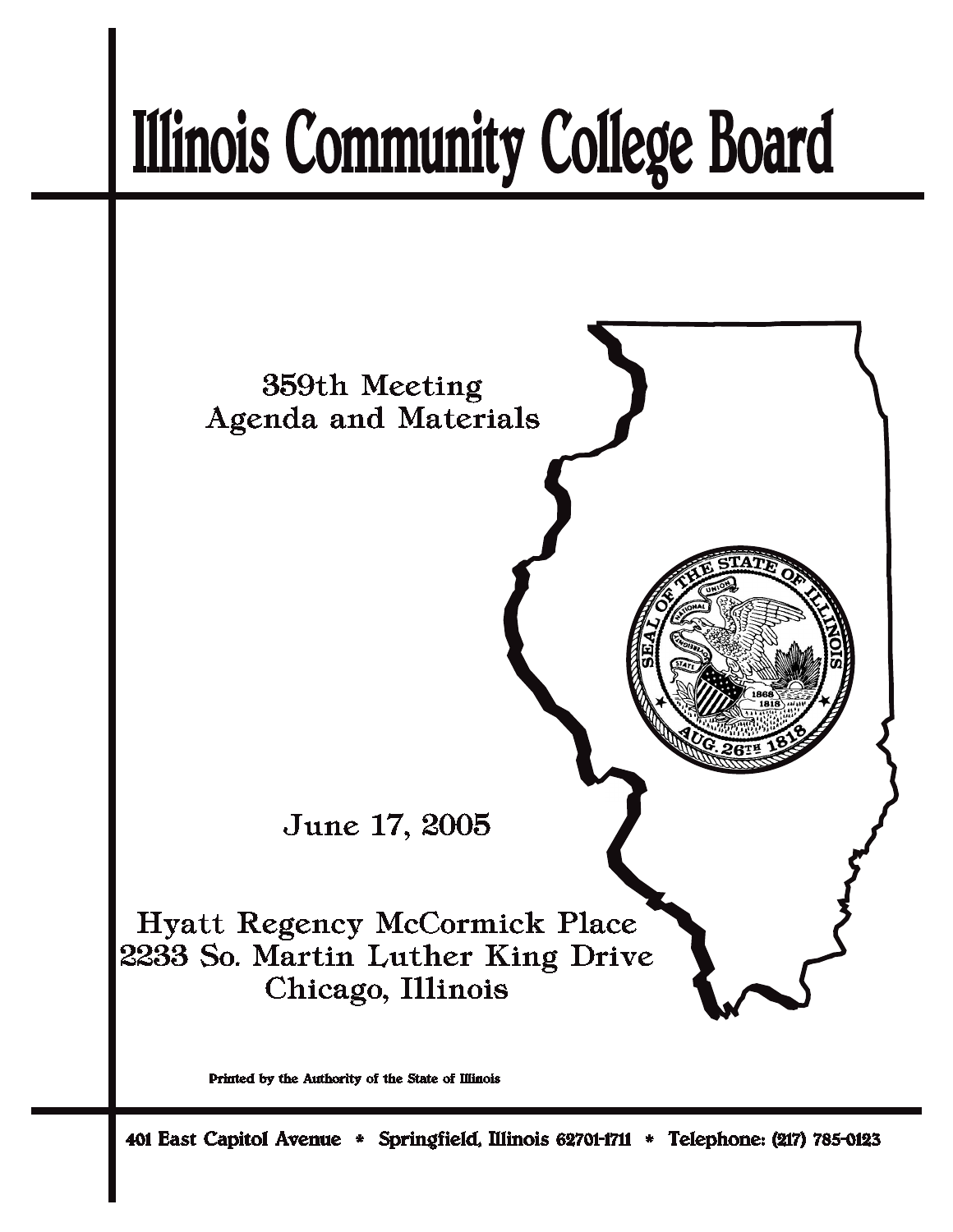## Agenda 359th Meeting of the Illinois Community College Board Hyatt Regency McCormick Place 2233 South Martin Luther King Drive Chicago, Illinois

June 17, 2005

## *Committee Meetings*

8:30 a.m. - Adult Education & Family Literacy Committee 8:30 a.m. - Budget and Finance Committee

## *9:00 - 12:00 noon - Second Floor Conference Center Room 23*

|                                                                                                                                                                                                                                                                                                                                                              | Page                             |
|--------------------------------------------------------------------------------------------------------------------------------------------------------------------------------------------------------------------------------------------------------------------------------------------------------------------------------------------------------------|----------------------------------|
| Roll Call and Declaration of Quorum                                                                                                                                                                                                                                                                                                                          |                                  |
| Announcements and Remarks by Guy H. Alongi, Chair                                                                                                                                                                                                                                                                                                            |                                  |
| Acknowledgments                                                                                                                                                                                                                                                                                                                                              |                                  |
| 3.1<br>Resolution Honoring the Retirement of Virginia McMillan<br>Resolution Honoring the Retirement of Don Wilske<br>3.2<br>Recognition of GED Bill Sponsor Senator Ed Malone<br>3.3<br>Certificates Presented to Phi Theta Kappa Student(s)<br>3.4<br>Recognition of Christopher Denton, Student Member,<br>3.5<br><b>Illinois Community College Board</b> |                                  |
| <b>Committee Reports</b>                                                                                                                                                                                                                                                                                                                                     |                                  |
| 4.1<br>Adult Education & Family Literacy Committee<br>4.2<br><b>Budget and Finance Committee</b>                                                                                                                                                                                                                                                             |                                  |
| President/CEO Report                                                                                                                                                                                                                                                                                                                                         |                                  |
| <b>Advisory Organizations</b>                                                                                                                                                                                                                                                                                                                                |                                  |
| 6.1<br>Adult Education and Family Literary Advisory Council<br>6.2<br>Illinois Community College Faculty Association<br>6.3<br><b>Student Advisory Committee</b><br>Illinois Community College Trustees Association<br>6.4                                                                                                                                   |                                  |
|                                                                                                                                                                                                                                                                                                                                                              | <b>Presidents Council</b><br>6.5 |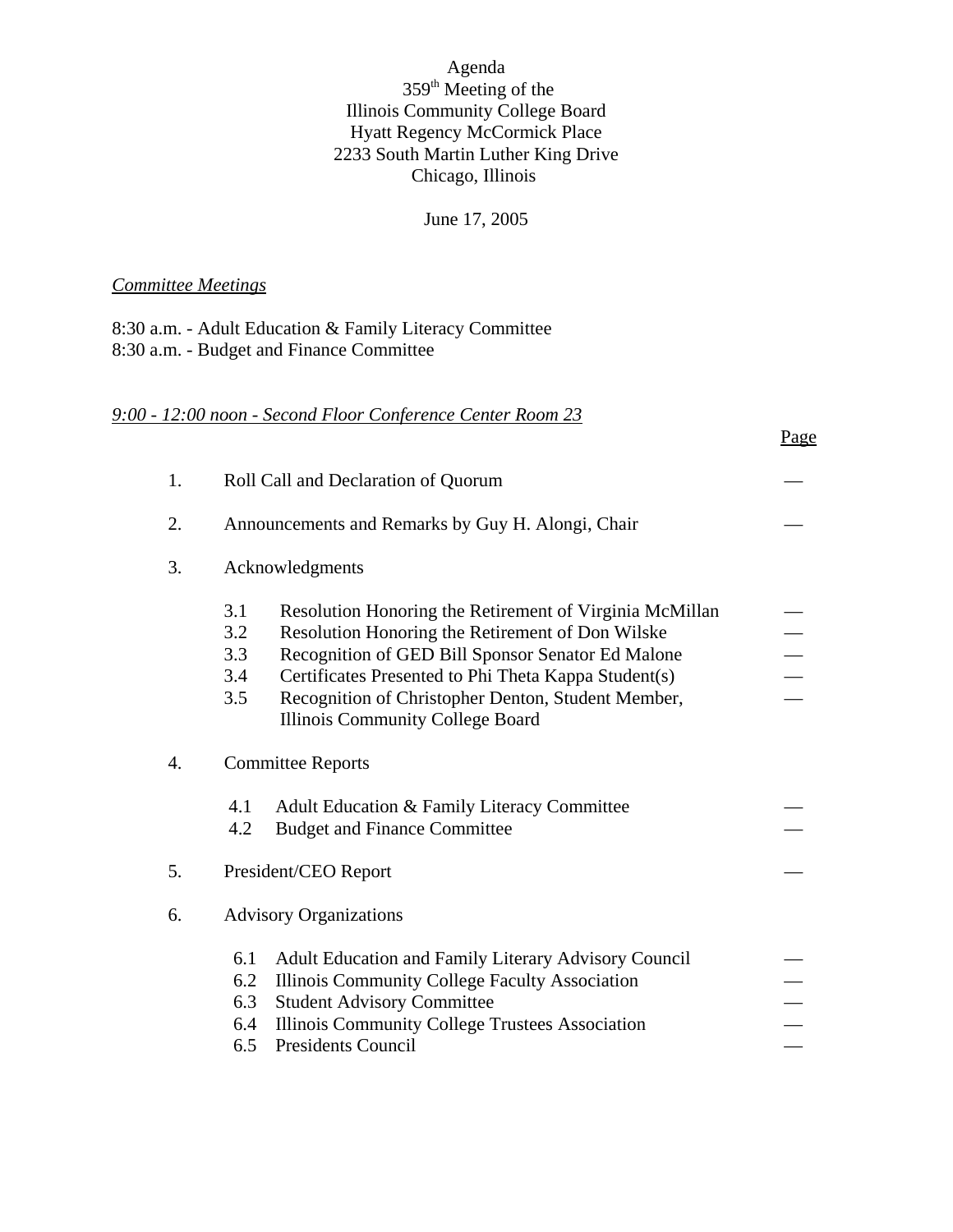#### Agenda 359th Meeting of the Illinois Community College Board

|     |                                                                                                                                                                                                                                                                                                                                                                                                                                                                                                                                                                                                          | Page                                      |
|-----|----------------------------------------------------------------------------------------------------------------------------------------------------------------------------------------------------------------------------------------------------------------------------------------------------------------------------------------------------------------------------------------------------------------------------------------------------------------------------------------------------------------------------------------------------------------------------------------------------------|-------------------------------------------|
| 7.  | <b>Homeland Security</b>                                                                                                                                                                                                                                                                                                                                                                                                                                                                                                                                                                                 |                                           |
|     | 7.1<br>Presentation by Rebecca Miller, Intelligence Analyst, FBI<br>7.2<br>Update Report on Homeland Security Initiative                                                                                                                                                                                                                                                                                                                                                                                                                                                                                 | 1<br>$2 - 9$                              |
| 8.  | Legislative/PR Report                                                                                                                                                                                                                                                                                                                                                                                                                                                                                                                                                                                    | 10                                        |
| 9.  | <b>Budget Report</b>                                                                                                                                                                                                                                                                                                                                                                                                                                                                                                                                                                                     | 11                                        |
| 10. | Illinois Community College System Programs and Services<br>for Underrepresented Groups                                                                                                                                                                                                                                                                                                                                                                                                                                                                                                                   | $12 - 22$                                 |
| 11. | Baccalaureate Access Task Force Update                                                                                                                                                                                                                                                                                                                                                                                                                                                                                                                                                                   | 23                                        |
| 12. | <b>Consent Agenda</b>                                                                                                                                                                                                                                                                                                                                                                                                                                                                                                                                                                                    |                                           |
|     | 12.1<br>Minutes of the April 22, 2005 Meeting<br>New Units of Instruction<br>12.2<br>12.3 Extension of Courses and Curricula Out-of-State<br>12.4 Authorization to Enter Into Fiscal Year 2006 Contracts<br>12.5<br>Authorization to Enter Into Interagency Contracts and<br>Agreements<br>12.6<br>Authorization to Transfer Funds Among Line Items<br>Authorization to Set Salary Levels and Ranges<br>12.7<br><b>Review of Executive Session Minutes</b><br>12.8<br>12.9<br>Illinois Community College Board Recognition of<br><b>Community Colleges</b><br>Cooperative Agreement Instruction<br>12.10 | 24-37<br>38-41<br>42<br>43<br>44-46<br>47 |
| 13. | <b>Information Items</b>                                                                                                                                                                                                                                                                                                                                                                                                                                                                                                                                                                                 |                                           |
|     | 13.1<br><b>Fiscal Year 2005 Financial Statements</b><br>13.2<br><b>Update of ICCB Program Review Process</b>                                                                                                                                                                                                                                                                                                                                                                                                                                                                                             | 48                                        |
| 14. | Other                                                                                                                                                                                                                                                                                                                                                                                                                                                                                                                                                                                                    |                                           |
| 15. | <b>Executive Session</b>                                                                                                                                                                                                                                                                                                                                                                                                                                                                                                                                                                                 |                                           |
| 16. | Adjournment                                                                                                                                                                                                                                                                                                                                                                                                                                                                                                                                                                                              |                                           |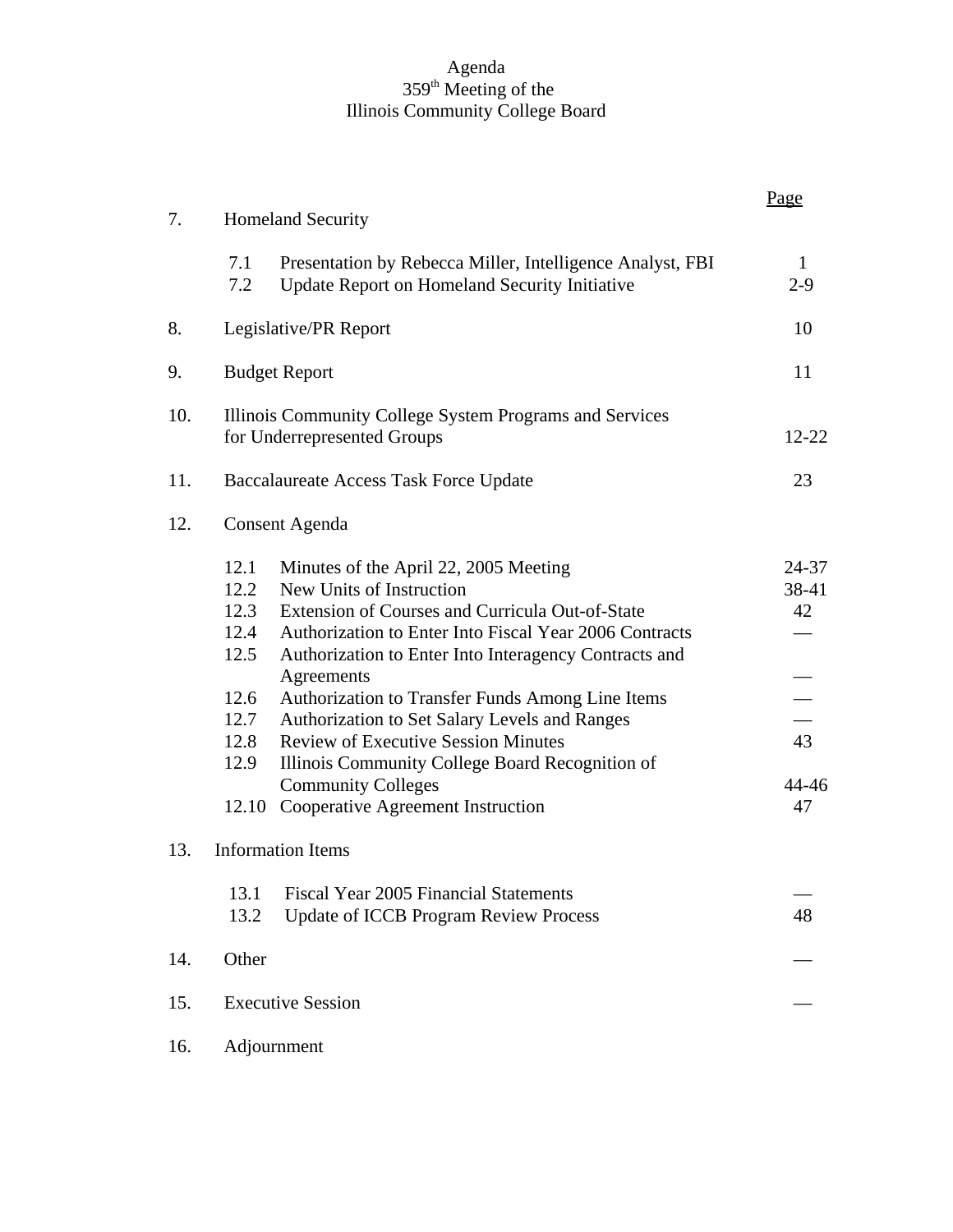Illinois Community College Board

# **HOMELAND SECURITY PRESENTATION**

An oral presentation will be given by Rebecca Miller, Intelligence Analyst, FBI, at the Board meeting on June 17.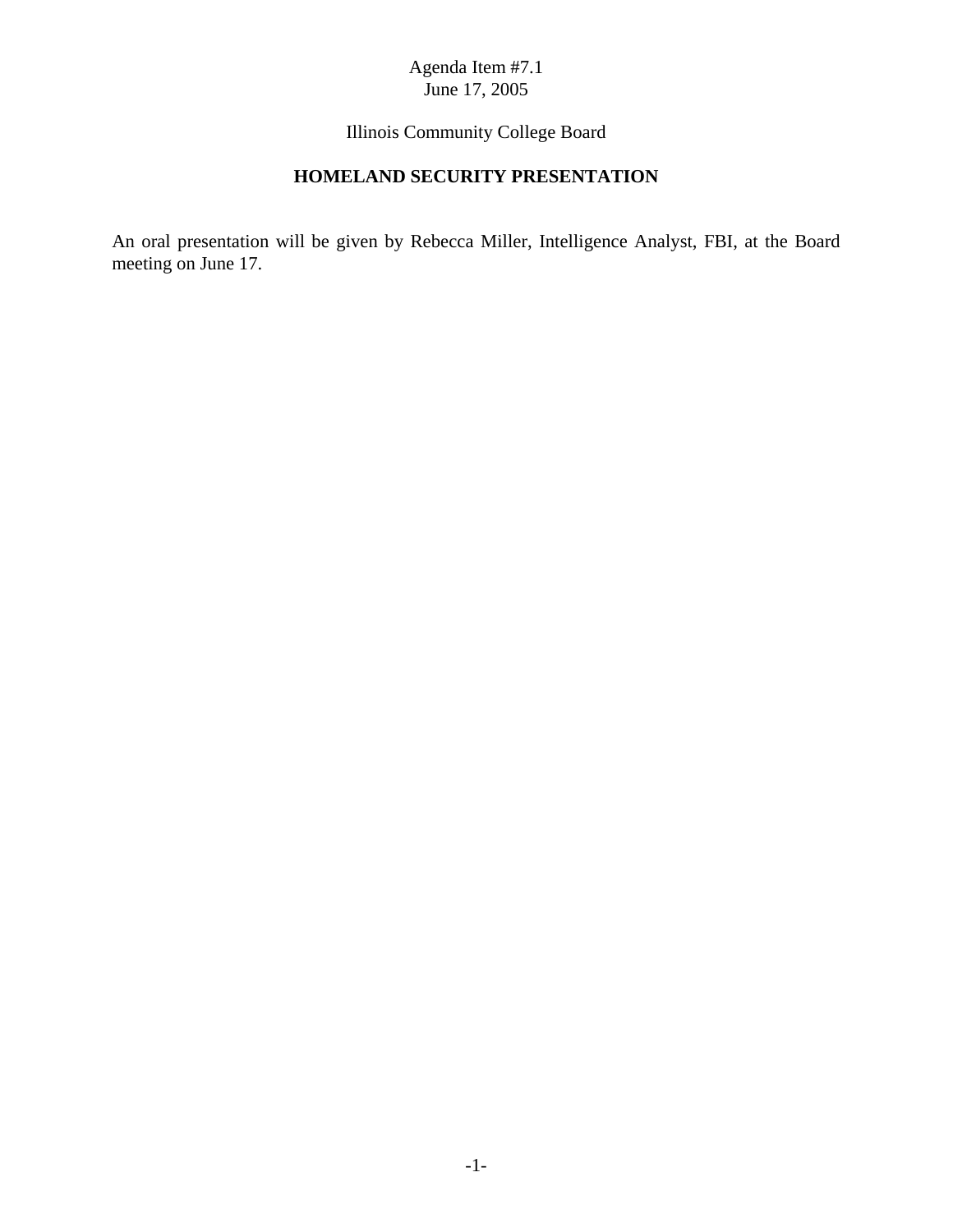## Agenda Item #7.2 June 17, 2005

## Illinois Community College Board

#### **HOMELAND SECURITY INITIATIVE STATUS REPORT**

The events of September 11 has brought the issue of homeland security to the forefront. The visualizations of firefighters, EMTs, police officers, and a cadre of other first responders brought into clear view the need for Illinois to be totally prepared for any kind of emergency, whether it be natural disasters or harm inflicted upon us by domestic or international terrorists. As the events of September 11 unfolded before our eyes, many of the heros responding that day were former community college students.

This paper is intended to bring into focus the efforts of Illinois community colleges in homeland security and to begin the process of identifying untapped opportunities and unmet needs. The paper will show the connection between homeland security and economic development, state the five focus areas as identified by the Office of the Governor, explain the role that Illinois community colleges have in homeland security, describe efforts already underway by colleges in preparing the state for emergencies, and provide a glimpse of possible demonstration sites that address the five focus areas.

**Homeland Security and Economic Development**. Homeland security is important to Illinois, not only for the protection of its citizenry, but also for the economic vitality of the state. Most leaders and policymakers recognize that a key to readiness is targeted education and training. Community colleges in Illinois offer a powerful mix of first responder and prevention programs. But, they are also heavily engaged in economic development efforts with homeland security-related industries and want to expand that engagement.

Governor Rod Blagojevich in his State of the State speech delivered February 3, 2005, announced an initiative "to encourage companies that make homeland security products to either come to Illinois or expand in Illinois." Developing a well-trained workforce for the homeland security industry is a key ingredient to this initiative. "The better our workforce understands their industry, the more likely companies are to locate here," the Governor said.

Illinois community colleges offer customized solutions to the business community that help employers be more competitive in a global marketplace. The presence of a highly skilled workforce is crucial factor to corporate decision makers when considering location or expansion plans. Illinois community colleges offer flexible workplace training solutions and certificate and degree programs that help businesses acquire and/or develop a highly skilled workforce. In addition, they offer businesses assistance with management production and distribution strategies to increase productivity and adapt to new market demands, such as homeland security.

**Five Focus Areas**. The Office of the Governor has identified five priority areas for a statewide comprehensive homeland security economic development initiative. The areas include Bio-Technology and Public Health; Manufacturing; Information Technology; Agro-Security/Food Safety and Security; and First Responder, Security, and Emergency Services. Illinois community colleges are already actively engaged with programs and services in all five of these priority areas.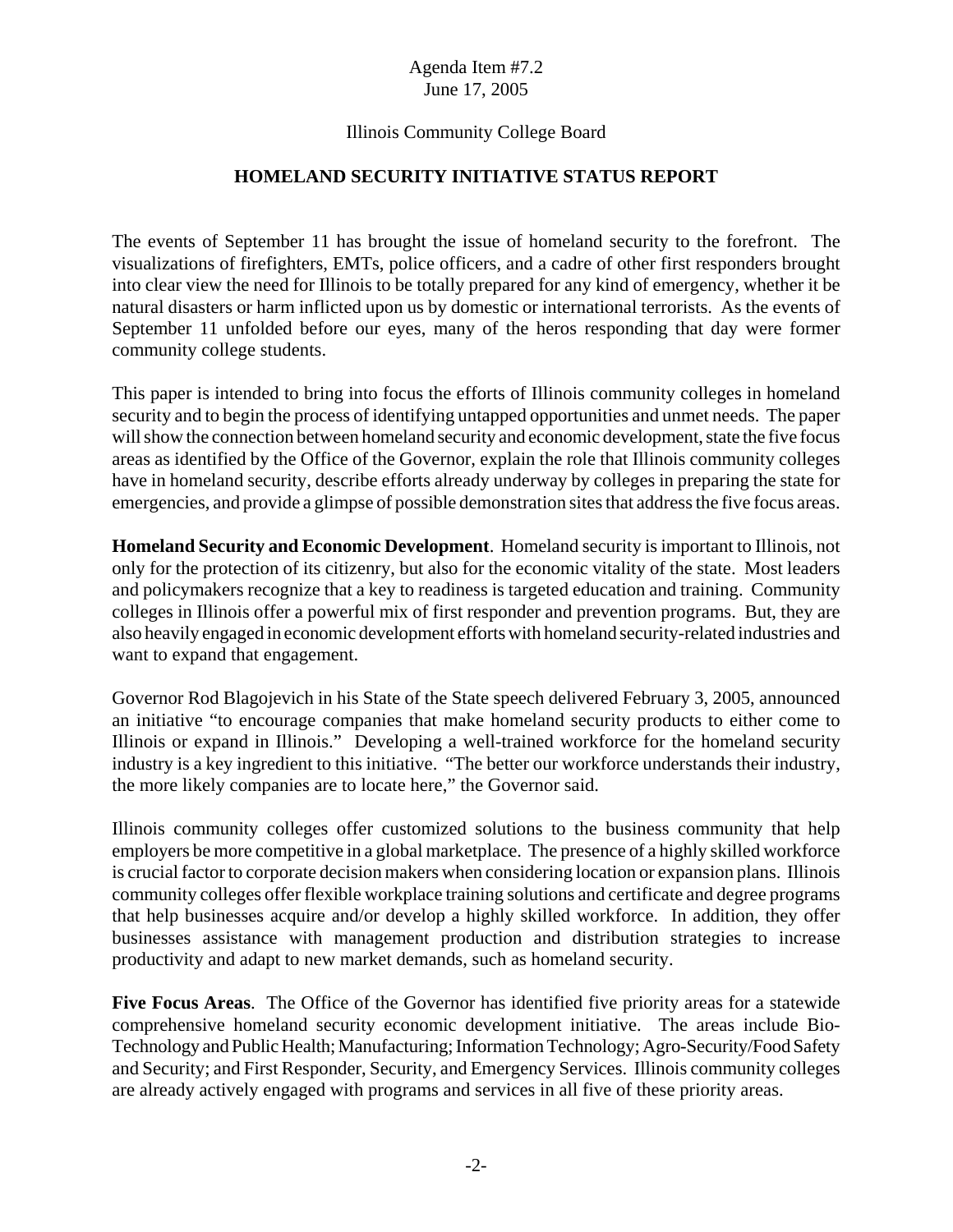## Agenda Item #7.2 June 15, 2005

**The Role of Community Colleges**. The fields of law enforcement and public safety, health care, information technology, biotechnology, hazardous materials, and community service all utilize community colleges for education and training of workers. Businesses in all these industries often depend on community colleges to help them develop a knowledgeable and efficient workforce. Community college instruction generally leads to portable credentials that support career advancement and educational progression. They deliver education and training that leads to nationally recognized certification and licensor. Furthermore, each Illinois community college district supports a Business and Industry Center that responds to local employer needs with flexible and responsive programming. Community colleges are also involved in service learning and civic engagement activities. Community colleges help their students develop intercultural competencies. These programs develop or strengthen multi language skills and cultural mobility, which is especially important as businesses increasingly are becoming more global and the number of immigrants continues to increase.

**Community College Engagement**. Community colleges provide an array of courses and programs in emergency and disaster management, including public safety and law enforcement, first responder training, health care, biotechnology, cyber security, hazardous materials, mass fatalities, and disaster recovery. Many of these offerings are credit bearing while many others are provided as noncredit instruction.

Many community colleges are connecting their various offerings into more comprehensive homeland security programs. For example, a college with a Criminal Justice or Public Safety program is now establishing the vital link with the Allied Health and Information Technology programs.

Community colleges are using their curriculum development skills to build custom programs for distinct and emerging needs. At the same time, much work is being done to recognize the role and scope of existing programs and exploring how these can be coordinated and built upon to address homeland security. Community college offerings include "Protecting Your Workplace from Terrorism," "Basic Concepts of Terrorism," "Safeguarding Our Schools," "Dispatcher's Role in Terrorism-Weapons of Mass Destruction Incidents." and "Emergency Preparedness Management."

Businesses are seeking out community colleges for assistance in helping them to prepare for emergencies and disasters. In addition to using community colleges for EMT, first responder, and first aid training, they are working with colleges to address to homeland security needs such as hazardous material handling and hazard communication training. Many community colleges have been asked to customize existing courses to relate directly to homeland security.

**Demonstration Sites**. In order to retain and recruit business and industry that supports the need for homeland security products and services to Illinois, the Illinois Community College Board has identified five colleges as demonstration sites for each of the five focus areas described above. Having already addressed one or more of the focus areas regarding homeland security, these colleges will serve as models for business partnership and support, program development, and technical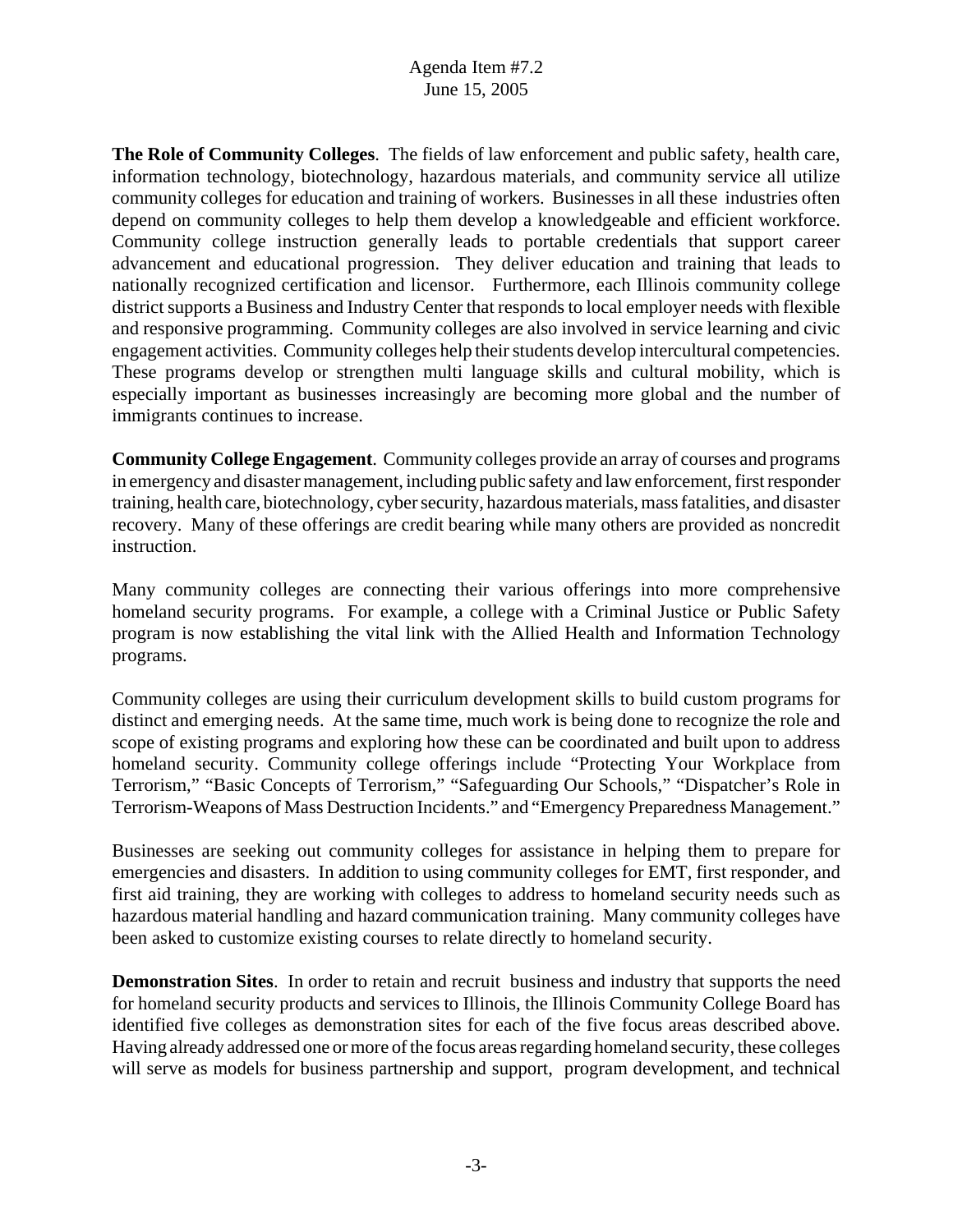training in their specified areas. Businesses and industries interested in establishing a presence in Illinois or seeking assistance in homeland security-related business services or training will work with the community colleges to develop customized and innovative programs and services to fit their specified needs. After the demonstration period, other colleges can replicate the demonstration project, seek input and assistance from the demonstration site, or customize the training for their own business partners using the demonstration model as a starting point. The five demonstration sites are as follows:

## **Bio-Technology/Public Health and Manufacturing (Wilbur Wright College**)

The Environmental Technology Program at Wilbur Wright College was developed during the 1990s. It was intended to address the training needs of people, firms, and facilities involved in the handling of hazardous materials. The program was developed under a grant from the U.S. Department of Energy. Wright College began offering an A.A.S. and a Certificate in Environmental Technology as well as offering customized business and industry training.

After September 11, 2001, many of the Wright students, as well as business, industry, and government agency clients, recognized the need to address training for homeland security. As part of their existing Emergency Response Preparedness and First Responder training curriculums they were requested to customize these generic topics so that the classes would relate to the special topics required to address the skills and knowledge related directly to homeland security. Among the clients for this curriculum are the City of Chicago Department of the Environment, the Chicago Transit Authority, and multiple for profit industrial manufacturing firms in the Chicagoland area. Wilbur Wright College continues to increase their client base and to recruit more students into credit programs.

Wilbur Wright College is a partner with HMTRI (The Hazardous Materials Training and Research Institute), based in Iowa, which is funded by the National Science Foundation and the Occupational Safety and Health Administration (OSHA) to develop and support these curricula. A particular strength of Wright College's program is the equipment, technical support, instructional technology, and faculty available to address the needs of their clients. Instructors are sent to national training events that are sponsored by HMTRI and FEMA.

As part of continuing education and customized training services Wright College has offered about 100 separate training sessions for an average of 12 to 15 students at each session, each year. There have also been fifty or more students complete credit degrees and certificates. These students have been hired into positions that directly relate to homeland security.

Wright College often provides customized material related to hazard identification and control. It is interesting to note that their first class related to terrorism and weapons of mass destruction (WMD) was taught in 1998. This was relevant for a client as a way of preparing for an incident that might occur such as the Oklahoma City tragedy. This material was also presented the following year at the Joint Safety Conference sponsored by the American Society of Safety Engineers and others.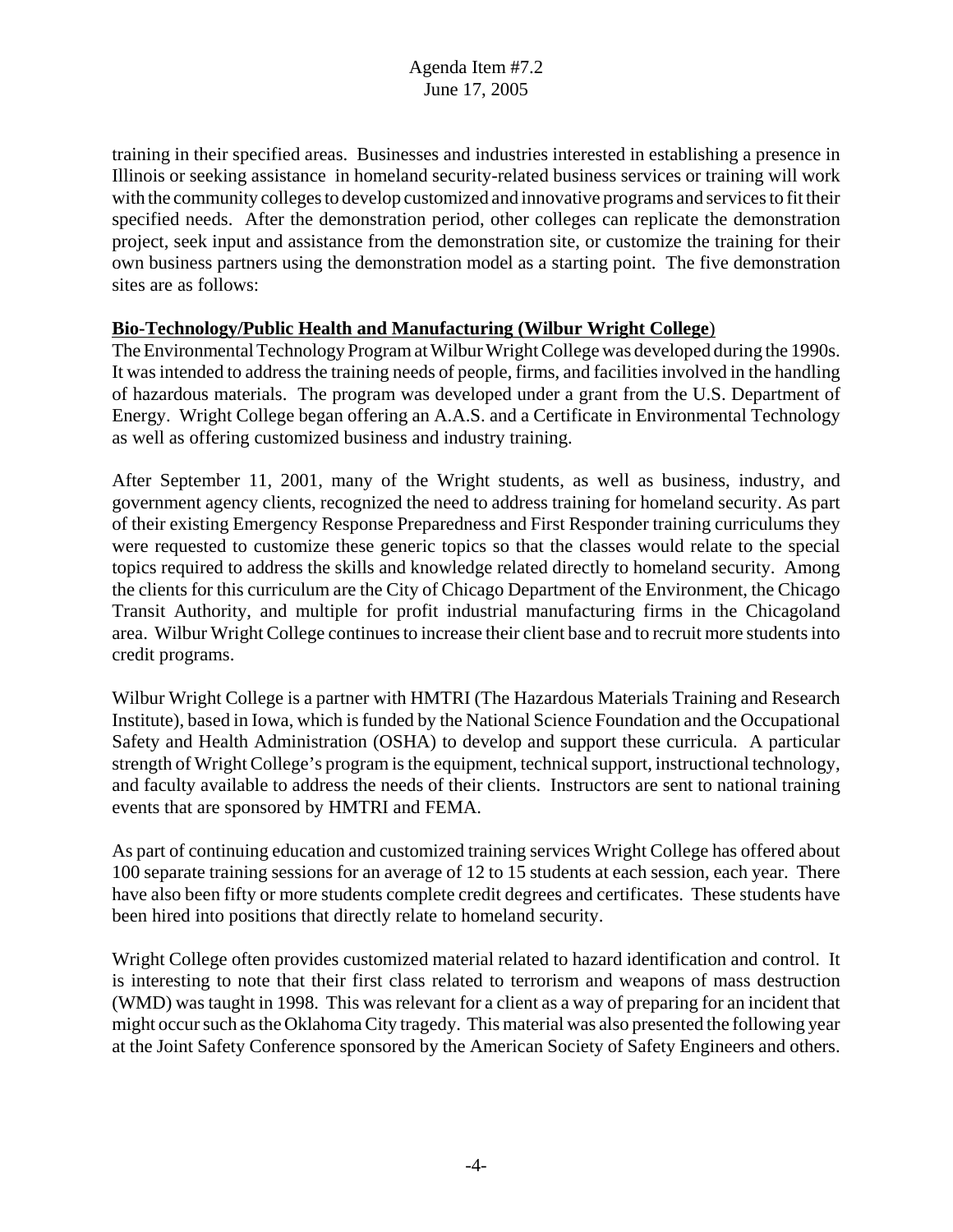## Agenda Item #7.2 June 17, 2005

## **Information Technology (William Rainey Harper College)**

Companies and organizations who have a computer network, share data, or have a connection to the Internet will have technical security measures applied and practiced to protect systems from outside penetration or intrusion into the organization's technical infrastructure.

Current programs at Harper College include:

- *Certified Wireless Security Professional* Wireless Network Security is the protection of a wireless network from outside intrusion. This course teaches the best practices for thwarting unwanted users of a wireless network.
- *Certified Information System Security Professional* This program provides the knowledge to manage, operate, develop and plan an effective network security infrastructure. This course provides full hands-on experience and covers all 10 CISP domains: Security Management Practices: Access Control Systems; Physical Security; Telecommunications and Network Security; Cryptography; Security Architecture; Law, Investigations, and Ethics; Operation Security; Business Continuity and Disaster Recovery Planning; Application and System Development.
- *Ethical Hacker*  The Ethical Hacker is a certification that teaches student how to find and exploit weaknesses in network computing and how to harden these weaknesses. In order for a student to take the ethical hacker they must sign and agree to use this skill for the betterment of society.
- *Oracle as 10g Enterprise Identity Management* Enterprise Identity Management is an Oracle database security feature. This training helps secure the database system by eliminating the possibility of the wrong person or persons accessing data.
- *Computer Forensics* In association with CompuForensics offers the basic and advanced Computer Forensics Examiner (CFE) programs. Previously restricted to full-time government employees or corporate security this computer forensics training is now available to the general public.
- *Basic Computer Forensics Examiner*  The basic computer forensics examiner is designed to equip computer literate government and corporate investigator/analysts with the skills needed to safely locate and secure computer evidence at the search site.
- *Advanced Computer Forensics Examiner* The advanced computer forensics examiner is designed to provide skills to safely and effectively analyze Windows systems.
- *Computer Forensics First Responder* Provides instruction for non-computer forensic personnel in limited onsite analysis procedures.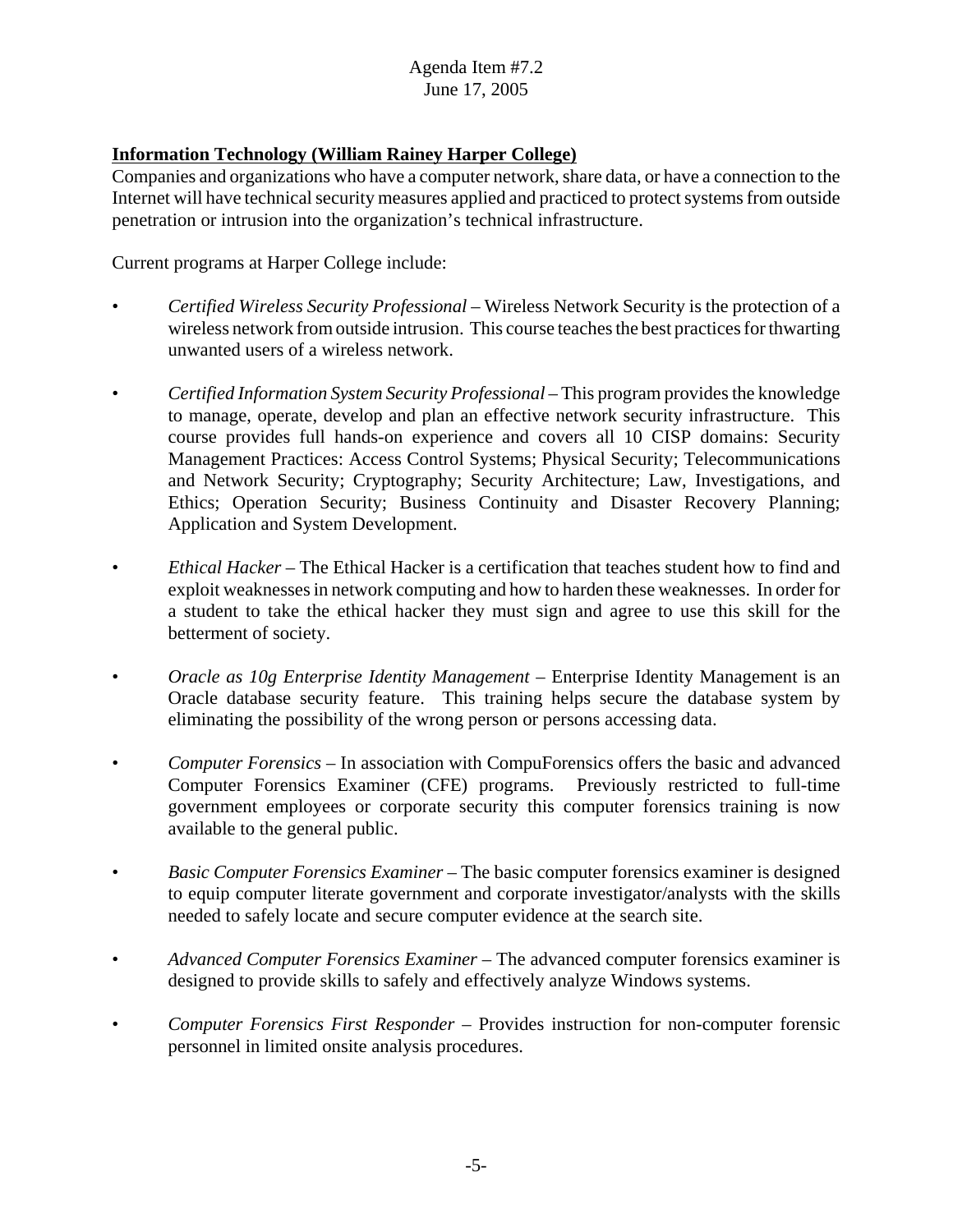## Agenda Item #7.2 June 17, 2005

- *Computer Forensics Program Manager* Designed to meet the needs of those responsible for supervising computer forensic operations.
- *Microsoft Clinic Microsoft Security Guidance for Developers and Network Professionals-*Clinic provides knowledge and skills essential for the creation of applications with enhanced security. Teaches the need for implementing security at every stage of the development process and best practices for applying security principles. Uses established threat modeling methodologies and tools with other best practices to minimize vulnerabilities and limits damage from attacks. Teaches how to implement security features to enhance security for Web applications and Web services that are built by using Microsoft ASP.NET.

## **Agro-Security/Food Safety and Security (Richland Community College)**

Biotechnology resources from education, business, and government are coming together around a vision to create a Biotechnology corridor across central Illinois. Leading this effort is Richland Community College. This vision began with the Farm Progress Show, the world's largest farm show. Attendees from the central United States gather annually to see, first hand new farming technologies, products, and methods. With the Farm Progress Company selecting Decatur and specifically a site adjacent to Richland Community College as the new semi-permanent home for the company's annual Farm Progress Show a new world of opportunity has surfaced.

The Show will bring together many new partners in a permanent location creating a synergy for education, business, and government. Dr. Robert Easter, Dean of the College of Agricultural, Consumer and Environmental Sciences at the University of Illinois in a recent article in the Prairie Farmer Magazine has named Illinois "the global tech crossroad." Merging the technical expertise of business, the high-productivity of the Illinois farm land, the responsiveness of community colleges, and the research capacity of the University of Illinois provides the key elements for a biotechnology economic engine the can be found no where else in the world.

Since the Farm Progress Show has located in Illinois, Purdue University has expressed intensive interest in co-locating with the University of Illinois and Richland Community College at the Farm Progress site for research efforts. Other higher education institutions including Illinois State University, Millikin University, and potentially Iowa State University will also provide a web of research capacity located in the same neighborhood. With research directed universities driving new technologies and setting an agenda for future development, community colleges are in a tremendous position to provide the applied technical training for establishing a bio-technical focused workforce. Community colleges will serve as the link between businesses and research institutions further supporting a growing economic development initiative. Products that result from this partnership will have the potential to drive jobs on a worldwide market.

## **First Responder and Security (Illinois Central College)**

*"We must plan, equip, train, and exercise many different response units to mobilize without warning for any emergency,"* noted the White House in *National Strategy for Homeland Security.* That statement could very well be the description for Illinois Central College's (ICC) Homeland Security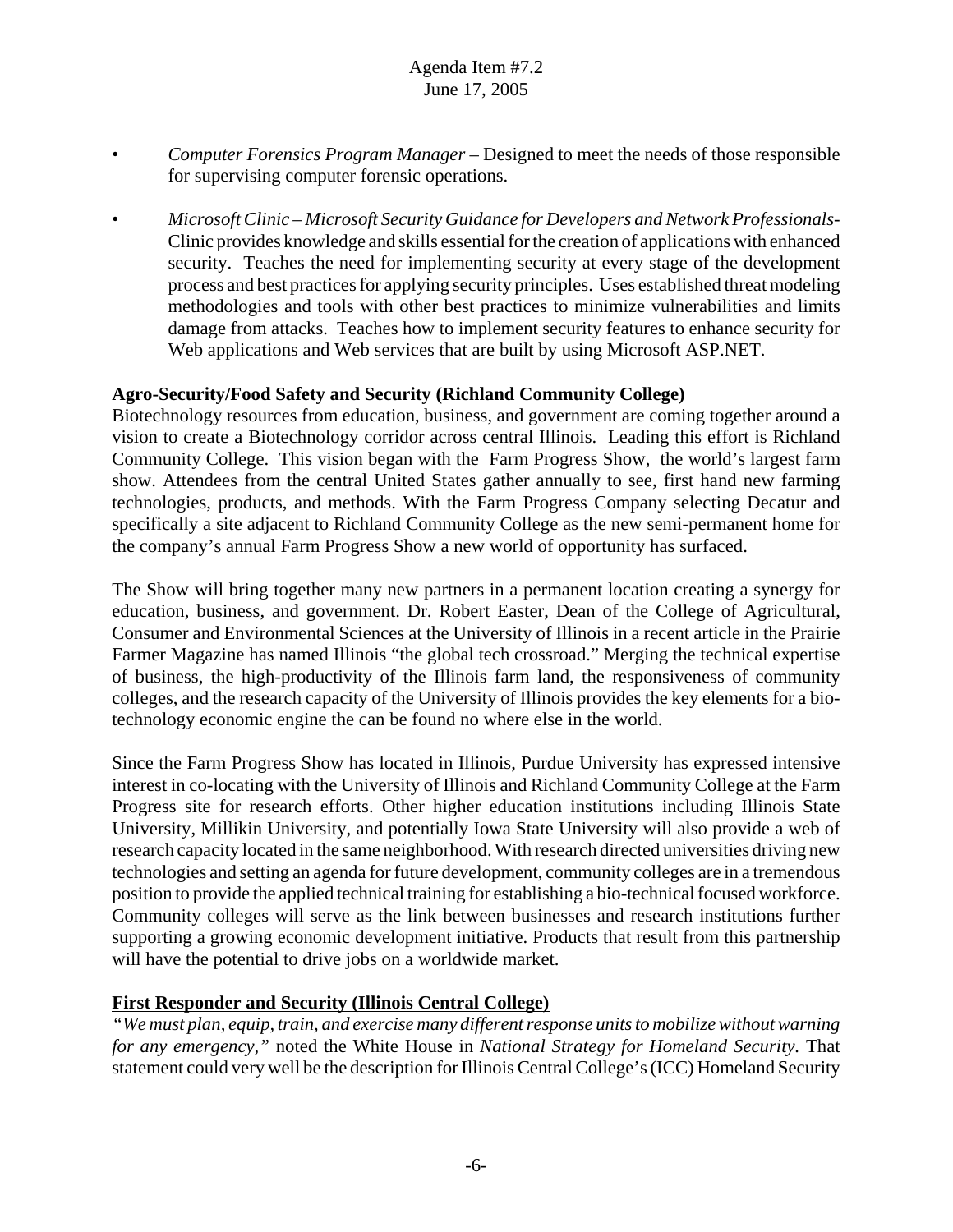Training Center (HSTC). The HSTC is designed to develop integrated, multidisciplinary training for all first responders through the use of local and regional emergency, law enforcement, and fire safety resources and ICC's education and training programs in those same areas.

The need for integrated, multidisciplinary training is paramount given the potential negative consequences of natural and man-caused events. The need for practice as well as theory is equally important and both of these high-demand areas have led to local, regional, state, and national entities collaborating to develop the HSTC. Currently, focus groups are meeting with ICC faculty and administrators as part of the DACUM (**D**eveloping **A C**urricul**um**) process, planning a curriculum that addresses the needs of all first responders. The end result will be a facility that makes maximum use of ICC property and local homeland security related facilities (i.e., Peoria Fire Academy, University of Illinois College of Medicine-Peoria) for "live training," a cutting-edge curriculum addressing the practice and theory of homeland security, and the trainers and educators necessary to provide instruction and perform individual assessment and program evaluation.

The HSTC is being developed through the collaboration of a large group of local and regional education and business partners. Currently, the collaborative effort includes Caterpillar Security and Aviation Services, the University Of Illinois College Of Medicine – Peoria, the United States Department of Agriculture National Center for Agricultural Utilization Research, Ameren CILCO, Peoria School District 150 campus police, City of Peoria Fire and Police Departments, City of East Peoria Fire and Police Departments, City of Pekin Police Department, the sheriff's departments of Woodford and Tazewell counties, and the police and/or fire departments of 17 communities located in ICC's District. Letters of support for the HSTC are pending from the Federal Bureau of Investigation, 182<sup>nd</sup> Airlift Wing, the Salvation Army, and the Peoria County Sheriff's Department. Since Illinois Central College is located in the central part of the state, the facility will be easily accessed by partners throughout the state.

The proposed Homeland Security Training Center will consist of five structures: a 50,000 square foot Classroom Building with 150 seat auditorium and computer training facility; a Command Training Center and Fire Substation; a 24,000 square foot Tactical Training Center for firearms training; a 12,800 square foot Nuclear/Biological/Chemical (NBC) Decontamination Building; and a three-story Tower and Burn Building. There will also be a Driver Training Skills Pad and Skid Pad. All will be phased in through the life of the program. Descriptions of each structure follow.

- < The **Command Training Center** and **fire substation** will be a collaborative effort between the city of East Peoria and ICC. The proposed police/fire substation will have two equipment bays, command offices, a training room, living quarters, and physical training equipment. The basement will house the communications and incident command training facilities. This facility will be an anchor facility for the HSTC.
- < A **precision driving course** with a driver training skills pad and skid pad area will allow police to practice high speed cornering and stops, maneuvering practice, and chase opportunities. Training will also include car stops, arrest scenarios, and other auto-related law enforcement activities.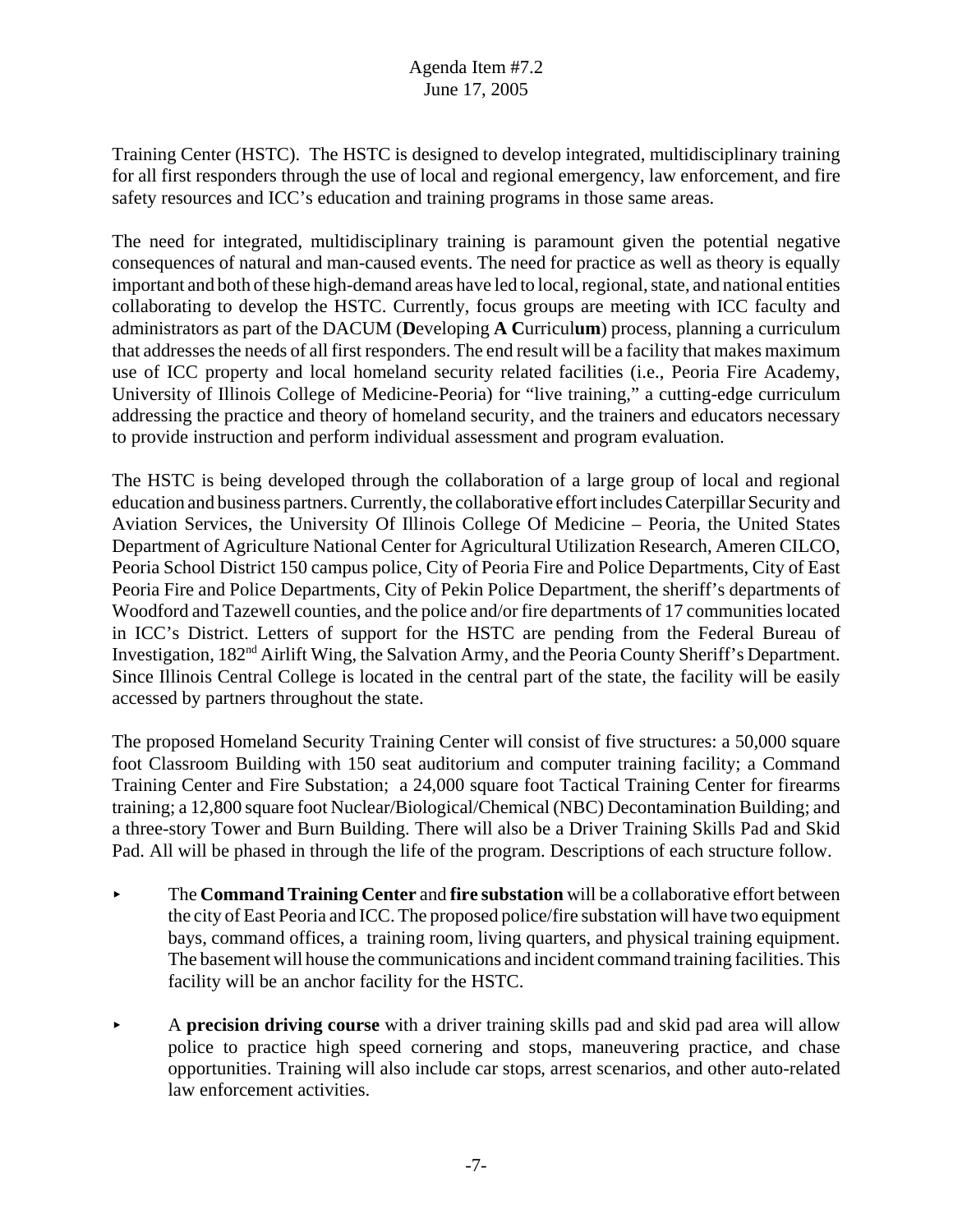## Agenda Item #7.2 June 17, 2005

- < A **clinical skills laboratory** is being developed on the University of Illinois College of Medicine – Peoria campus. It will offer opportunities to use the latest and most effective medical simulation equipment to acquire new skills, and to demonstrate and maintain competence. The laboratory will be a community resource and will be utilized by medical, nursing, allied health, and emergency response students in the Peoria region. Disaster medical training is being planned. Medical care providers and first responders would be able to learn disaster-oriented strategies through programs such as Advanced Disaster Life Support Program (ADLS).
- ▶ The **Tactical Training Center** will be constructed with 25 state-o-the-art shooting points constructed so that portable walls can be arranged to allow for live fire exercises. Training simulators will be used, allowing officers opportunities to confront "virtual" targets in a variety of situations prior to engaging in live fire.
- **Example 1** The **multi-story burn building** being developed in collaboration with the Peoria Fire Academy will provide training opportunities for activities above ground that do not require fire. Inside and outside stairs will provide access to all floors, there will be installed secure anchor points for rope tie off, and there will be available opportunities for confined space rescue, trench rescue, and high angle rescue.
- **EXEC Decontamination Building** can be placed at ICC or the Peoria Fire Academy. The building will be equipped with smoke and heat generators, as well as an exhaust system, and will contain mazes that can be restructured to create training scenarios and areas for decontamination. Also proposed for this training are areas simulating a liquid petroleum hazard, as well as a simulated chemical plant "tank farm" with tanks, valves, and a foam training facility.

## **Emergency and Disaster Services (Kankakee Community College)**

Kankakee Community College is developing an Illinois Center for Emergency Services Education, (ICESE). A not-for-profit group has acquired a former industrial site and funding sources are being solicited to renovate the facilities. The intent is to become a regional training center.

The training center will educate those who protect the world and provide for the safety of others; provide education for professionals; educate the public; and train those who are learning and want a career as an Emergency Service Provider. Other instruction including Law Enforcement, Emergency Medical, Fire Service, Industry and Homeland Security, and specialty courses will also be available through the ICESE. Educational programs for community and volunteer organizations will also be available.

Organizations expressing interest and support for the ICESE project include the Federal Emergency Management Agency (FEMA), Emergency Management Institute, Emergency Management Higher Education, National Fire Administration, FBI, US Army WMD response team, Illinois Terrorism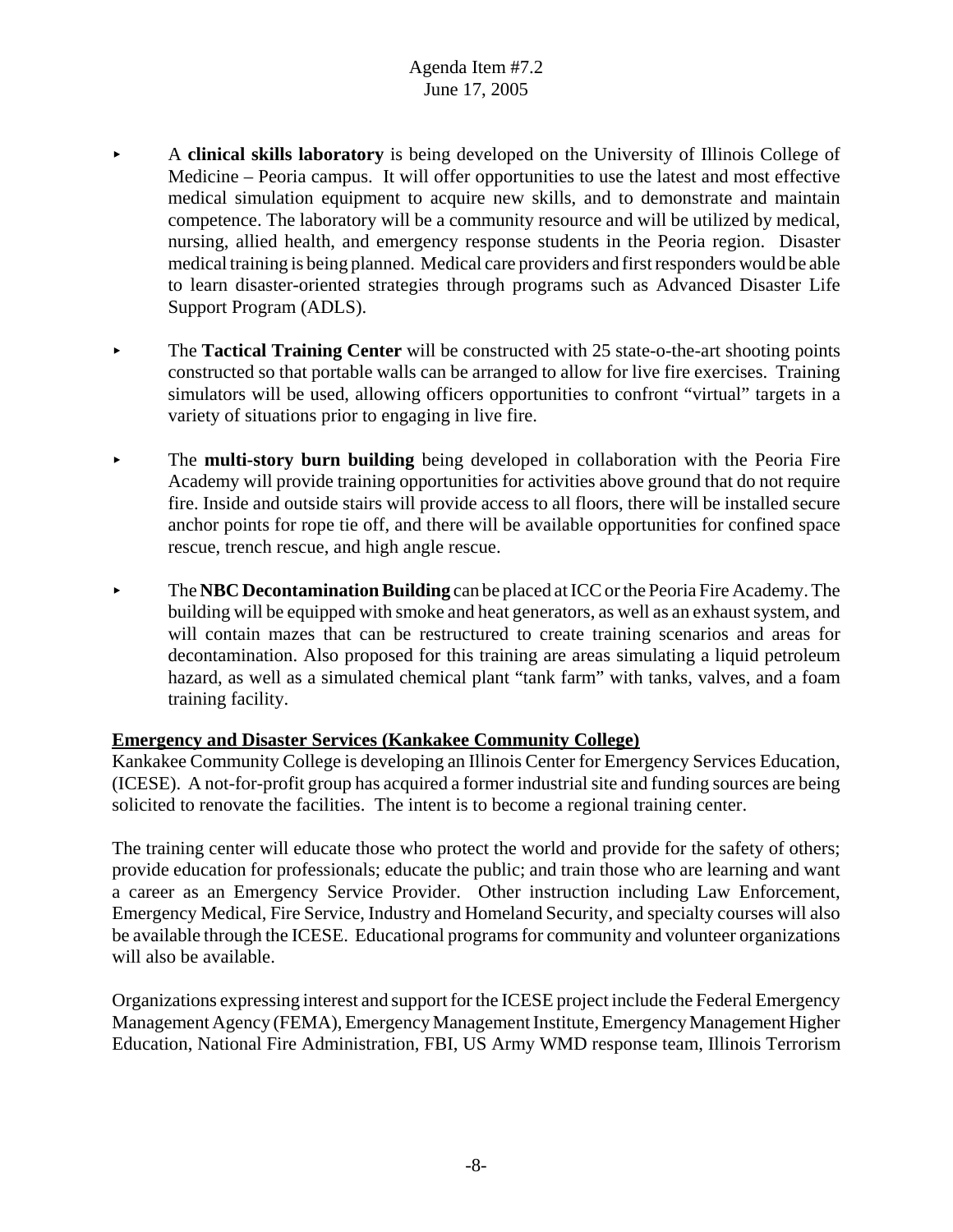Task Force (ITTF), Illinois Medical Emergency Response Team (IMERT), Team Illinois US&R, Illinois Fire Service Institute (IFSI), Illinois U.S. Attorney General's Office, Illinois Law Enforcement Training and Standards Board Region 16, Illinois State Fire Marshals Office, Governors State University, Olivet Nazarene University, University of Chicago, Local, State, and Federal Leaders, Industry/Nicor Gas.

By using a former industrial site for the training center, Kankakee Community College is producing economic re-development. The rehabilitation of the structures will create jobs for contractors, electricians, and laborers. The ICESE will offer programs nationally creating service jobs for hotels, restaurants, and entertainment.

**Statewide Conference**. The Illinois Community College Board is planning a statewide homeland security conference in late 2005 or early 2006 to create awareness on campuses of homeland security issues, identify the connection between homeland security and workforce/economic development (helping businesses secure themselves and highlighting the Governor's homeland security, economic development, and industry training initiative), and promote the development and coordination of homeland security instruction focusing on innovations to satisfy unmet needs. Using a planning committee of community college leaders and agency partners, it is intended that the conference will begin a comprehensive dialogue on campuses to strategically think about homeland security and the college's role in the larger sense of regional and statewide impact. Colleges need to identify their vulnerabilities and create solutions for the short- and long-term to address those issues. At the same time, colleges must continue to identify the unmet needs within their communities whether it be in the area of initial workforce education and training, current employee training, or business services to aid economic development.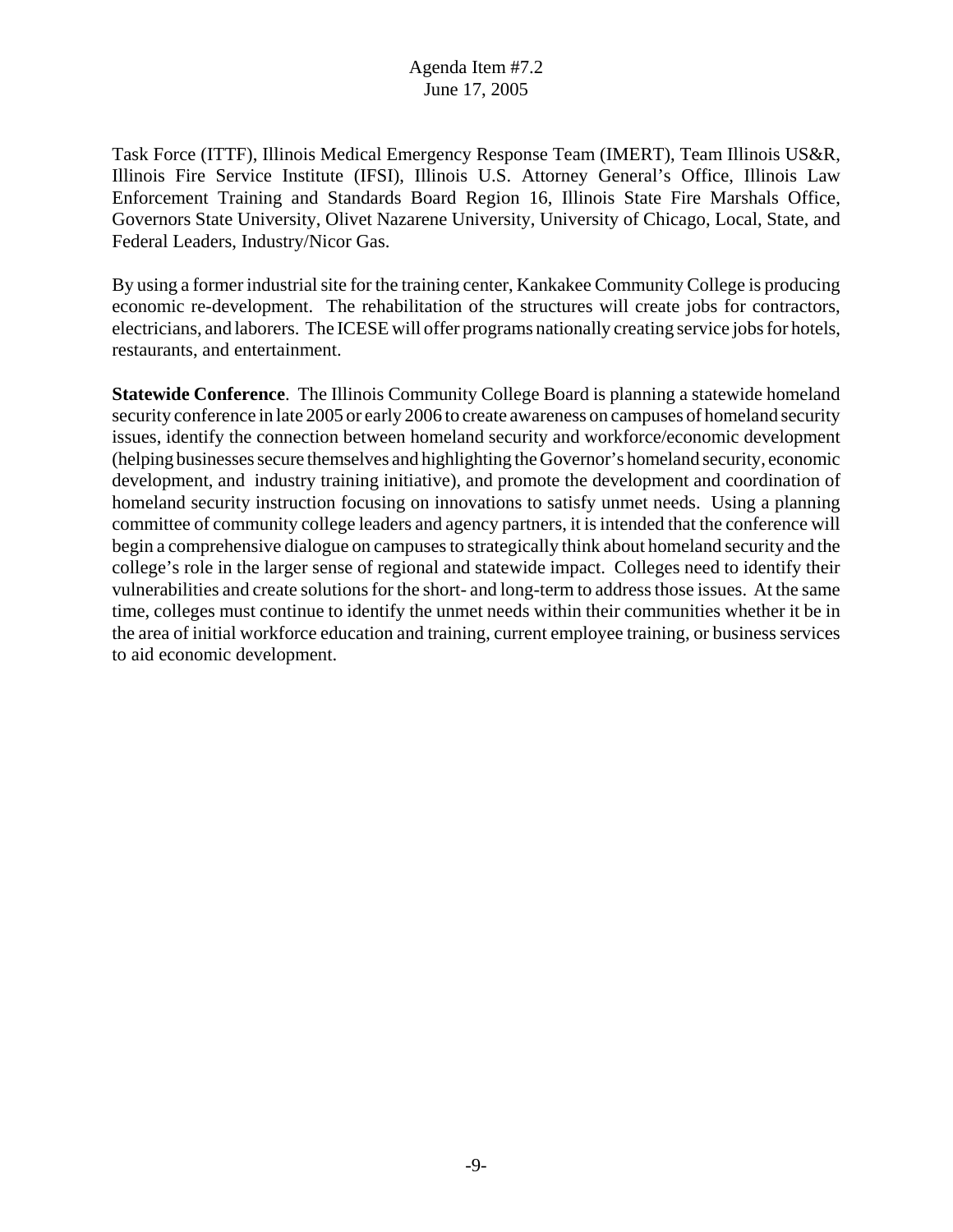# Agenda Item #8 June 17, 2005

Illinois Community College Board

# **LEGISLATIVE/PR REPORT**

An oral report will be presented at the Board meeting on June 17.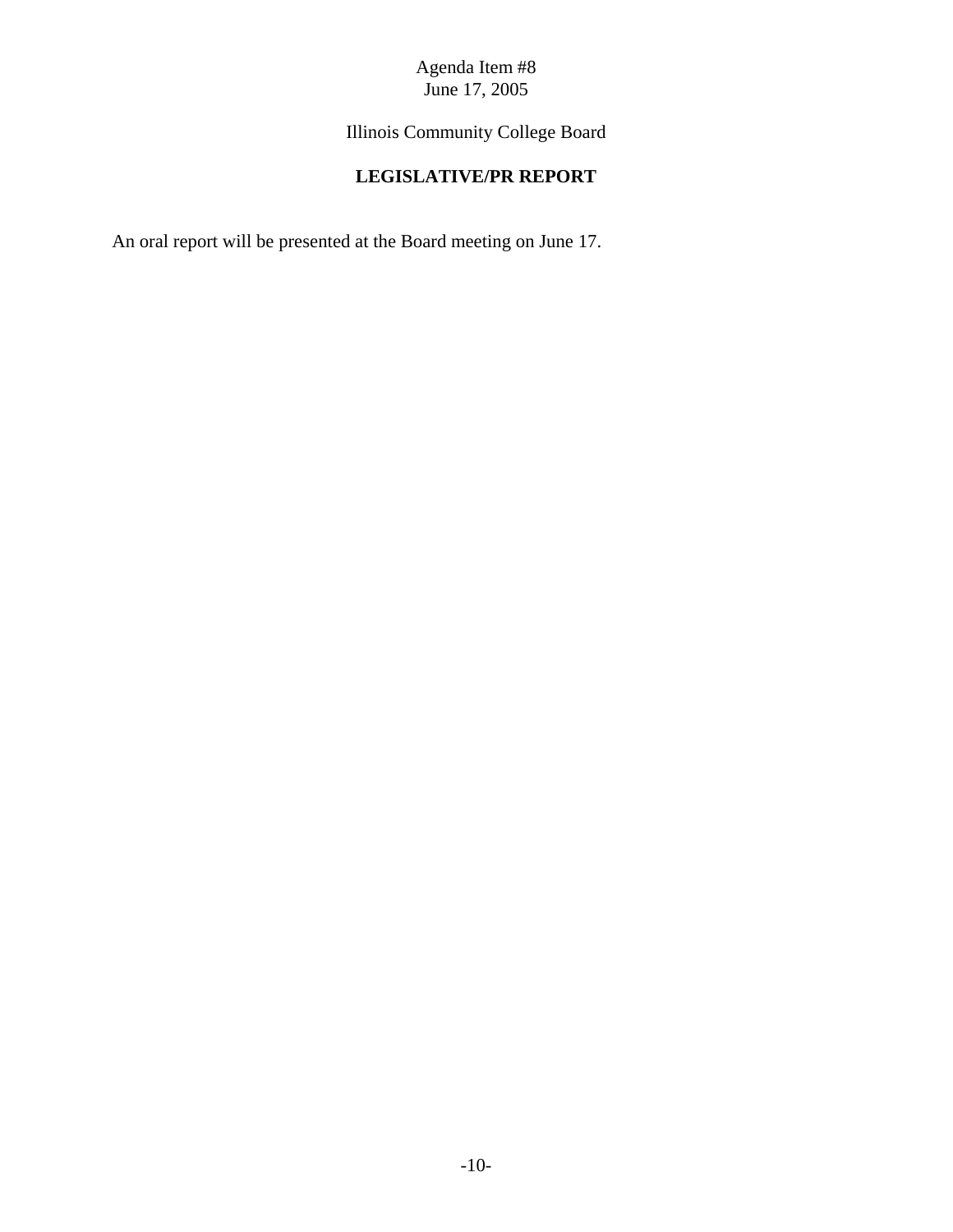Agenda Item #9 June 17, 2005

Illinois Community College Board

# **BUDGET REPORT**

An oral report will be presented at the Board meeting on June 17.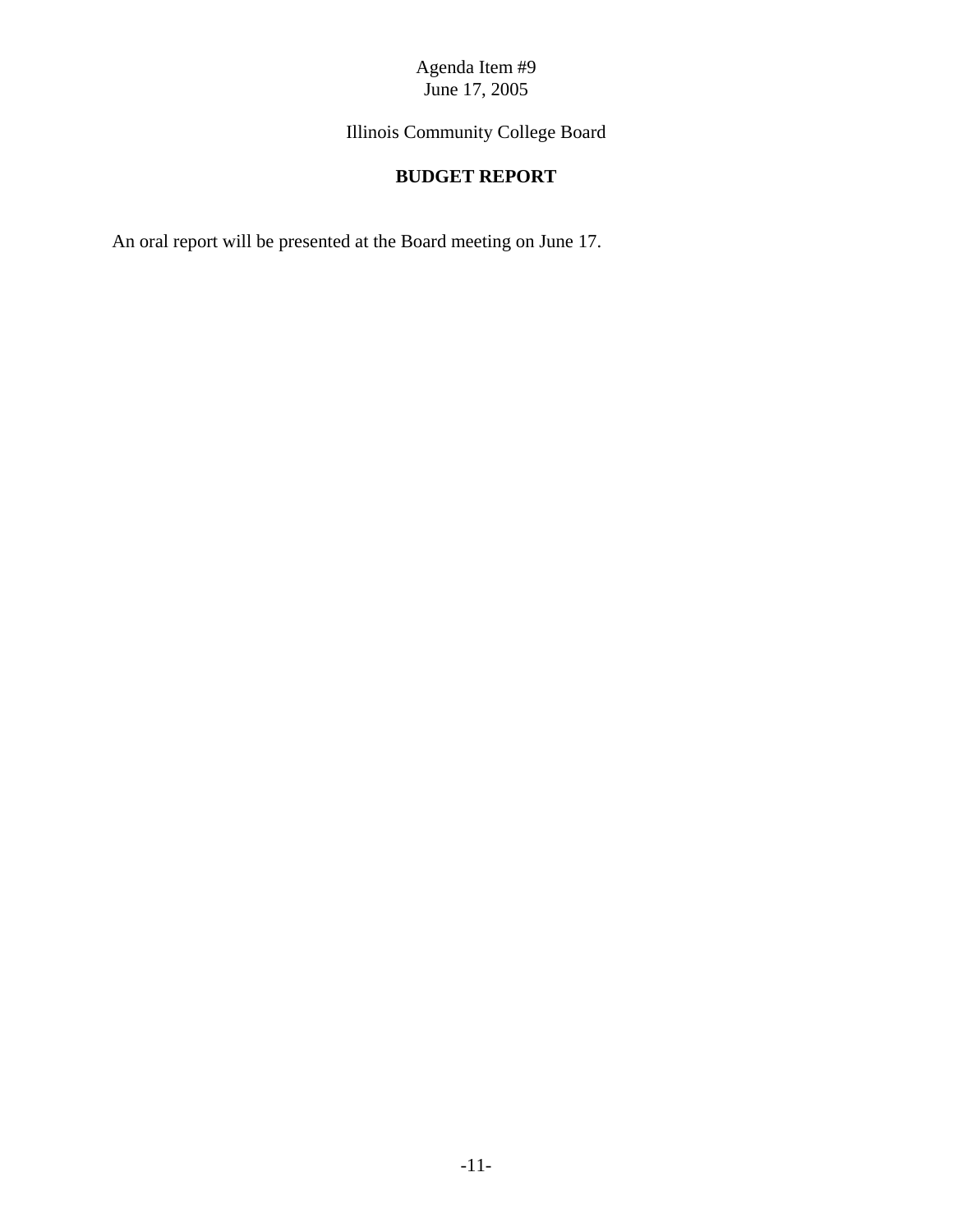Illinois Community College Board

## **ILLINOIS COMMUNITY COLLEGE SYSTEM SELECTED PROGRAMS AND SERVICES FOR UNDERREPRESENTED GROUPS**

Over the past year, Illinois community colleges have been examining data on Academic Achievement for Students in Underrepresented Groups. The **Illinois Community College System Selected Programs and Services for Underrepresented Groups Report Focus Area: Academic Achievement Promoting Positive Results and Highlighting Promising Practices** is an externally attached document. The report was the source of information on community colleges that was included in this year's *Report to the Governor and General Assembly on Underrepresented Groups in Illinois Higher Education* (Board of Higher Education, June 2005) and is presented for your information and action on recommendations.

## **RECOMMENDED ACTION**

It is recommended that the following motion be adopted:

- 1. The Illinois Community College Board and colleges should make the pursuit of additional funding to provide services and support to underrepresented groups a priority.
- 2. Steps to assist additional Minority and other underrepresented students in their efforts to arrive college ready and enroll full-time would benefit all students. Better secondary academic preparation can position students for more timely degree or certificate completion for those individuals interested in pursuing formal awards. Similarly, better secondary preparation provides individuals seeking workplace skills the opportunity to reach their goals at an accelerated pace.
- 3. The Illinois Community College Board and partners should collaboratively pursue with the Department of Human Services' Division of Rehabilitation Services (DHS DRS) additional funding to provide the assistive technology and auxiliary services necessary for individuals with disabilities to more fully participate in higher education opportunities.
- 4. State and local discussions aimed at dedicating additional resources to support Students with Disabilities in the Community College System should continue. A return to funding levels by the DHS DRS similar to what was available two years ago would be a positive step. Earlier funding levels represented a more balanced partnership between the colleges and DHS DRS collaborators and Students with Disabilities benefitted.
- 5. College officials are encouraged to fully cooperate with additional information requests about the types of disabilities which individuals possess who are enrolled in community colleges.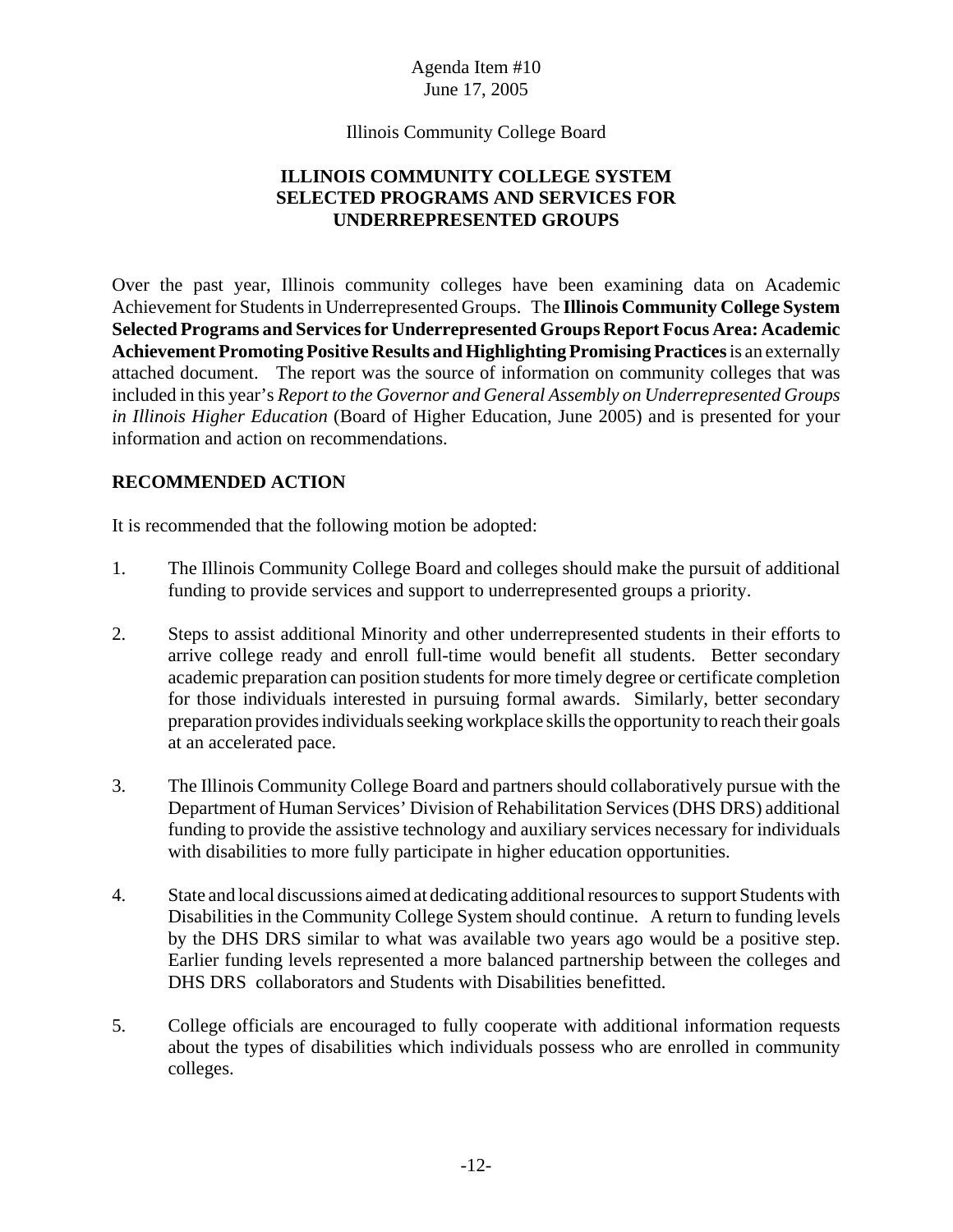- 6. College officials are asked to develop action plans and continue efforts to improve underrepresented student performance on outcome measures at the local level including Graduation Rates, Combined Outcome Rates (graduation, transfer, and persistence), and Fall to Fall Adjusted Retention Rates.
- 7. The colleges and the Illinois Community College Board should continue collaborating with partners in the delivery of high skills, high demand education and training programs. As a part of these initiatives, an emphasis should be placed on expanding access and revitalizing support systems that promote student success particularly for those individuals from traditionally Underrepresented Groups who can benefit.

**BACKGROUND:** Illinois Community College System demographic data on credit students are gathered through the Annual Enrollment and Completion (A1) submission. These data illustrate that Illinois community colleges serve a broad cross section of the general population.

During fiscal year 2004, Illinois community colleges served approximately 11,639 Students with Disabilities (1.7 percent of all credit students). The latest comparative data are from the 2000 census data, which shows that 17 percent (1.2 million) of all Illinoisans between the ages of 21 and 64 years of age reported having a disability.

The Male/Female distribution of all students in the Illinois Community College System typically fluctuates little from year to year. Females comprised 55.9 percent of the student population in fiscal year 2004. Census data show little change in the proportion of Females in Illinois with 51.1 percent in 2003 versus 51.4 percent in 1990.

In fiscal year 2004, the average age of Illinois community college credit students was 30.9, while the median age was 26.3. According to 2003 census data, the median age of all Illinoisans was 35.3 years.

According to 2003 census data, Minorities accounted for 25.5 percent of the total Illinois population. Student racial/ethnic representation varies across broad program levels. During fiscal year 2004, Minorities comprised 28.0 percent of baccalaureate/transfer enrollees whose ethnicity was known. An examination of each minority racial/ethnic group's representation across the baccalaureate/transfer program area indicates that African-American (14.4 percent) students accounted for the largest minority group, followed by Latino (7.9 percent), Asian (4.8 percent), Nonresident Alien (0.5 percent), and Native American (0.4 percent) students.

Minority students accounted for 28.7 percent of the career and technical enrollments. African-American students had the highest representation among minorities in career/technical programs and accounted for 15.7 percent of the population. Latino students had the second largest career/technical program enrollment (7.9 percent), followed by Asian students (4.2 percent), Nonresident Alien students (0.4 percent), and Native American students (0.4 percent).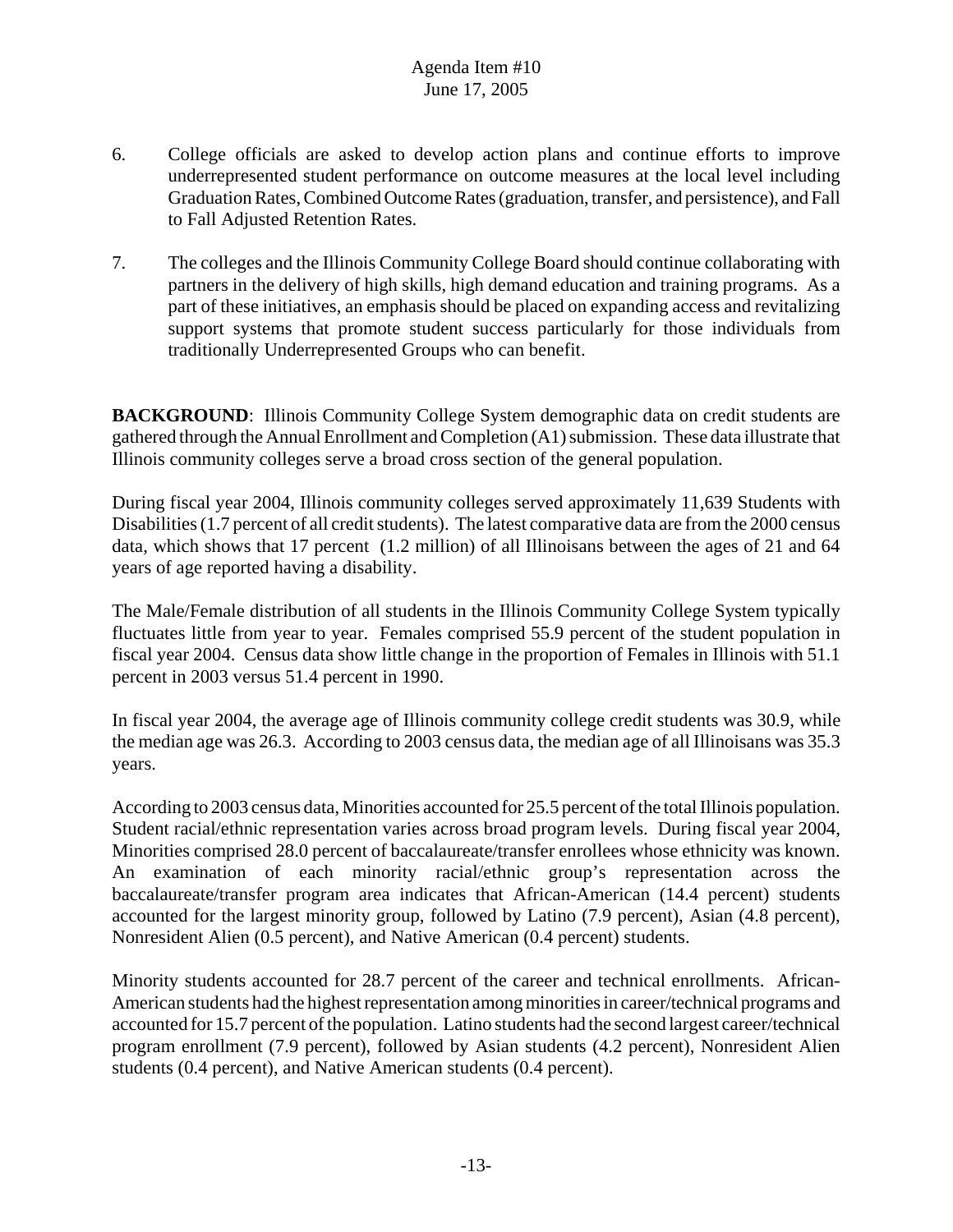Minority students accounted for nearly two-thirds (64.4 percent) of the individuals enrolled in community college Adult Education coursework whose ethnicity was known in fiscal year 2004. Almost eight out of ten students were Minorities in English as a Second Language programs.

Minority students accounted for 34.1 percent of career/technical graduates, compared to 19.5 percent of baccalaureate/transfer graduates. Minority faculty accounted for 13.5 percent of full-time and 14.2 percent of part-time Illinois community college faculty whose ethnicity was known.

**Academic Achievement – IPEDS Graduation Rate Survey** – Federal officials have developed an approach for looking at selected educational outcomes called the Graduate Rate Survey (GRS) which is part of the nationwide Integrated Postsecondary Data System (IPEDS) initiative. The IPEDS GRS survey provides a **Graduation Rate** for full-time, first-time, degree or certificateseeking students in a specified year and provides a count of the number completing within 150 percent of "catalog" time (i.e., three years for a two- year Associate Degree); and a **Combined Rate** for those who either graduated, transferred to other postsecondary institutions, or were still enrolled at the end of the observation period. Although still limited in the range of potential results tracked, the Combined Outcome Rate measure more fully reflects the range of academic outcomes sought and progress being made by community college students. Even the Combined Outcome Rate reported still undercounts the positive achievements of the community college students.

**Retention Rates** provide a measure of student attachment to college. First year retention is particularly important since new students – especially recent high school graduates – need to successfully transition to college and the accompanying elevated academic and personal responsibility expectations if they intend to pursue a degree or certificate Elevated Retention Rates show an ongoing engagement in the educational process and the student's persistence demonstrates an attachment to the college. Elevated Retention Rates are typically associated with individuals who are making academic progress and improve the individual's chances of completing a certificate or degree.

Statewide full-time student Fall to Fall Retention Rates were calculated for the most recent three years. Note that the time frames for the GRS-related measures and the more recent Retention Rates differ so the numbers will not track across GRS and Fall to Fall retention tables. The GRS figures by definition require three years of retrospective data. Fall to Fall Retention Rates can be calculated after a single year passes.

Retention Rates are always expressed as a percentage. Two percentage figures are provided in the accompanying report: a Retention Rate that includes only individuals who re-enrolled the following Fall and an **Adjusted Retention Rate** which includes individuals who re-enrolled the next fall plus those individuals who graduated during the intervening or returning year. Part of the reason for the adjustment is that a variety of community college short-term intensive certificate programs can be completed within one year. In the tables, each student can only generate one positive outcome (unduplicated results). The Adjusted Retention Rate reflects a more comprehensive perspective and will be the focus of the analysis provided. The differences between these two rates tend to be small.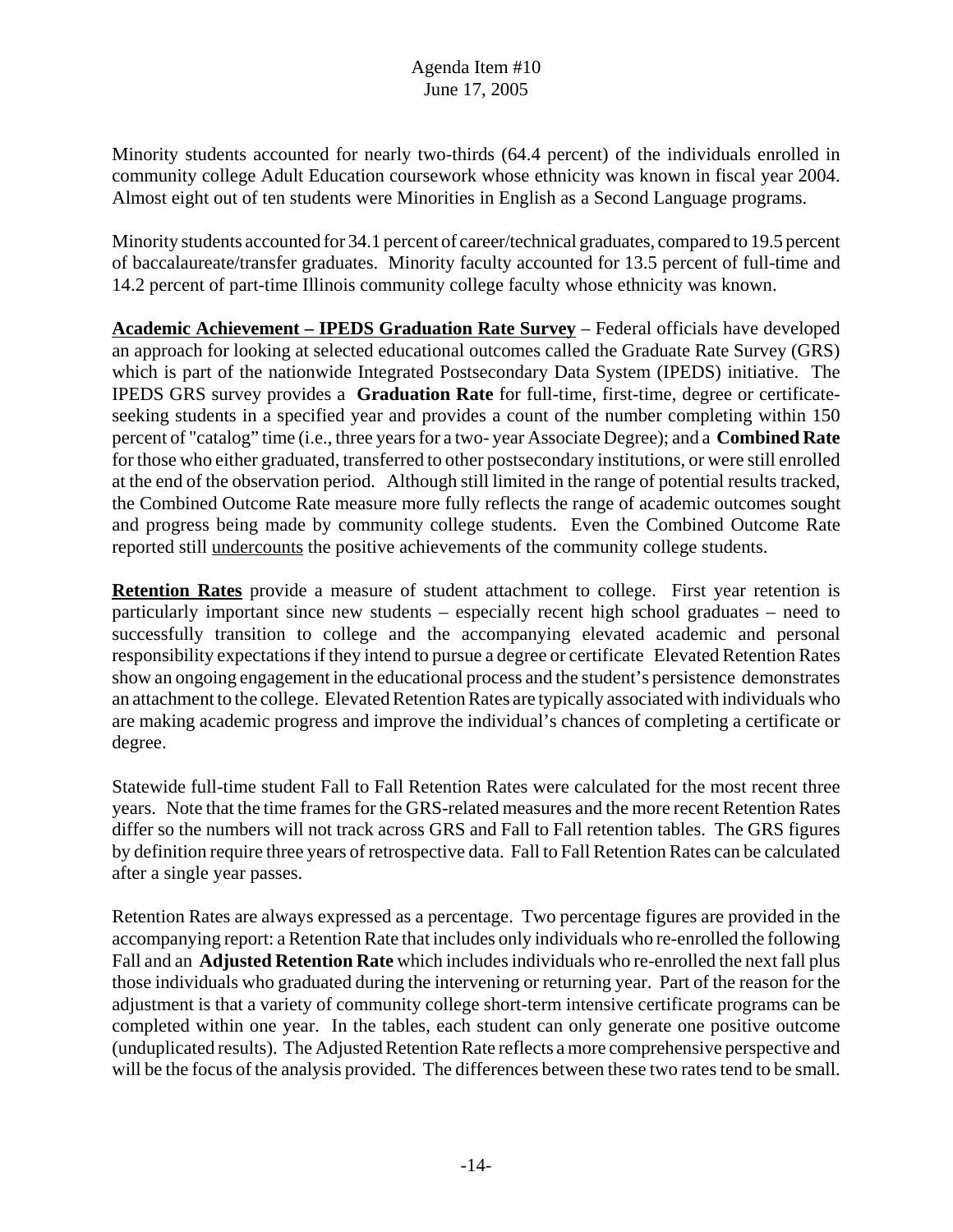Tables also include the unadjusted Retention Rate as another point of reference for interested readers. Statewide retention data are furnished for Students with Disabilities, by Gender, for Minority Students Overall, and by Racial/Ethnic Group for the larger groups.

Having a sense of how the system is making progress at the college level provides a useful point of reference. Hence, counts of colleges reporting increases (1 percent or more), decreases (1 percent or more) and little or no change (less than 1 percent) are provided across the student outcome portions of the report. The Combined Rate and Graduation Rate looks back five years. The Fall to Fall Adjusted Retention is based on a three-year horizon.

**Bottom Line on Academic Achievement Measures for Students with Disabilities** – The latest results for college ready Students with Disabilities compared to five years ago show positive movement for the Combined Outcome Rate (59.3 percent versus 38.7 percent in 1999) and little change in the Graduation Rate (18.7 percent versus 18.9 percent in 1999). Students with Disabilities Combined Outcome Rates were improving, and the number of colleges showing gains over the last five years outnumbered those with declines 3 to 1. Graduation Rates within 150 percent of catalog time for Students with Disabilities were less positive with some recent improvement noted. The most recent Graduation Rate results for Students with Disabilities (18.7 percent) were higher than the results achieved in four of the last five years. The latest Graduation Results for Students with Disabilities show progress in narrowing the gap with individuals who did not self report as having a disability. Over the last five years, the number of colleges reporting Graduation Rate reductions  $(M = 19)$  for Students with Disabilities and increases  $(N = 18)$  were about the same and eleven colleges reported little or no change.

The latest Adjusted Retention Rate at 59.2 percent was down compared to 2001 (62.9 percent), but remains competitive with the latest Adjusted Rate for students who did not self identify as having a disability (61.7 percent). Trends at the college level were mixed, with the number of colleges showing increases in Adjusted Transfer Rates over the last five years slightly below the number of colleges with decreases.

**Bottom Line on Academic Achievement Measures for Female Students** – Current Combined Outcome Rate results were very positive for Female students compared to five years ago (68.7 percent in 2003 versus 64.3 percent in 1999) and the Graduation Rate for Female students showed little change (26.2 percent in 2003 versus 25.9 percent in 1999). Looking at progress at the institutional level, the number of colleges with Female Combined Rate percent increases over the last five years shows that advances lead declines by over 3 to 1.

The Female Graduation Rate for Illinois (26.2 percent) was above corresponding national Graduation Rates (24.7 percent) as reported by the National Center for Higher Education Management Systems (NCHEMS). Among the 48 community colleges, Female student Graduation Rates decreased at 23 colleges, increased at 21 colleges, and were fundamentally unchanged at four colleges.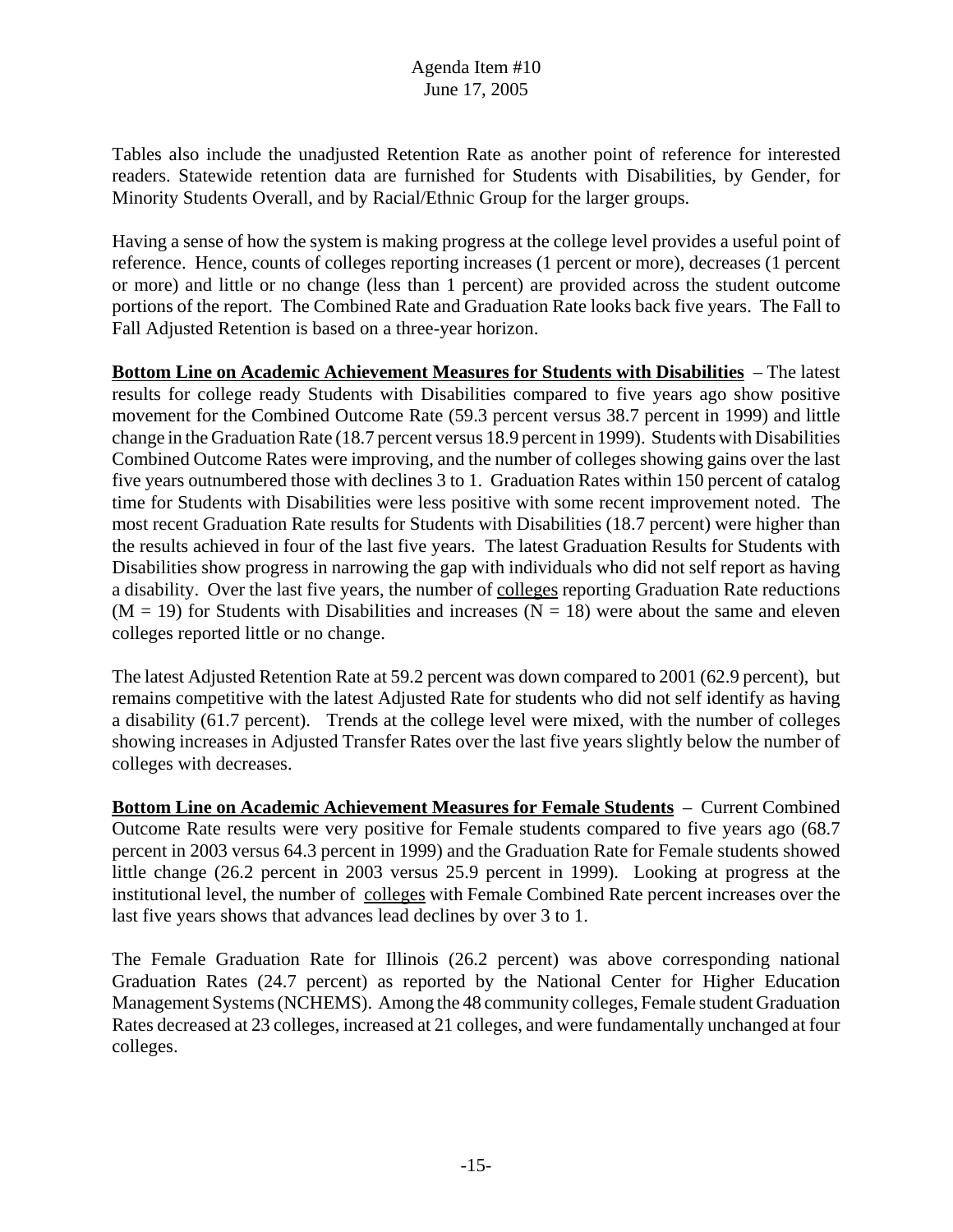The latest Adjusted Retention Rate for Female (63.7 percent) students were higher than Males (59.5 percent). Female Adjusted Rates have been consistently higher over the last three years. Compared to a couple years ago, Female student Adjusted Retention Rates were up at 19 colleges, down at 21 colleges, and relatively unchanged at eight colleges.

The most recent comprehensive all student data show that 390,628 Female students were enrolled in Illinois community colleges in fiscal year 2004. Female enrollments increased 5.1 percent compared to five years ago and are fairly consistent with last year (0.6 percent). With 27,365 graduates in 2004 Female completion counts are up 30.2 percent over the past five years. Female completions were up 4.6 percent compared to last year.

**Bottom Line on Academic Achievement Measures for Overall Minority Students** – Compared to five years ago, the most recent Combined Rate results for Minority students were very positive (60.7 percent in 2003 versus 54.7 percent in 1999) and Graduation Rate results for Minority students were about one half percent lower than five years ago (12.8 percent in 2003 versus 13.4 percent in 1999). The latest Combined Rate for Minority (60.7 percent) students was the highest during the five year period. Advances led declines by more than 4 to 1 in the number of community colleges reporting increases in overall Minority Student Combined Outcomes over the five-year period.

According to NCHEMS the Minority student Graduation Rate for two-year public institutions nationwide was 19.1 percent, which is about 1.5 times the Illinois Minority student Graduation Rate (12.8 percent). In Illinois, compared to five years ago, 27 colleges reported increases in Minority Graduation Rates, 18 colleges saw decreases, and three colleges experienced little or no change.

The latest data show an Adjusted Retention Rate for overall Minority was 53.8 percent, which is above performance levels from two years ago (52.2 percent).

Overall, the most recent comprehensive fiscal year 2004 data show that Minority enrollments increased 8.9 percent compared to five years ago ( $N = 248,275$  in 2004 versus  $N = 227,997$  in 2000). Over the last year, Minority student enrollments showed little change ( $0.4$  percent,  $N = 248,275$  in 2004 versus  $N = 247,338$  in 2003). The number of Minority student completers increased 63.6 percent compared to five years ago ( $N = 14,285$  in 2004 versus  $N = 8,733$  in 2000). Minority completers increased 9.8 percent over the past year ( $N = 14,285$  in 2004 versus  $N = 13,012$  in 2003).

**Bottom Line on Academic Achievement Measures for African American Students** – The latest results for college-ready African-American Students compared to five years ago show strong positive movement for the Combined Outcome Rate (55.9 percent versus 47.4 percent in 1999) and a reduction of 1 percent in the Graduation Rate (10.8 percent versus 11.8 percent in 1999). The latest Combined Rate for African- American Students was the highest over the time frame reviewed. For African-American students, persistence and transfer were up, while graduation was down compared to five years ago. Just over one in ten African-American (10.8 percent) students graduated, while just over one out of two African-American (55.9 percent) students either graduated, transferred, or were still enrolled. Compared to five years ago, colleges with African-American Students Combined Rate increases outnumbered those with decreases by more than four to one.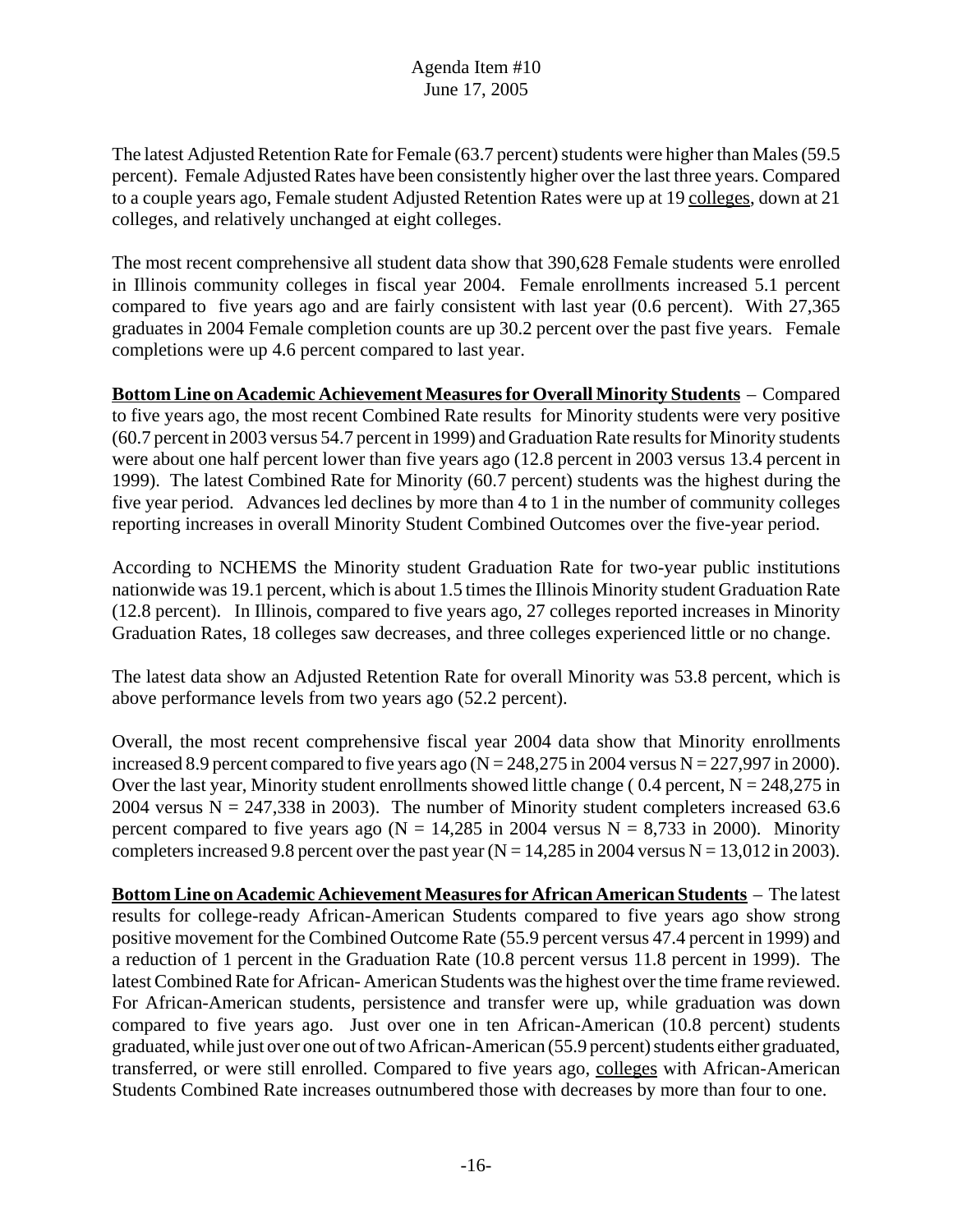While the latest African-American Student Graduation Rate was higher than four of the last five years, national data indicate that further improvement is warranted. According to NCHEMS, the national completion rate among African-American students for two-year public institutions was 17.7 percent, which is more than 1.6 times higher than the Illinois completion rate (10.8 percent) among African American students. Compared to five years ago, colleges reporting increases ( $N = 22$ ) in African-American Student Graduation Rates narrowly outnumbered those reporting decreases (N = 18). Nine colleges reported little or no change in African-American Student Graduation Rates.

The latest Adjusted Retention Rate at 45.9 percent was up 1 percent compared to 2001, but is not competitive with the latest Adjusted Rate for all students (61.6 percent). Trends at the college level were mixed with 25 colleges showing increases in Adjusted Transfer Rates compared to five years ago with 22 colleges reporting decreases and one college reporting little change. The latest Adjusted Retention Rate shows that almost one out of two African-American students returned or completed in the subsequent year.

In absolute terms, both enrollment and completion are increasing for African-American Students. In fiscal year 2004, there were a total of 101,453 African-American students attending an Illinois community college. Over the last five years, enrollment by African-American students was up 9.4 percent and enrollments grew 2.1 percent over the last year. There were 7,229 African-American graduates in fiscal year 2004, which is up 49.5 percent over the last five years and 7.7 percent compared to last year.

**Bottom Line on Academic Achievement Measures for Latino Students** – The newest results for college- ready Latino students compared to five years ago show increased results for the Combined Rate (64.1 percent in 2003 versus 60.3 percent in 1999) and a reduction of 1.7 percent in the Graduation Rate (14.5 percent in 2003 versus 16.2 percent in 2003). Progress is evident in the Combined Rate as nearly two-thirds of the Latino students graduated, transferred, or were still pursuing their education which was the best results over the last five years.

According to NCHEMS, nationally the Latino student completion rate for two-year public institutions was 16.8 percent compared to 14.5 percent in Illinois. Among Latino students in Illinois, over the last five years, 30 colleges reported Combined Rate increases, 11 reported decreases, and eight demonstrated little or no change. Almost three colleges saw Latino student Combined Rate increases for every college with a decrease.

The latest Fall to Fall Adjusted Retention Rate for Latino students was 61.2 percent. Latino students reported an Adjusted Retention Rate increase of 3.7 percent over the last three years. Among Latino students, 30 colleges reported Adjusted Retention Rate increases, 15 reported decreases, and three showed little or no change. Hence, two colleges saw increases for every college with a decrease in the Latino student Adjusted Retention Rate.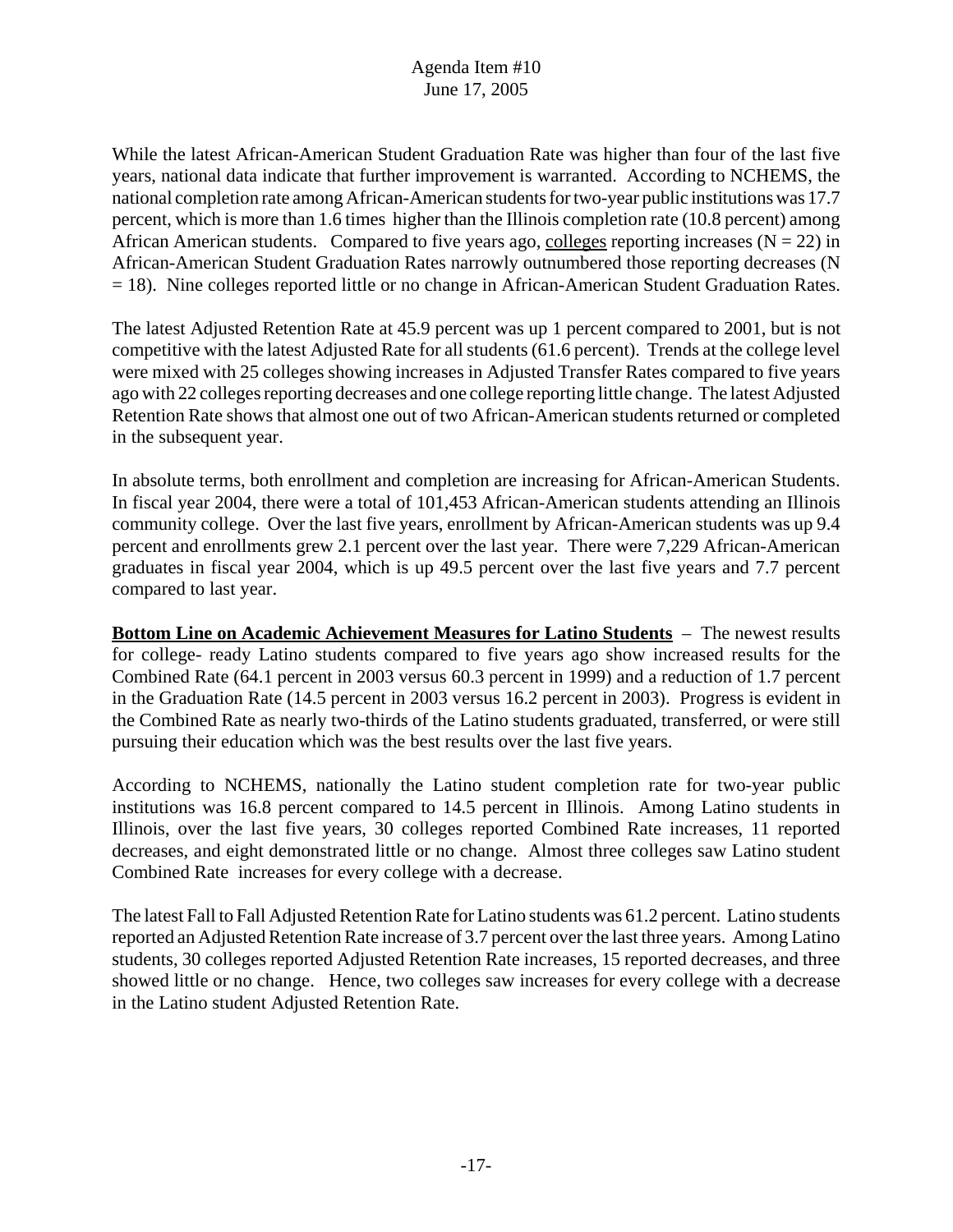A comprehensive look at all student enrollment and completion data show increases among Latino students compared to five years ago. In fiscal year 2004, overall 109,782 Latino students attended an Illinois community college. Over the last five years, enrollment by Latino Students is up 14.1 percent. Latino student enrollments showed little change from the previous year. There were 3,917 graduates in fiscal year 2004, which is an increase of 64.2 percent compared to five years ago and up 6.8 percent compared to last year.

**Bottom Line on Academic Achievement Measures for Asian Students** – Current results for college-ready Asian students compared to five years ago show little change in the Combined Rate (70.1 percent versus 70.4 percent in 1999) and gains in the Graduation Rate (14.5 percent versus 12.5 percent in 1999) with additional room for further upward movement in completions. Note that Asian students had the highest Combined Rate during each of the last five years. Institutional Combined Rate outcomes for Asian students were mixed compared to five years ago, as 22 colleges posted declines,18 colleges reported increases, and eight colleges saw little or no change.

The most recent Graduation Rate results for Asian (14.5 percent) students were the highest achieved over the last five years, but were not competitive with the overall Graduation Rate results (23.5 percent). College- level results were mixed. Compared to five years ago, 18 colleges recorded Graduation Rate gains among Asian students, 17 reported little or no change, and 13 colleges saw losses.

The latest Adjusted Retention Rate for Asian students increased compared to two years ago (69.0 percent in 2003 versus 66.5 percent in 2001). Adjusted Retention Rates for Asian students were consistently higher than the all student overall Adjusted Retention Rate (61.6 percent in 2003 and 61.5 percent in 2001). College- level data show that 26 colleges experienced increases in the Adjusted Retention for Asian students and advances outnumbered losses nearly two to one.

The latest comprehensive data show both enrollment and completion are increasing for Asian students. In fiscal year 2004, overall 31,185 Asian students attended an Illinois community college. Over the last five years, enrollment by Asian Students was up slightly (1.4 percent), and enrollments grew 1.2 percent over the last year. There were 2,734 Asian graduates in fiscal year 2004, which is up 116.6 percent over the last five years and 20.9 percent compared to last year.

**Promising Practices –** All Illinois community colleges provide special programs and services that aim to increase participation and achievement among students, faculty, and staff from traditionally underrepresented groups in higher education. Many colleges reported how Student Success Centers, Early Alert Initiatives, and Transfer Centers help to improve the quality of education for students and increase retention and graduation rates. Other colleges reported on high impact strategies and initiatives that assist minorities, Students with Disabilities, and females with their academic endeavors.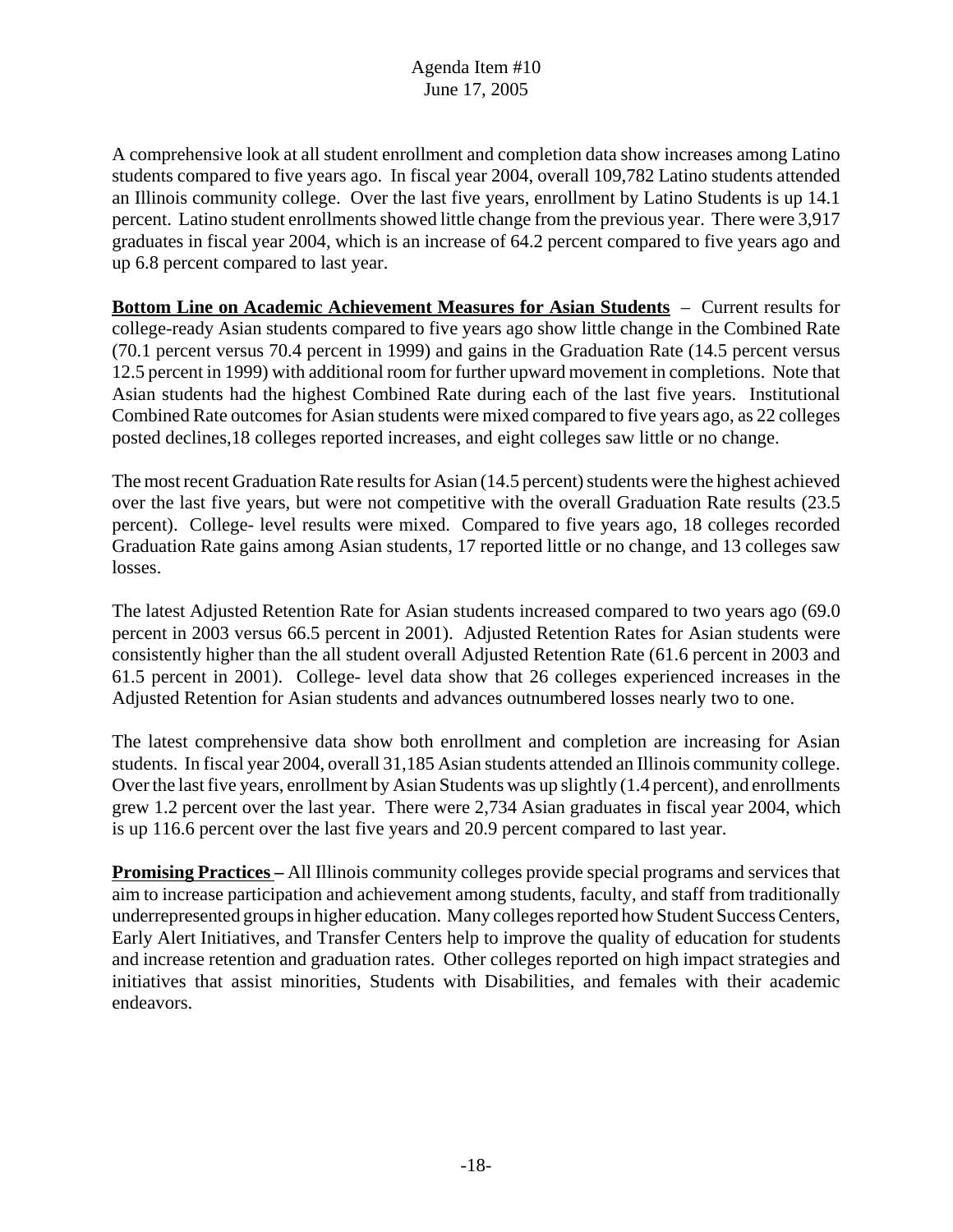**Centralized Student Success Centers** are widely used in the Illinois Community College System to provide special support services to all students, particularly those who possess characteristics which increase the likelihood that they could experience academic difficulty. Student Success Centers typically provide services such as tutoring, advising and counseling, test proctoring, study skills workshops, note taking assistance, peer mentoring, and tutor training. Student Success Center services have been effective in increasing the retention, graduation, academic standing, and gradepoint averages of the students that utilized the resources. The **Early Alert (EA) initiatives** also are highly successful in helping at-risk students succeed in community colleges. EA initiatives have been implemented to quickly identify academically at risk students and jointly develop an action plan to improve results by assessing deficiencies, building skills and coordinating the delivery of available support services. Students identified through EA systems are exhibiting academic performance at the beginning of a given course that would lead to failure if continued without corrective action. Another service that enables positive student outcomes and increases retention and graduation rates at community colleges are **Transfer Centers**. Transfer Centers have become an integral part of community college efforts to improve the academic and transfer success of all students with an emphasis on promoting positive movement for Minority students. Programs in Transfer Centers included summer bridge seminars for incoming freshmen, intensive academic and personal advising, academic workshops, and cultural events.

To serve the increasing numbers in Underrepresented Groups, many community colleges reported on unique strategies, programs, and services to help minorities, Students with Disabilities, and females succeed in higher education. Among those intense services for Disability Students included the **Fostering Academic Achievement in Students with Disabilities** at Danville Area Community College. The foundation of the program is intrusive developmental academic advising specifically tailored to the unique needs of Students with Disabilities. The secret to success lies in the highly collaborative nature of the program. The program involves building a supportive network of relationships with on campus faculty and staff, as well as coordinating services with local disability service providers and community agency personnel. Many strong support services for Minority students have been implemented in community colleges statewide. **The Directing Results Through Educational and Academic Mentoring (DREAM)** at Moraine Valley Community College is designed to enable Minority students and students whose primary language is not English achieve their educational and career goals through a mentoring relationship with faculty and staff. The objective of this program is to ensure that students who participate in the DREAM program identify and utilize support services, decide on their career goals, and achieve a 2.0 minimum grade point average (GPA). The programs and services specifically designed for females at community colleges foster growth academically and in their personal lives as well. The **Women's Program Life Skills Discussion Group** series at William Rainey Harper College was launched in July 2004 to cultivate peer support among the Women's Program participants while teaching life and academic success skills. Participants gather twice a month for an hour and a half of informal group activities and discussion on a relevant life skills topic. Topics include goal-setting, time management, stress management, confidence-building, and a job search toolbox.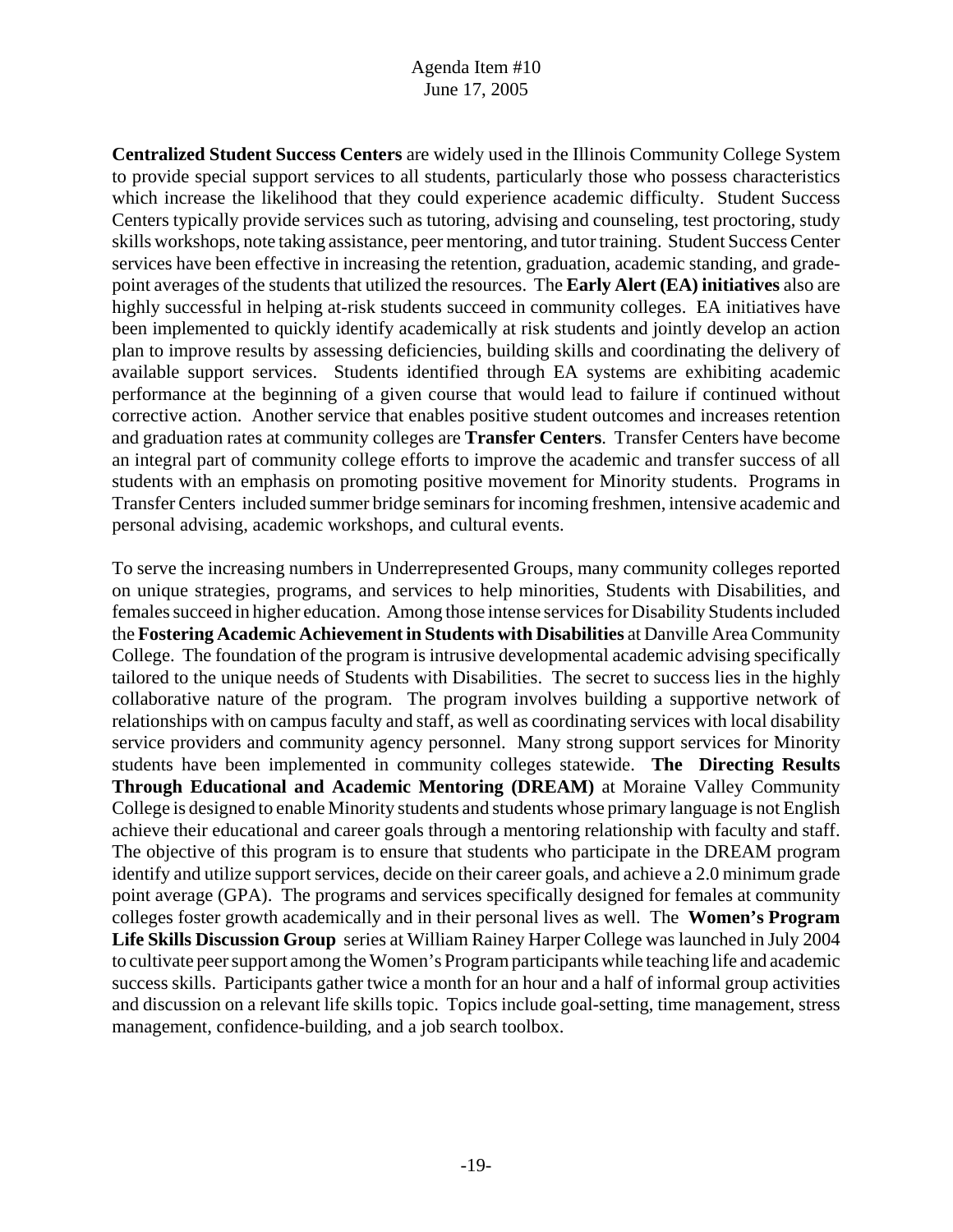Community colleges continue to offer a multitude of unique programs and services for Minority students, Students with Disabilities, and female students. The high impact initiatives facilitate their success in higher education. The achievement of Underrepresented Groups remains a top priority for community colleges statewide.

**Providing Resources to Promote Student Success – Recent state-level funding losses are** impacting community college efforts to serve individuals with disabilities and other underrepresented groups. Historically, the Illinois Community College System's Special Populations Grant was one important source of funding to furnish needed services. However, due to fiscal constraints, dedicated funding for the Illinois Community College System's Special Population Grant was discontinued in fiscal year 2003, a nearly \$13 million loss. It provided support services to individuals in need of academic skill enrichment to remedy educational deficiencies. Many colleges have noted that the elimination of the Special Populations Grant has been detrimental to students who were provided services through grant funding. Colleges have reported that state- and federal-mandated services to Students with Disabilities that were funded through the Special Populations Grant are now being paid for out of operating budgets, which further reduces service capabilities to students in other areas. Colleges also have reported that the loss of the Special Populations Grant impedes their ability to provide other nonmandated education services. The Illinois Community College System sought \$2.5 million for a Disadvantaged Student Success Grant for fiscal year 2006, but no funds were appropriated due to state budgetary constraints. Efforts to restore funding to better serve underrepresented groups should continue.

Funding sources for Students with Disabilities are drying up. During fiscal years 2004 and 2005, cooperative agreements between community colleges and the Department of Human Services' Division of Rehabilitation Services (DRS) have changed substantially. Available funding from DRS for the partnership has been greatly reduced, payment caps implemented, and future eligibility requirements revised upward potentially excluding many Students with Disabilities. Community colleges must serve individuals with disabilities in order to be in compliance with federal law. Individuals with disabilities are part of the communities the colleges serve, and providing needed services to individuals with the ability to benefit is a foundational aspect of the Illinois Community College System's mission. Decreased funding, combined with mandates from the American with Disabilities Act, Vocational Rehabilitation Act, and Illinois Human Rights Act, exacerbates the challenges colleges are facing to serve Students with Disabilities. In spite of the continuing rise in the number of students to be served (10,683 in FY 2003 and 11, 639 in FY 2004) and the continuing decline of funding, community colleges remain dedicated to providing needed services to eligible Students with Disabilities.

**Future Directions** – The structure of the Underrepresented Groups Report continues to evolve in an effort to focus activities and resources on high impact initiatives. A series of focused topics has been identified structured around a three-year repeating cycle. Topics scheduled to be addressed to increase participation of minorities, women, and persons with disabilities include: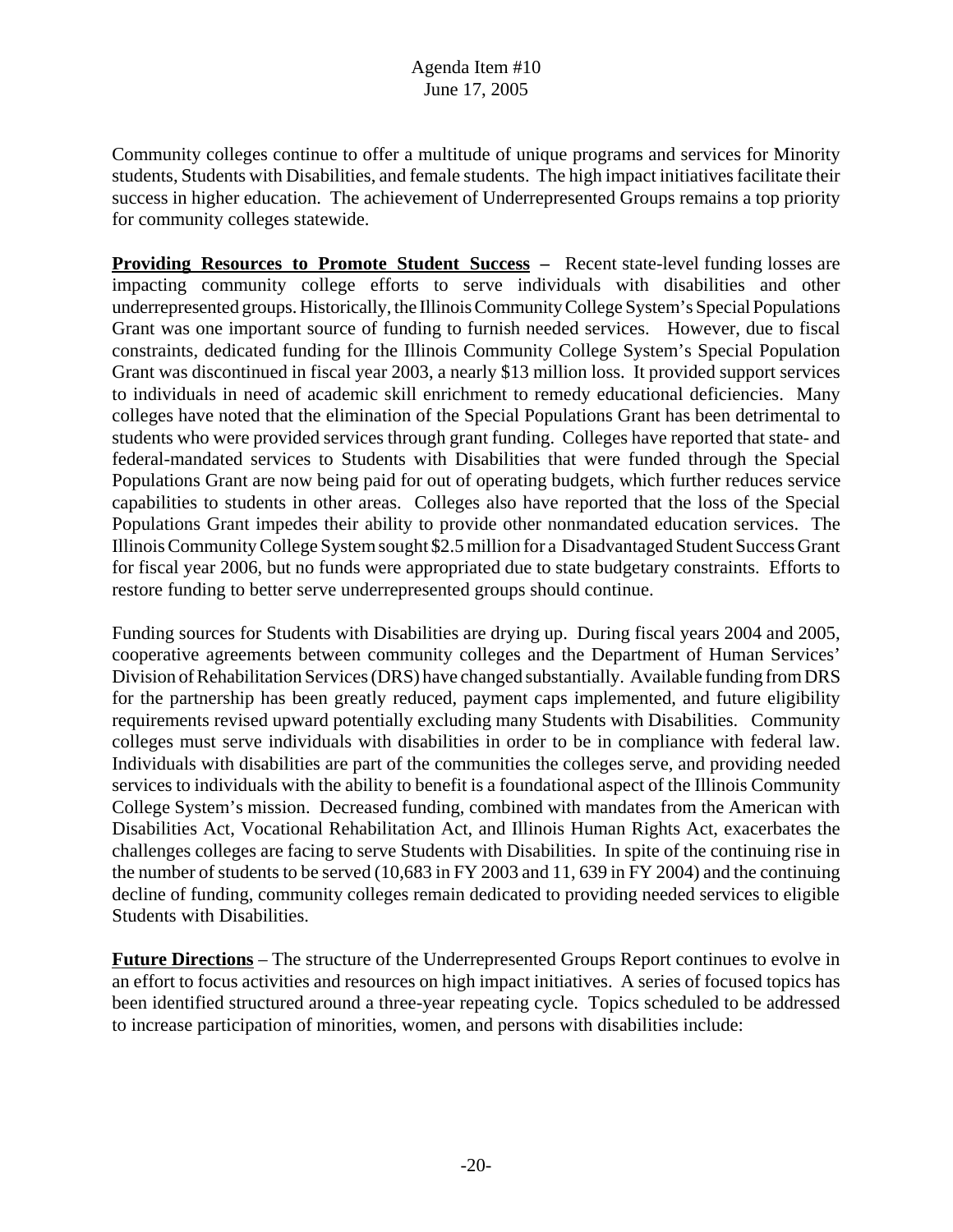Fall 2005: Recruitment and Preparation - Programs and initiatives related to the recruitment and retention of diverse student, faculty, and staff, as well as activities related to the student transition (high school to college, adult education to college, developmental education to college, etc.), and public-private partnerships are scheduled to be addressed.

Fall 2006: Campus Climate - Programs and initiatives associated with diversifying campus academic and social environments have been identified for emphasis. A group of college and university representatives plan to meet during summer 2005 (FY 2006) to provide additional guidance as college officials continue looking at Campus Climate. Colleges will receive additional advanced notice on this topic to allow necessary survey initiatives to occur prior to the fall 2006 (FY 2007) submission date.

Fall 2007: Academic Achievement - Initiatives related to college success and transition to the workplace are scheduled for examination (i.e., persistence, completion, time to degree, programmatic diversity, etc.).

A set of review questions will be furnished each year. An additional topic may be added periodically to address emerging priority issues or concerns as they arise.

**Conclusion** – Demographic shifts and increasing workplace skill demands are challenging states and the nation to address shortages of educated and trained workers. Community colleges take pride in playing a pivotal role in educating and training a broad cross section of the population. Providing additional opportunities to individuals from traditionally underrepresented groups to participate and succeed in postsecondary education is in the best interests of these individuals and society as a whole. Carnevale & Desrochers (2003) make a strong case about the foundational importance of the skills building programs available through community colleges in preparing individuals for high wage careers.

With the retirement of the baby boomers and increases in jobs requiring college-level knowledge and skills, the nation faces a prospective shortage of workers needed for economic growth and competitiveness. . . The skills essential to success in college are much the same as those it takes to get ahead in the workplace. Just as educators have learned that courses like Algebra II are the gatekeepers to higher education, everyone must now come to understand that they are gatekeepers to well-paying jobs, as well. . . There is an increasing convergence between the skills needed to succeed in college and those necessary to succeed in the workplace...

In the United States, the increasing divide between those with skills at the "some college" level and those with skills typical of people with high school or less has increased income dispersion to the point where the United States has the widest income differences among the world's advanced economies. Currently, about 40 percent of American adults do not have skills typical of those with some college, but the fastest job growth will occur in those jobs in which incumbent workers currently have skill levels that reflect at least some postsecondary education or training.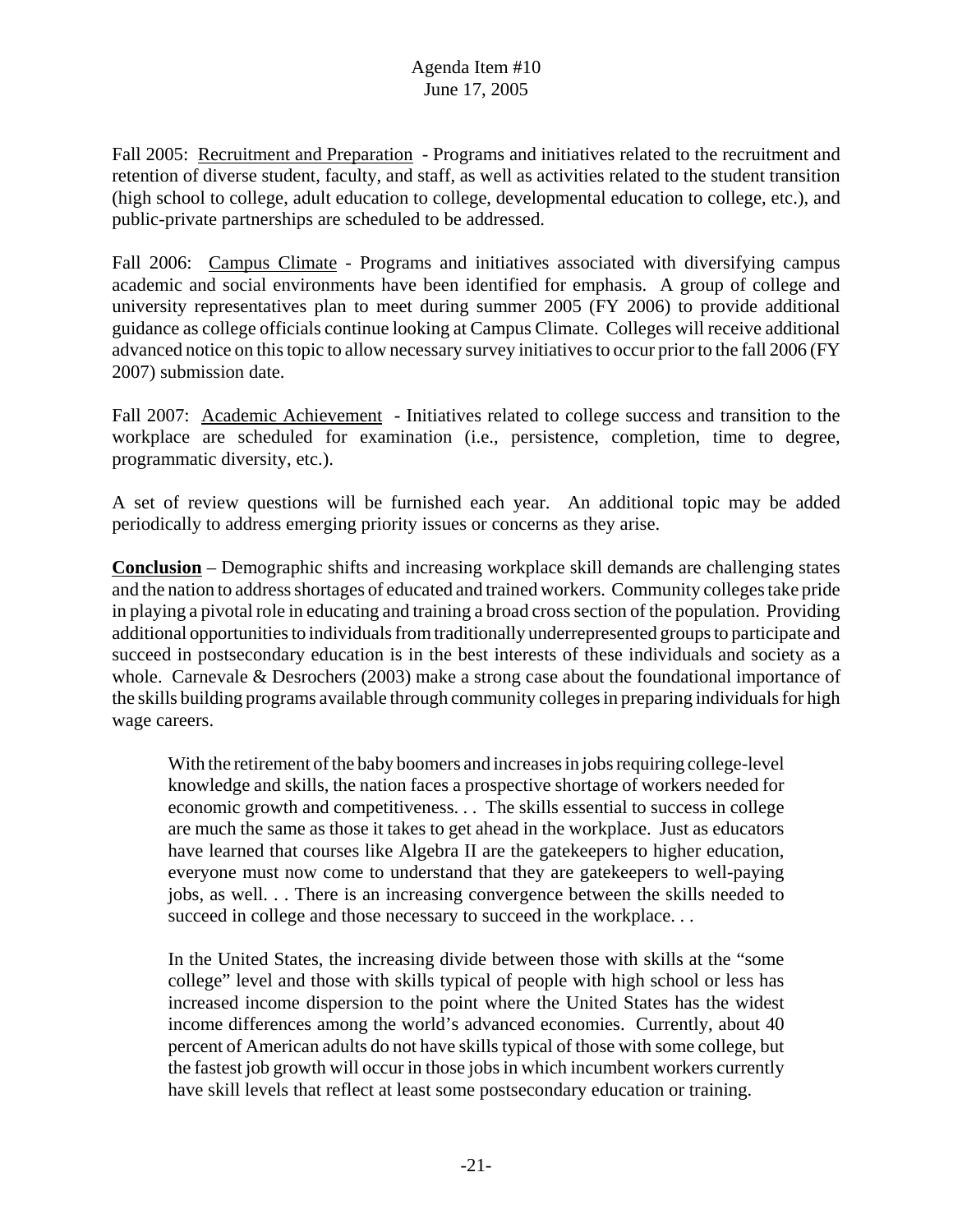Looking into the future, there is every reason to believe that the demand for college-educated workers will continue to grow along with the income divide between those who have some postsecondary education and those who do not. Carnevale & Desrochers (2003). Standards for What? The Economic Roots of K-16 Reform. Princeton, NJ: Educational Testing Service.

http://www.ets.org/research/dload/standards\_for\_what.pdf

Illinois has recognized these problems and is responding. The Critical Skills Shortage Initiative is one important collaborative education and training effort in Illinois that is mobilizing resources to address high demand areas for high skills workers. The Governors Office, Department of Commerce and Economic Development, Illinois Community College System, Department of Employment Security, Illinois State Board of Education, and Illinois Board of Higher Education are key collaborators in successful partnerships emerging through this initiative. The Critical Skills Shortage Initiative includes state and local processes to identify areas where the need for trained new and replacement workers is growing and the number of available workers is not keeping pace with demand.

According to the U.S. Department of Labor, Hecker (2004) reports that through 2012 the need for workers will increases most in the service industries and the professions and related occupations. Individuals choosing and succeeding in postsecondary education position themselves for high wage, high skills careers. Individuals choosing to skip college will be limited in their future employment options and are more likely to fill lower compensated service industry positions. Fortunately, community colleges offer flexible training and education opportunities that allow individuals to upgrade their skills on an as-needed basis. According to the Department of Labor, these two broad occupational areas will provide more than half of the job growth through 2012. Individuals and the state as a whole can benefit if more individuals from underrepresented groups enter and succeed in higher education.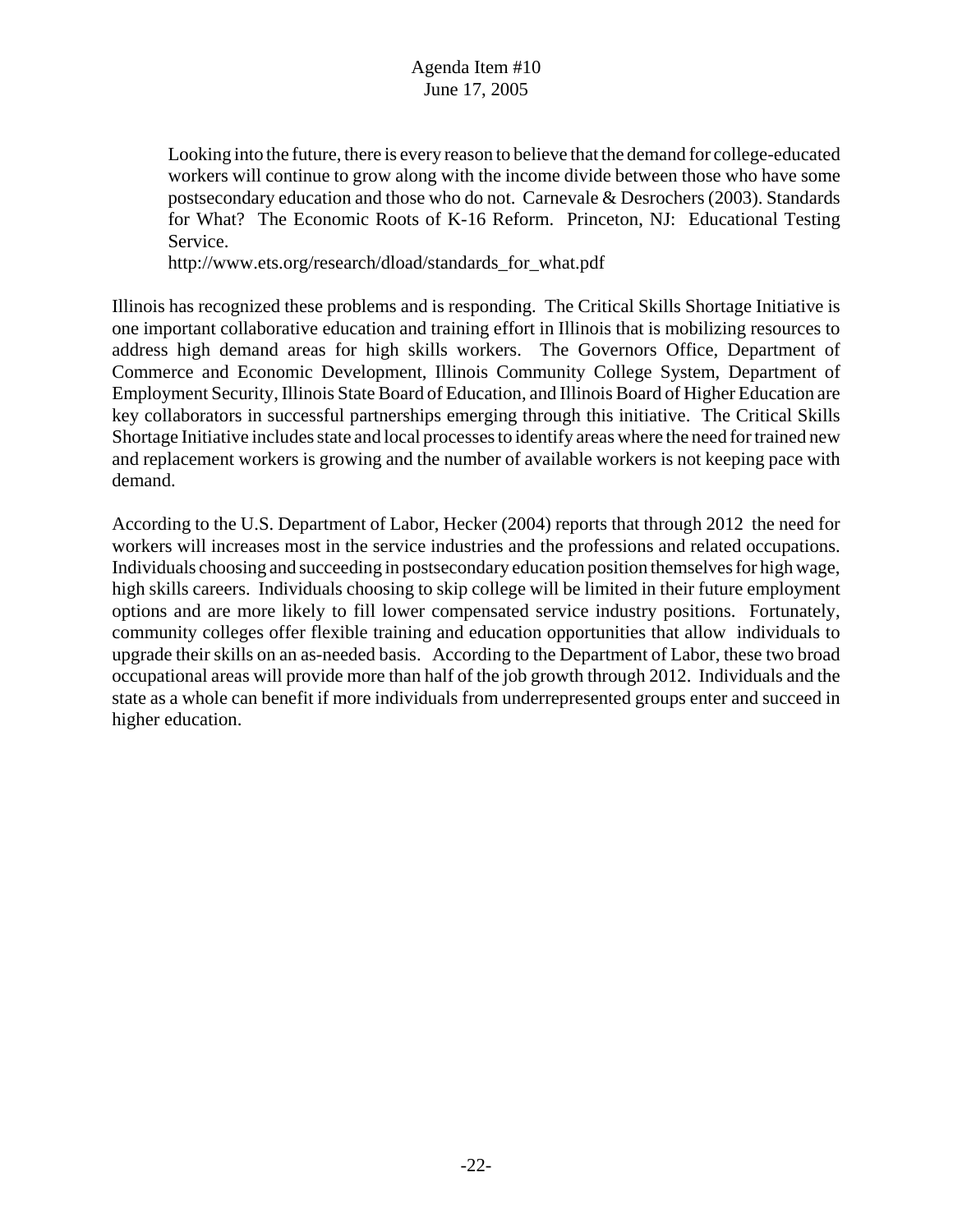Illinois Community College Board

# **BACCALAUREATE ACCESS TASK FORCE UPDATE**

An oral report will be presented at the Board meeting on June 17.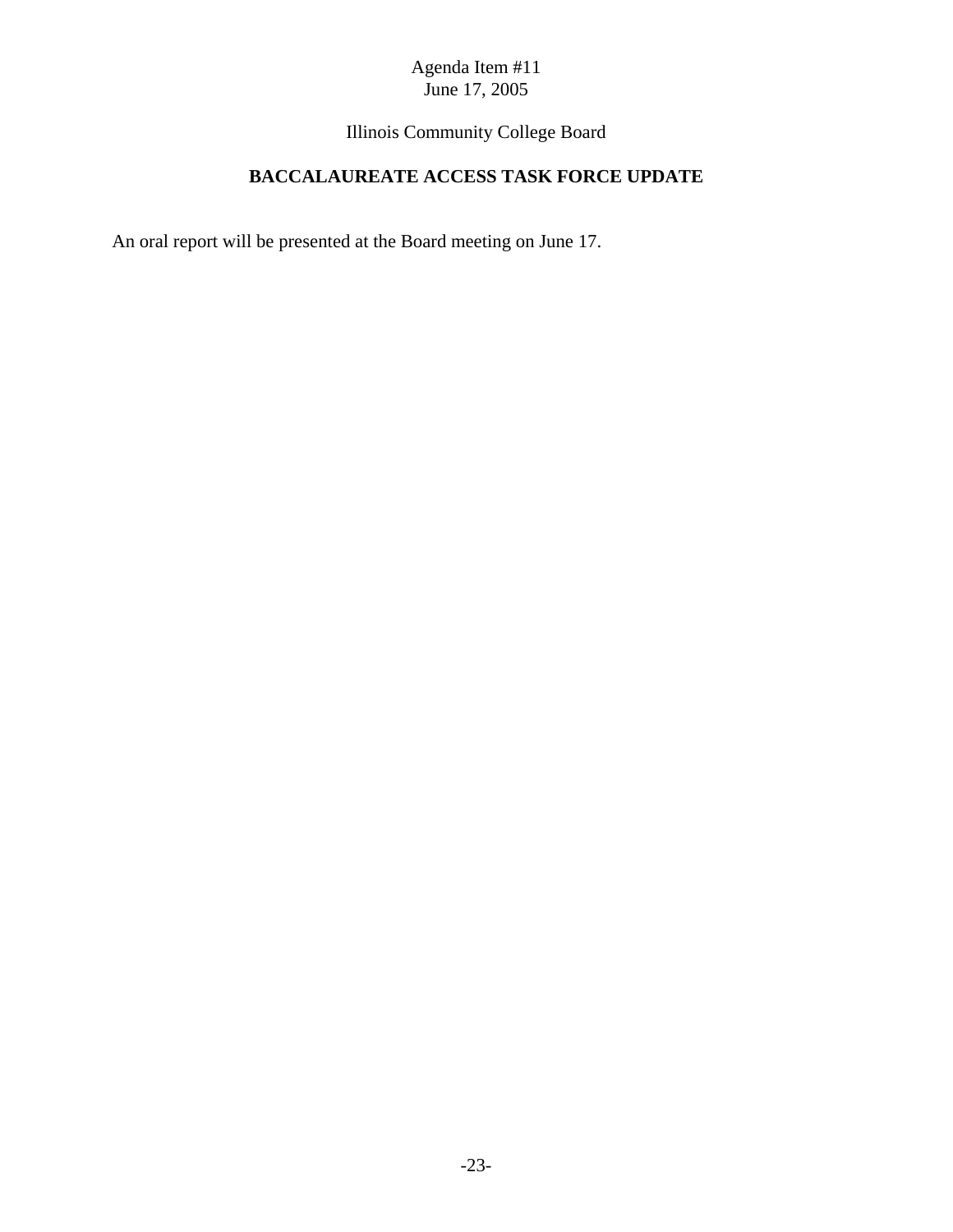## UNAPPROVED

Minutes of the 358th Meeting of the Illinois Community College Board Business Session April 22, 2005 Southeastern Illinois College B Building,  $1<sup>st</sup>$  Floor, B126E Harrisburg, Illinois

#### Item #1 - Roll Call and Declaration of Quorum

Chairman Alongi called the meeting to order at 9:15 a.m. Roll call was taken with the following members present: Guy Alongi, Christopher Denton, Suzanne Morris, Rudolph Papa, Judith Rake, and Roberto Rivera. Laurna Godwin participated by phone. John Aurand, Marjorie Cole, John Donahue, and Marikay Hegarty were absent.

#### Item #2 - Announcements and Remarks by Guy H. Alongi, Chair

Chairman Alongi congratulated the Southeastern Illinois College's Speech Team on becoming this year's National Champions. This is their third national Championship, and they also won 17 additional medals. That is a school record.

John Donahue and John Aurand are new Board members that were appointed on Wednesday, April 20, 2005. Roberto Rivera was appointed on Friday, April 22.

Today marks the last meeting for Virginia McMillan, ICCB Executive Vice President. Virginia was unable to attend the meeting due to family illness. Virginia will be retiring at the end of April. The Chair acknowledged the new Assistant to the President, Ann Chandler, who was hired on March 18, 2005, to replace Joyce Chilton.

#### Item #3 - Remarks by Dr. Raymond Cummiskey, President of Southeastern Illinois College

President Cummiskey thanked the Illinois Community College Board for visiting and conducting its meeting at the Southeastern Illinois College facilities. He then introduced Southeastern Illinois College's National Champion Speech Team.

The speech team was presented with a plaque from the Illinois Community College Board.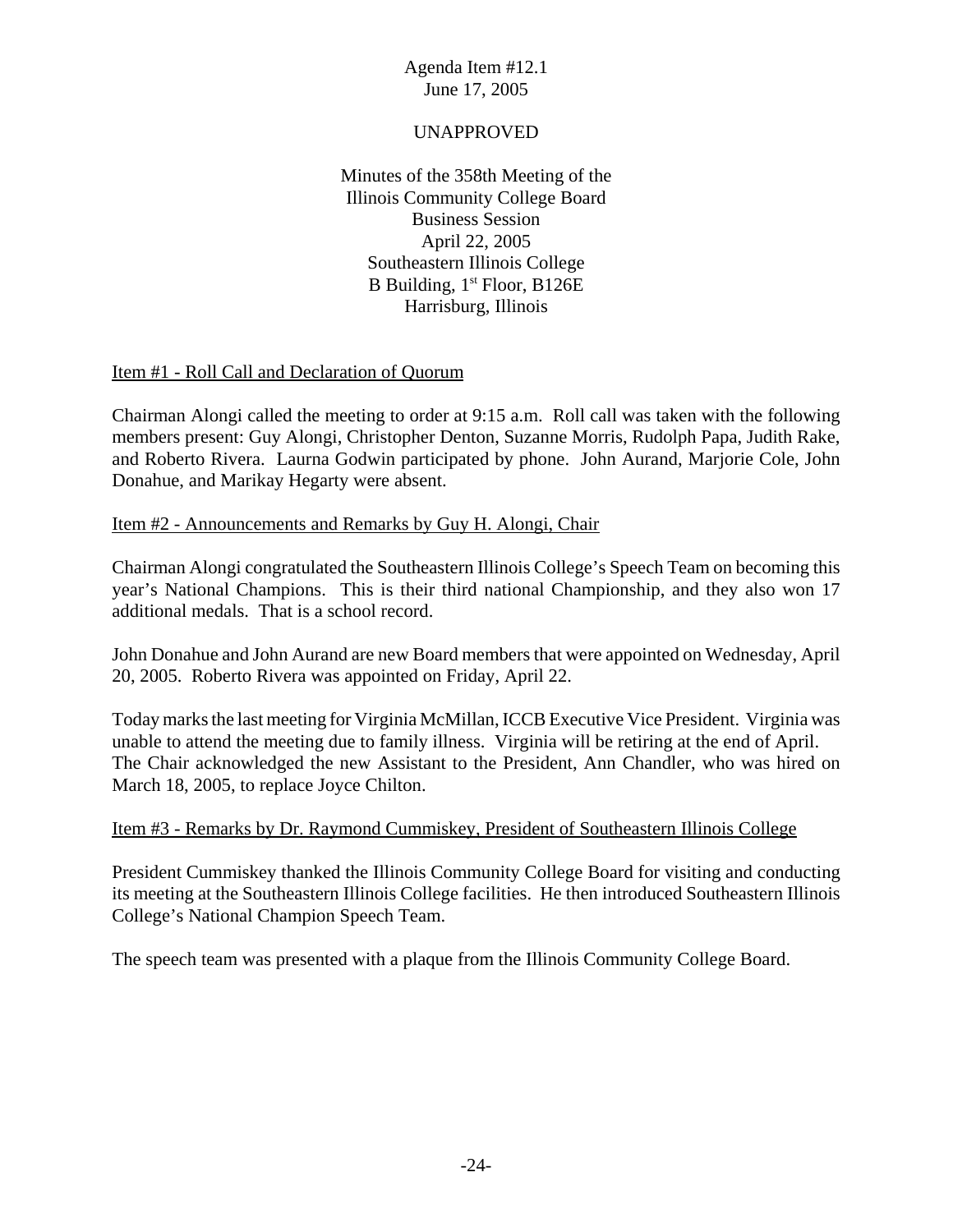## Item #4 - Recognition of Jake Rendleman for his Service to the Illinois Community College Board as President of the Illinois Community College Trustees Association

Judith Rake read the following resolution:

## **Illinois Community College Board Resolution in Honor of**

## **JACOB "JAKE" RENDLEMAN**

**WE, the members of the Illinois Community College Board, express our abiding gratitude to Jake Rendleman for his exemplary service to the students, parents, taxpayers, and the entire community college system during his Service as President of the Illinois Community College Trustees Association during Fiscal Year 2004.** 

**Mr. Rendleman's period of service to the ICCTA and to the people of Illinois during the pasts year has been marked with growth and increasing respect for the Illinois Community College System. His thoughtful voice, hard work, and dedication earned him respect of his fellow colleagues and the admiration of those working in the Illinois Community College System. Mr. Rendleman has been an outspoken advocate of students and of securing the funding necessary for community colleges to properly serve their communities.**

**Mr. Rendleman set an example with the thorough preparation, discipline, and focus he has brought to the Illinois Community College System. His support and encouragement have reinforced the professional respect he has garnered during his term over the past year**

**The Illinois Community College Board and the entire higher education community have benefitted from Mr. Rendleman's experience, knowledge of the educational system, and advocacy for excellence in educational delivery that every Illinois community college student deserves.**

**WE, the members of the Illinois Community College Board, salute Jacob "Jake" Rendleman for his strength of character, his public spiritedness, and his commitment to the Illinois Community College System and the people of the State of Illinois.**

**Illinois Community College Board October 15, 2004**

**Guy H. Along, Chair Suzanne Morris, Vice Chair** 

A proclamation by Illinois State Treasurer Judy Baar Topinka for Virginia McMillan was also read by Judith Rake.

**\_\_\_\_\_\_\_\_\_\_\_\_\_\_\_\_\_\_\_\_\_\_\_\_\_\_\_\_\_\_\_\_ \_\_\_\_\_\_\_\_\_\_\_\_\_\_\_\_\_\_\_\_\_\_\_\_\_\_\_\_**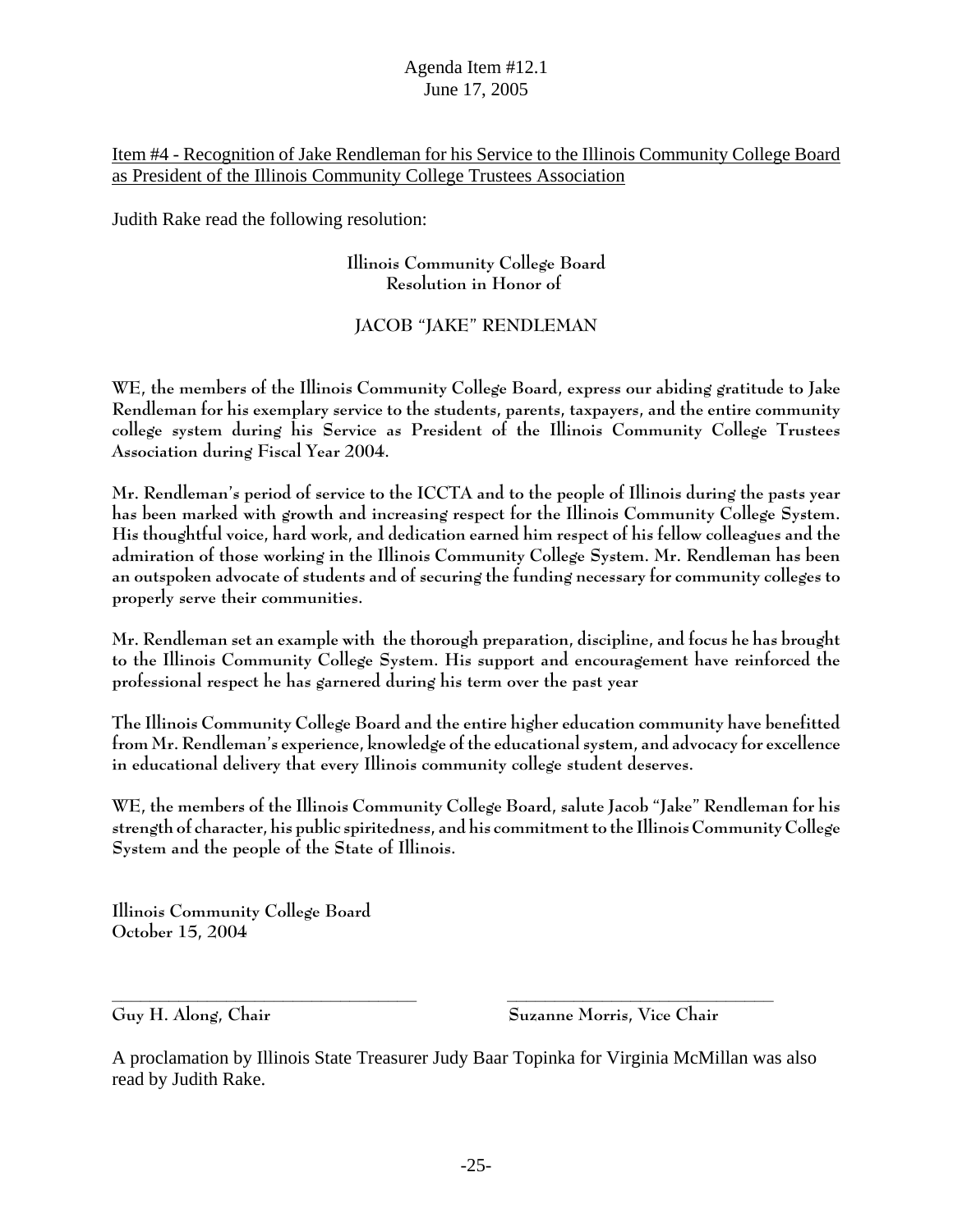#### Item #5 - Committee Reports

#### Item #5.1 - Adult Education & Family Literacy Committee

Judith Rake reported that the committee met this morning and discussed the national and state updates. The federal government is continuing to negotiate performance standards. Illinois has been involved with the Star Project. It deals with research on reading and it has ten pilots programs that will operate in Illinois. The committee believes a project like Star shows how hard the staff and people who are concerned with adult education and family literacy works to ensure that students get the best possible instruction by equipping teachers with the most information to help those students. There is a GED pretest study going on to determine the need for student pretests and their effect on improvement in grades for adult education students.

#### Item #5.2 - Budget and Finance Committee

Rudolph Papa reported that the committee met this morning and discussed financial statements for 2005, State General Funds, Special State Funds, Federal Funds, and Bond financed funds. Office funding was reviewed by the committee. The General Funds are 97 percent obligated and expanded. The State General Funding payments are running about six - eight weeks behind due to shortage of receipts by the state into that fund. The fiscal year 2006 budget certainly will be watched.

#### Item #6 - President/CEO Report

Geoff Obrzut, ICCB President/CEO, expressed his appreciation to Southeastern Illinois College for its hospitality on Thursday evening and today. The three new board members and Ann Chandler were also acknowledged. Geoff expressed his gratitude to Cherie VanMeter, Administrative Aide, who was performing the duties of his assistant for about two months before Ann. Virginia McMillan would have been here for her last meeting; however, due to her mother-in-law's illness, she could not make it.

Mr. Obrzut was involved with the National Legislative Conference which was held in Washington, D.C., in February. In President Bush's budget message there were a couple of negative issues toward community colleges. One was the elimination of Perkins funding and a two thirds cut in adult education. They met with the Illinois Congressional Delegation and received a very good response from them that they would not be supporting the President on these drastic cuts.

Two weeks ago, Mr. Obrzut was in Boston for the American Association of Community Colleges Conference. He participated in the National Community College State Directors meeting. One of the issues Mr. Obrzut brought up with them was the baccalaureate access issue. He found that many of the other states are studying that issue, and that we are on the right track. Virginia McMillan chairs and David Pierce, former ICCB Executive Director, facilitates the ICCB Baccalaureate Task Force. The Task Force has met twice, and the next meeting is scheduled in June.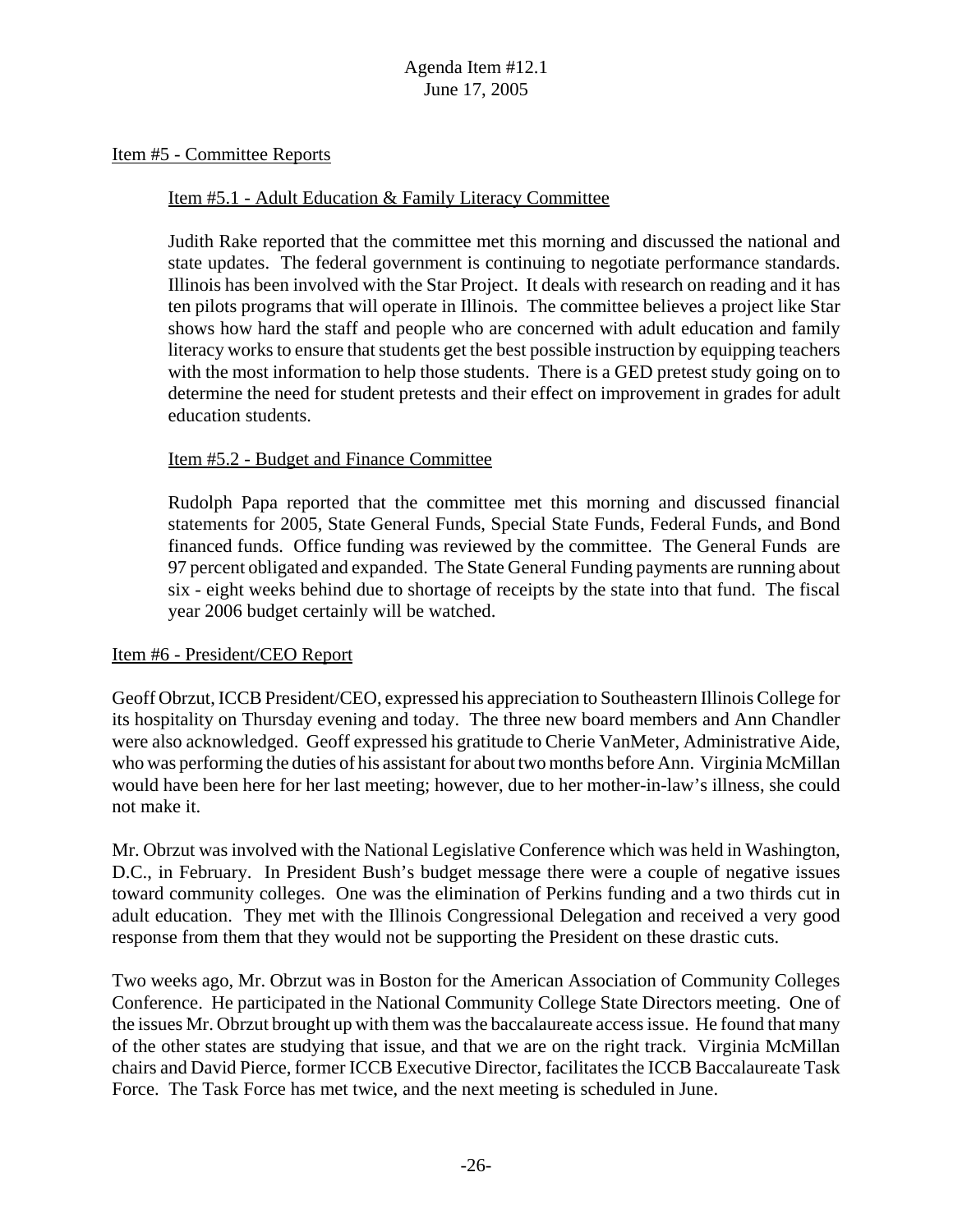Dr. Stanley Ikenberry, President Emeritus of the University of Illinois, also attended the AACC Conference. Dr. Ikenberry held a focus session entitled "The Public Trust Initiative: Getting Higher Education Front and Center Once Again." He is going to be the chairman of this program, which is a multimillion dollar multi-year self promotion campaign to try to get higher education back to the forefront of public funding. This will include community colleges, four-year public schools, and private schools. Over the summer there will be advertisements across the country promoting higher education. Dr. Ikenberry made some positive comments at the meeting regarding the Illinois Community College System. He said we were very organized and very powerful.

The President of Illinois Valley Community College, Dr. Jean Goodnow, was elected to the AACC Board. She joins Dr. Jack Daniels from Lincoln Land Community College on that board.

On Tuesday, April 5, 2005, Mr. Obrzut was active with the Phi Theta Kappa banquet. It was a very energetic banquet, which showcased outstanding student achievements. Dr. Paul McCarthy from Prairie State College was acknowledged and thanked for chairing the event.

Mr. Obrzut read an article from the USA Today All-Academic Team. There are five students from the Illinois Community College System represented. Caraleigh Holverson from Triton College and Marsela Jorgolli from College of DuPage made the first team. Allison Howard from Oakton Community College and Wravenna Phipps from Black Hawk College made the second team. Diedre Merriman from Harry S Truman College made the third team.Hopefully, these students will be able to join us at the May or June meeting.

Mr. Obrzut congratulated the Southeastern Illinois Community College Speech Team for their national championship. They did a great job, and the ICCB is very proud of them.

Item #7 - Advisory Organizations

## Item #7.1 - Illinois Community College Faculty Association

Kent Sickmeyer spoke on behalf of Kevin Weston who was unable to attend the meeting. Mr. Sickmeyer reported that the Faculty Association has been awarded all of their grants for the year. They have four faculty grants and a number of college grants that are being awarded at its meeting next Friday, April 29, 2005, at the ICCB office in Springfield. Plans are underway for the annual fall conference in October 2005 at the Renaissance Hotel in Springfield. Board members will receive invitations closer to the date of the meeting.

#### Item #7.2 - Student Advisory Committee

Chris Denton reported that the committee has finished up their statewide service project he announced at the January meeting. They have raised over \$990 for the Make A Wish Foundation.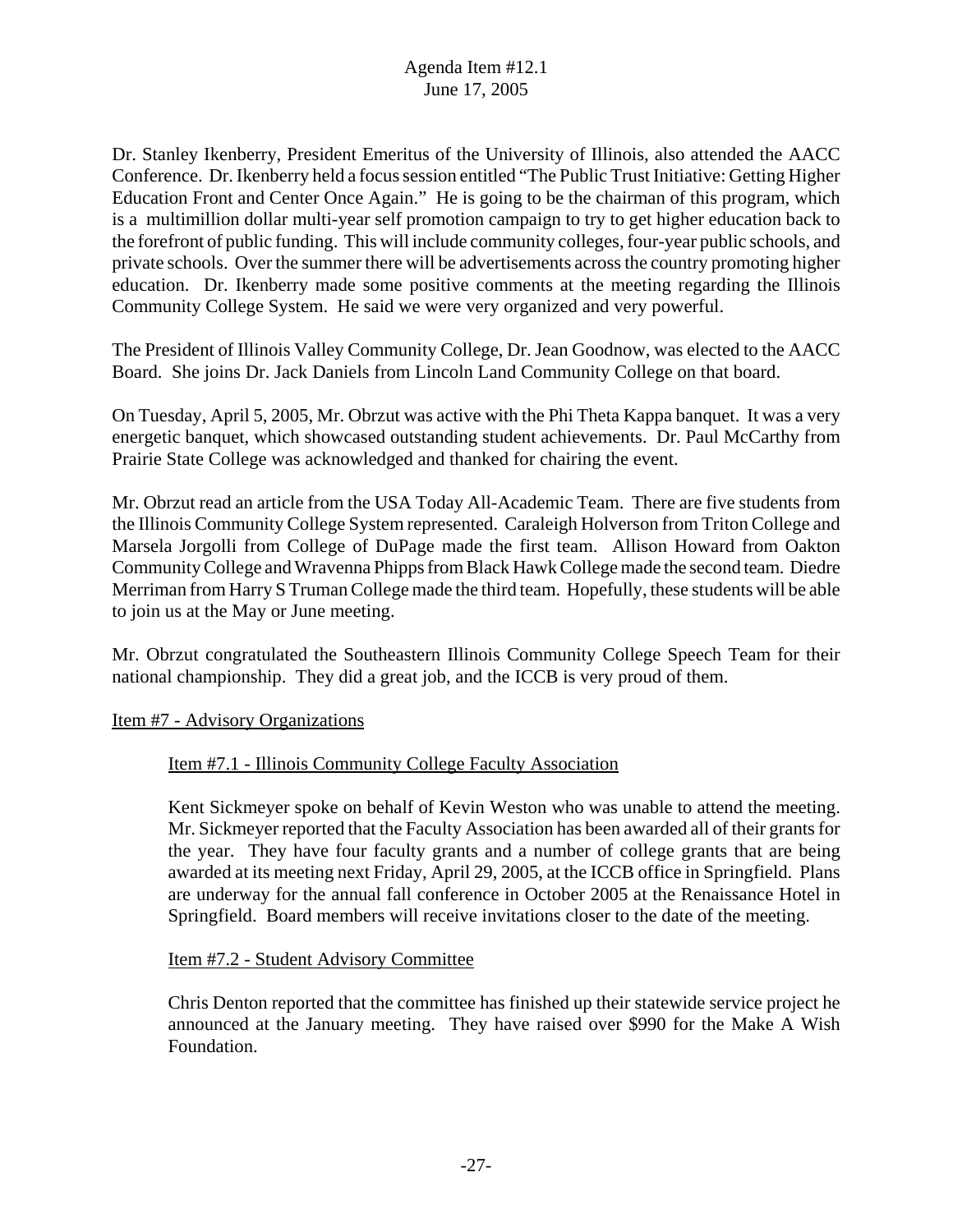Student Lobby Day had a much larger turn out than last year.

At the October meeting, it was announced that Steven Lee, one of their members, was sent to Iraq. His platoon has returned to Illinois at the beginning of this month.

The next student member has not been selected for the next fiscal year. They are hoping to introduce the new member at the June meeting.

## Item #7.3 - Illinois Community College Trustees Association

Mike Monaghan, ICCTA Executive Director, congratulated Jake Rendleman and thanked him for his services. Mr. Monaghan was speaking on behalf of this year's ICCTA President Albert Tyson. He mentioned the results of the Monday, April 5, 2005 election. There are 223 elected trustee positions, and out of that 223, there were 101 positions up for election. There are 34 brand new trustees. All Illinois community colleges have to reorganize their boards by the May 3, 2005, deadline under the terms of the statutes.

The 34 new trustees will be offered a New Trustee's Orientation to be held at the June 17, 2005, Annual Trustees Association Convention in Chicago at the Hyatt McCormick Place. The awards banquet will be held on Friday evening to recognize outstanding faculty, trustees, and other participants in the community college system for the past year.

The Annual Community College Lobby Day will be held on May 3, 2005, in Springfield. They will be working on support for House Bill 2515, a bill that requires IBHE to implement and administer a statewide program which assists students in obtaining consistent and accurate information about transfer courses and their applicability towards degree completion; support for the Governor's budget; and will oppose proposals to adjust the various pension systems, many of which are not in our best interests.

## Item #7.4 - Presidents Council

Dr. Jonathan Astroth reported that the Presidents Council pledges its support of the Board of Higher Education's budget. It is the Illinois Community College Board's position to support the Governor's budget. The main concern is trying to get as much money as possible for the system. They are looking forward to working with the ICCB to make that happen. The Presidents Council believes House Bill 2515 looks like a good idea. They will stay in contact regarding the details of this particular bill and its status. The next Presidents Council meeting is on Tuesday, May 3, 2005, in Springfield, which is also Lobby Day.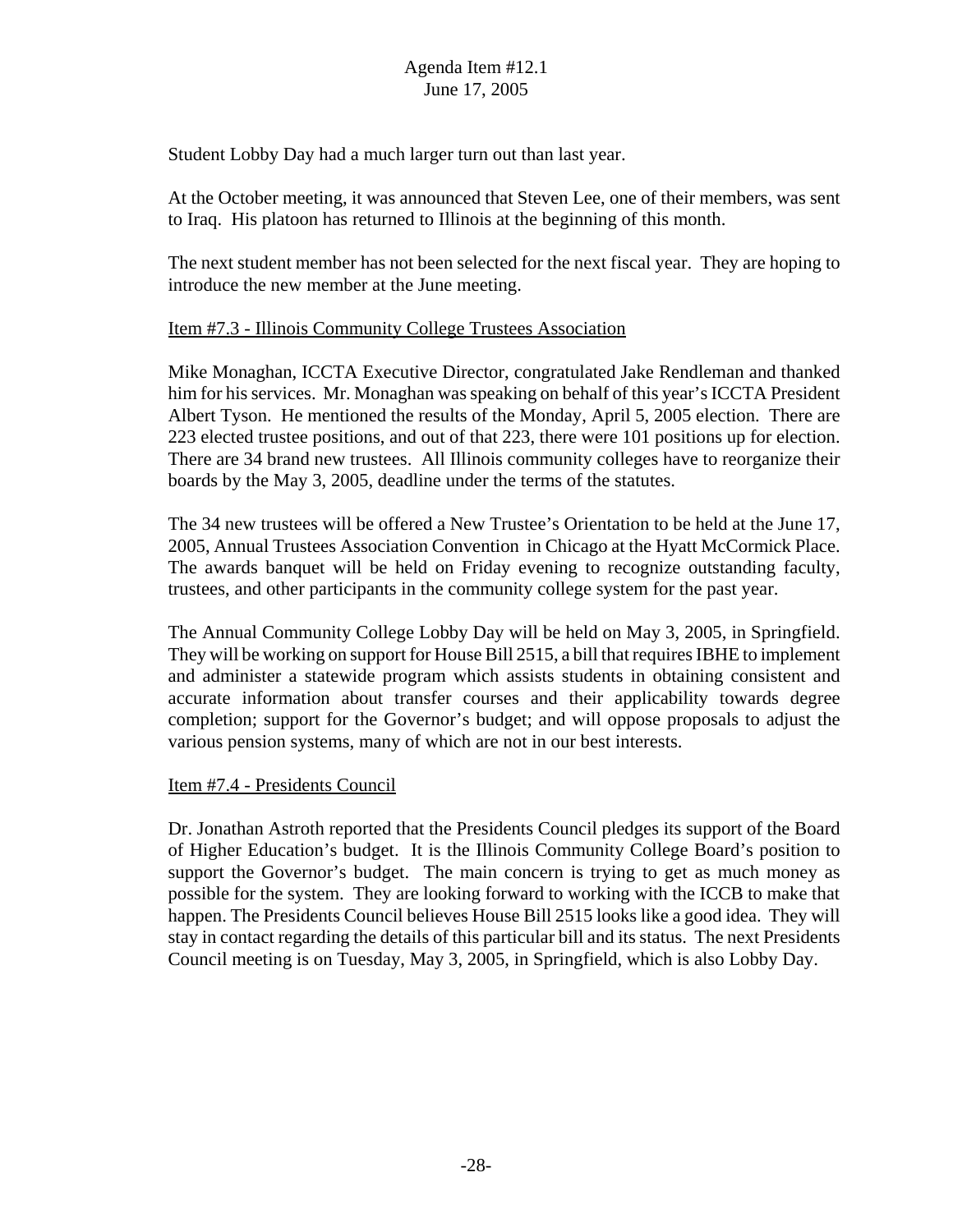## Item #7.5 - Adult Education and Family Literary Advisory Council

Rhonda Serafin reported that they held their last meeting about four weeks ago on March 24, 2005. The members of this council are very dedicated, so there was a lot accomplished. The Professional Development Training and Marketing Committee finalized its recommendation to have a professional development flow chart and narrative to help programs determine what activities qualify as professional development.

The recommendation was accepted by the entire advisory council at the May 24, 2005, meeting, and it has been forwarded to ICCB staff. The ultimate goal of the professional development flow chart and narrative is to continue to increase the quality of instructors and instruction for the benefit of adult education students.

The Curriculum and Instruction Committee is also looking at ways to improve the quality of instruction in our programs. They have been examining programs uses of reading research and identifying strategies to improve student performance outcomes throughout the state.

The Policy Studies, Research and Accountability Committee is developing an instrument called the Data Quality Checklist and Program Improvement Plan. This will give tools to program managers to analyze the data generated by our data systems to identify programs' areas of strength as well as areas that need improvement. The committee plans on having this project completed and ready to present by the next meeting.

The Student Support Services Committee is developing a survey of programs for the ICCB to better determine what student support services are not being funded by the literacy line in the ICCB budget.

The Workforce Coordination Committee has surveyed programs regarding their relationship with their local workforce board and One-Stop centers. The survey will assist the committee in order to help programs develop stronger relationships with the Title One providers in their areas can better serve adult education students through that cooperation and collaboration.

Their next and final meeting of this fiscal year is scheduled for June 9, 2005, in Springfield.

Rhonda Serafin expressed her appreciation to the Board in allowing her to continue to serve as the Advisory Council Chair.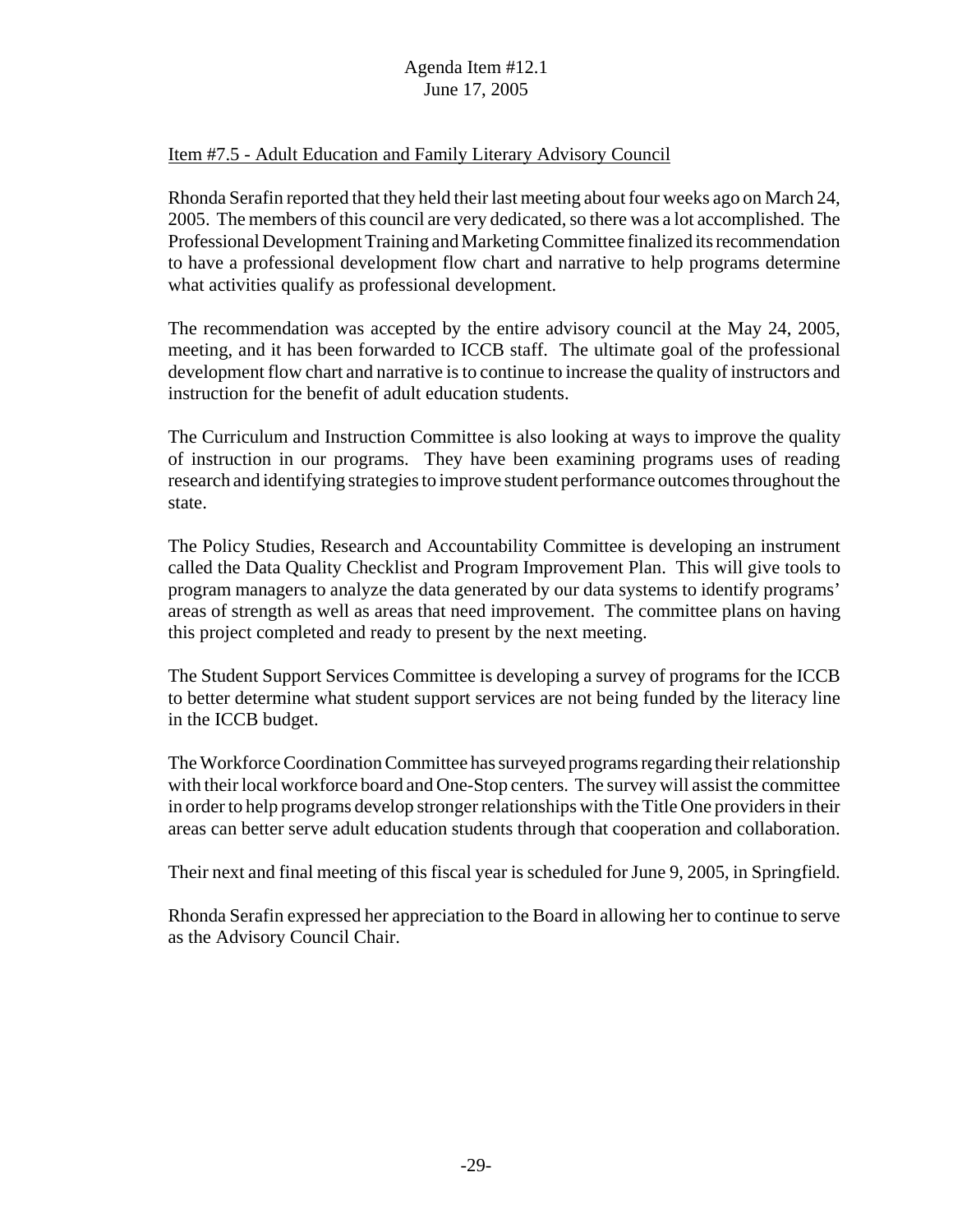#### Item #8 - Legislative Report

Randy Barnette, Vice President for External Affairs, gave an update on the progress of the legislative session. He reported that the General Assembly is about five weeks away from the end of session, and the four legislative leaders have just begun discussing the budget. The most important point from that meeting was that there really was not anything discussed that would lead anyone to believe that there are any new revenue streams coming in to take care of the budget shortfall.

The ICCB Finance Advisory Committee met about 13 times over the last year and a half to discuss the issue of equalization. These meetings included discussions of trying to resolve some funding formula questions. The task force came to the conclusion and forwarded a proposal to the Board. The Board accepted it, and the equalization proposal was put into legislative form. It was introduced in the House and Senate; however, when the Governor's budget came out, it did not provide the nearly \$11 million to fund the formula. There are two bills, one in the House and one in the Senate, that are being held, waiting for any kind of resolution of a budget this year.

The GED program, which transfers the testing program to the ICCB, has passed through the Senate and now awaits House action.

The William Rainey Harper College-supported legislation addressing Baccalaureate Degrees in community colleges was discussed. After many meetings with the General Assembly, it was put into a subcommittee in the Senate Higher Education Committee. No further meetings have been scheduled for that proposal.

Chairman Alongi inquired about HB 1487. The original bill stated that there will have to be a faculty member on the Board, but there was an amendment that was added and stated that there will have to be a community college trustee added to the Board as well as the faculty member. The bill is on the third reading in the Senate. There are some concerns with this bill. For example, it takes authority away from the executive branch to make appointments to boards. There is some opposition within the Governor's Office regarding this legislation. When it makes it to the Governor's Office, then there is a question on whether or not it will be vetoed. If the bill becomes law after all the positions of the Board are filled, the requirements would have to be filled when the terms of the current board members are expired.

Don Wilske, Chief Financial Officer, reported that the General Assembly wants to make changes to the state retirement systems. Many people are against these changes; however, there could be a significant hold on the Governor's budget if these changes do not pass. Other than a few other minor changes, the Governor's budget is basically the same as 2005.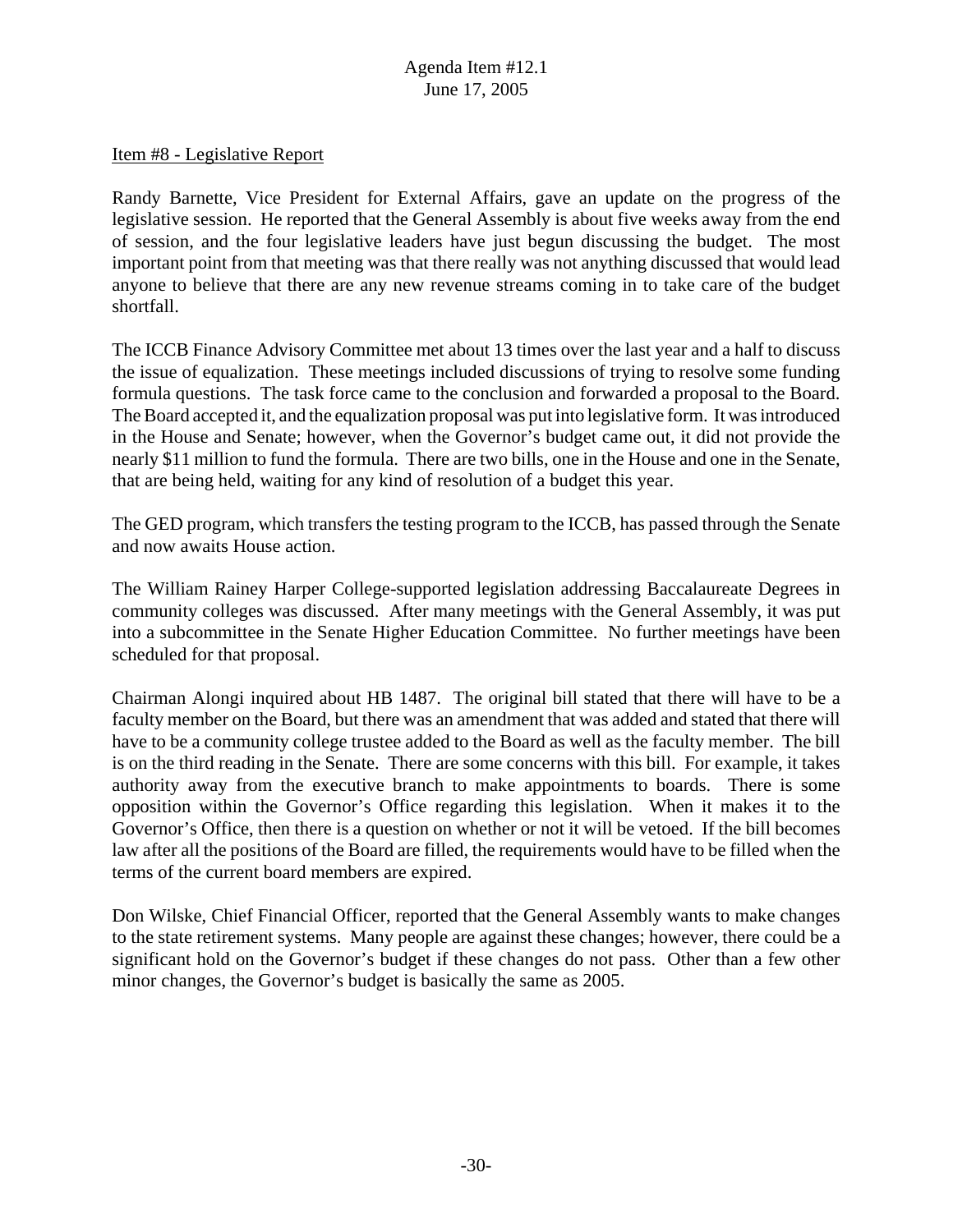#### Item #9 - Homeland Security

Geoff Obrzut reported that while being a part of this project, it was amazing to see all the community colleges who have already taken steps to be a part of Homeland Security. Some colleges already offer classes on Homeland Security. He stated that a former ICCB employee, who now works for the Federal Bureau of Investigation, gave an interesting report recently to the ICCB Executive staff on how terrorists are using universities and community colleges to advance some of their efforts.

Sarah Hawker, Vice President for Workforce Development and Adult Education, reported that ICCB staff have been tracking Homeland Security ever since 9-11. There has been increasing interest and activity regarding this particular topic. Staff have attended State Terrorism Task Force meetings and met with the Governor's staff on additional steps that could be developed to protect colleges from being taken advantage of by terrorists. The community colleges will continue to offer first responder training.

The community colleges are being asked by the Illinois Department of Commerce and Economic Opportunity to increase their focus on the economic development initiatives within Homeland Security.

ICCB staff conducted a survey on what colleges are doing in partnership with other organizations for Homeland Security. They found a surprisingly large amount of specialized initiatives within the results of that survey. These results were reported back to the task force. Board staff are working on identifying a Homeland Security liaison at each college to maintain direct communication. There will be a conference held this fall or mid-winter.

#### Item #10 - Adult Education and Family Literacy Update

#### Item #10.1 - Revised State Plan

On March 31, 2005, the ICCB submitted a revised State Plan for Illinois Adult Education and Family Literacy to the U.S. Department of Education, Office of Vocational and Adult Education (OVAE). The plan describes:

- the need for Adult Education in Illinois:
- the eligible population and those most in need of services;
- how equitable access to funding is achieved;
- allowable Adult Education activities;
- procedures for funding providers;
- an annual evaluation of literacy activities;
- provision of services to persons in correctional facilities;
- integrated activities with the one-stop career centers (Illinois Employment and Training Centers); and
- proposed leadership and professional development activities;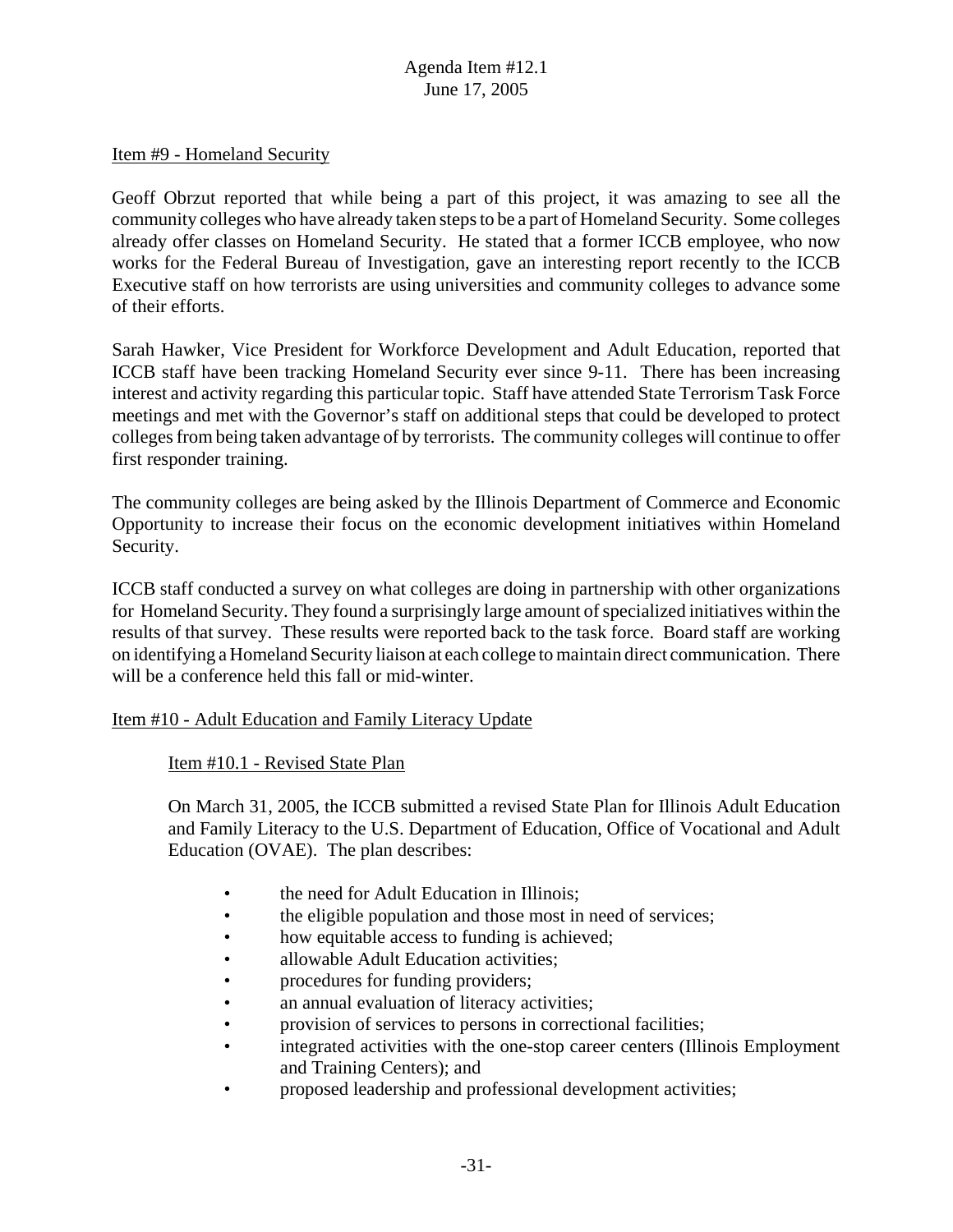Also included in the revisions are the yearly negotiated performance targets for Adult Education. A copy was given to the Governor's Office.

Upon approval by the OVAE, the Illinois State Plan will be posted on the ICCB website.

## Item #10.2 - New Data System

On September 18, 2004, the ICCB approved the recommendations of the Adult Education Funding Task Force which included the development of a new data collection system for adult education. This will replace the STAIRS system. The process has begun and the staff are working to define the elements of the new data collection system based on recommendations of the Adult Education Advisory Council Data Committee and the Data Subcommittee of the Funding Task Force. The second part of the phase, the planning part, is expected to be done by May 2005. The development of the new data collection system is expected to begin in summer 2005, and pilot testing is expected to begin in fall 2005. It is expected that full implementation of the new data collection system will begin in July 2006.

## Item #11 - Status Report on Associate of Arts in Teaching Degrees Initiative

Carol Lanning, Senior Director for Program Planning and Accountability, reported on behalf of Virginia McMillan, who was unable to attend the meeting.

ICCB has taken a look at the community colleges' role in supplying teachers. They have found that 60% of teachers have started out at a community college. This supports the idea that the role of community colleges in the teacher training process is crucial.

The State of Illinois has developed an Associate of Arts in Teaching (AAT) degree. This will assist students who had trouble transferring their courses. The groups that developed the AAT degree also adopted five education courses. Also, in this degree, students will develop a portfolio that contains documentation of their skills and knowledge related to certain standards. Students also have to pass the basic skills test before they are admitted into a preparation program. With these standards, universities will be more comfortable in accepting the community college transfer students.

Their next steps are to address issues on middle school teaching and bilingual teaching.

## Item #12 - Baccalaureate Access Committee Status Report

In October 2004, the ICCB appointed a task force to review issues associated with the baccalaureate degree access for community college students. Dr. David Pierce facilitates the Task Force and Virginia McMillan chairs the group.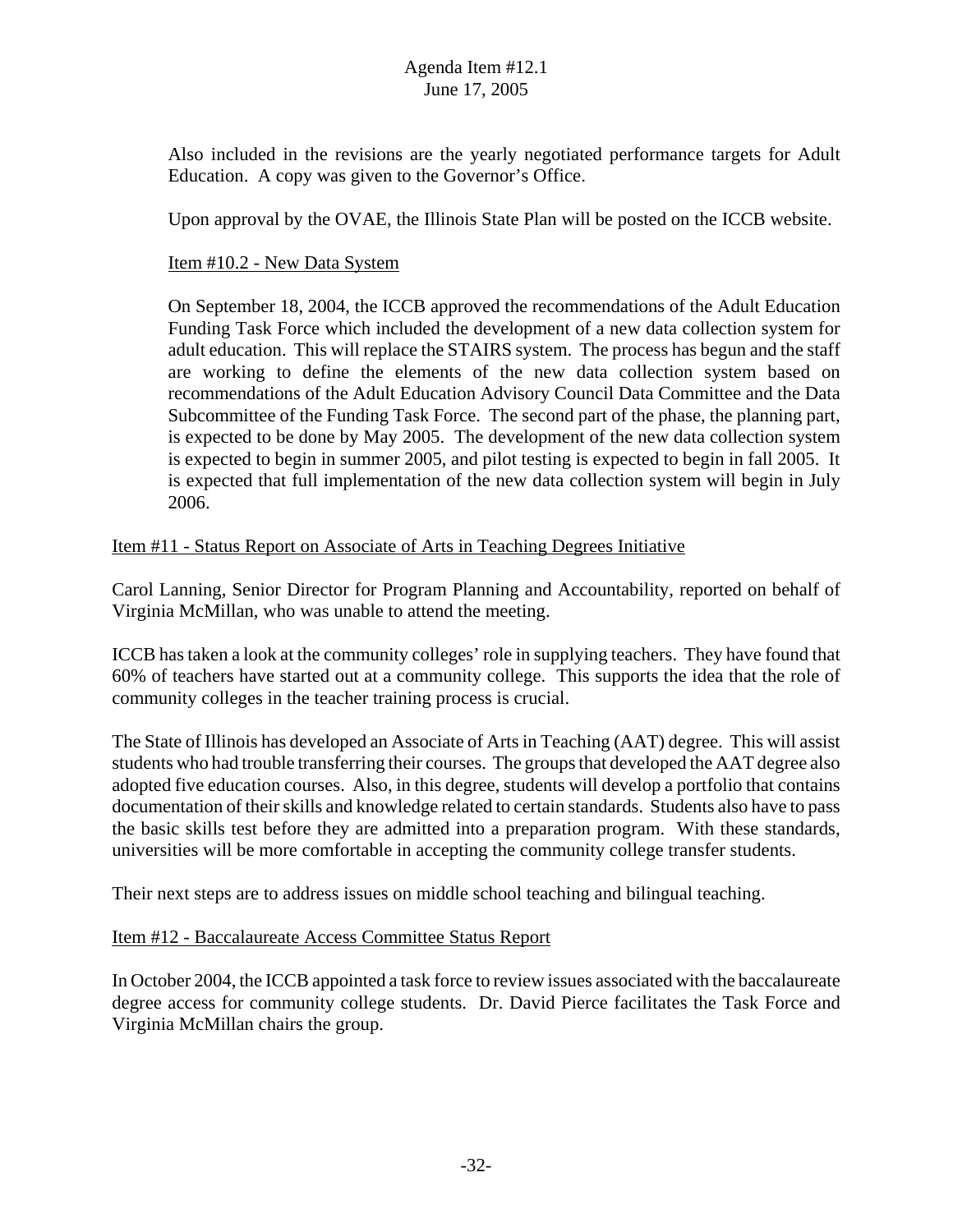In December 2004, the Task Force held its first meeting. Task Force members received copies of "Improving Access to the Baccalaureate," a publication prepared by the AACC and American Association of State Colleges and Universities. They were encouraged to carefully review the document. The Task Force met again in March to review the information gathered after the first meeting. The next meeting will be in June or July.

## Item #13 - GED Illinois Demonstration

To address the online GED project, the ICCB partnered with the Center for the Application of Information Technology (CAIT) at Western Illinois University to develop the GED Illinois Online. This online aid is designed to be a flexible instructional aid for GED preparation. It offers sophisticated online tools that allow Adult Education programs to use the curriculum as a supplement to traditional classroom activities or as a distance learning option for students. It can be helpful as an additional aid to attracting and retaining the hardest to serve clientele.

Since its launch in 2002, 824 instructors and 7,619 students have registered to use GED Illinois Online. A demonstration of the GED Illinois Online was presented to the Board.

#### Item #14 - Consent Agenda

Rudolph Papa made a motion, which was seconded by Judith Rake, to approve the following items:

#### Item #14.1 - Minutes of the January 31, 2005 Meeting

The Illinois Community College Board hereby approves the minutes of the January 31, 2005 meeting, as recorded.

Item #14.2 - New Units of Instruction

The Illinois Community College Board hereby approves the following new units of instruction for the community colleges listed below:

## **PERMANENT PROGRAM APPROVAL**

Danville Area Community College

• Associate in General Studies (60 semester credit hours)

#### Elgin Community College

• Integrated Systems Technology (IST) / Maintenance Technology A.A.S. degree (62 semester credit hours)

#### Heartland Community College

• A.A.T. in Secondary Mathematics (62 semester credit hours)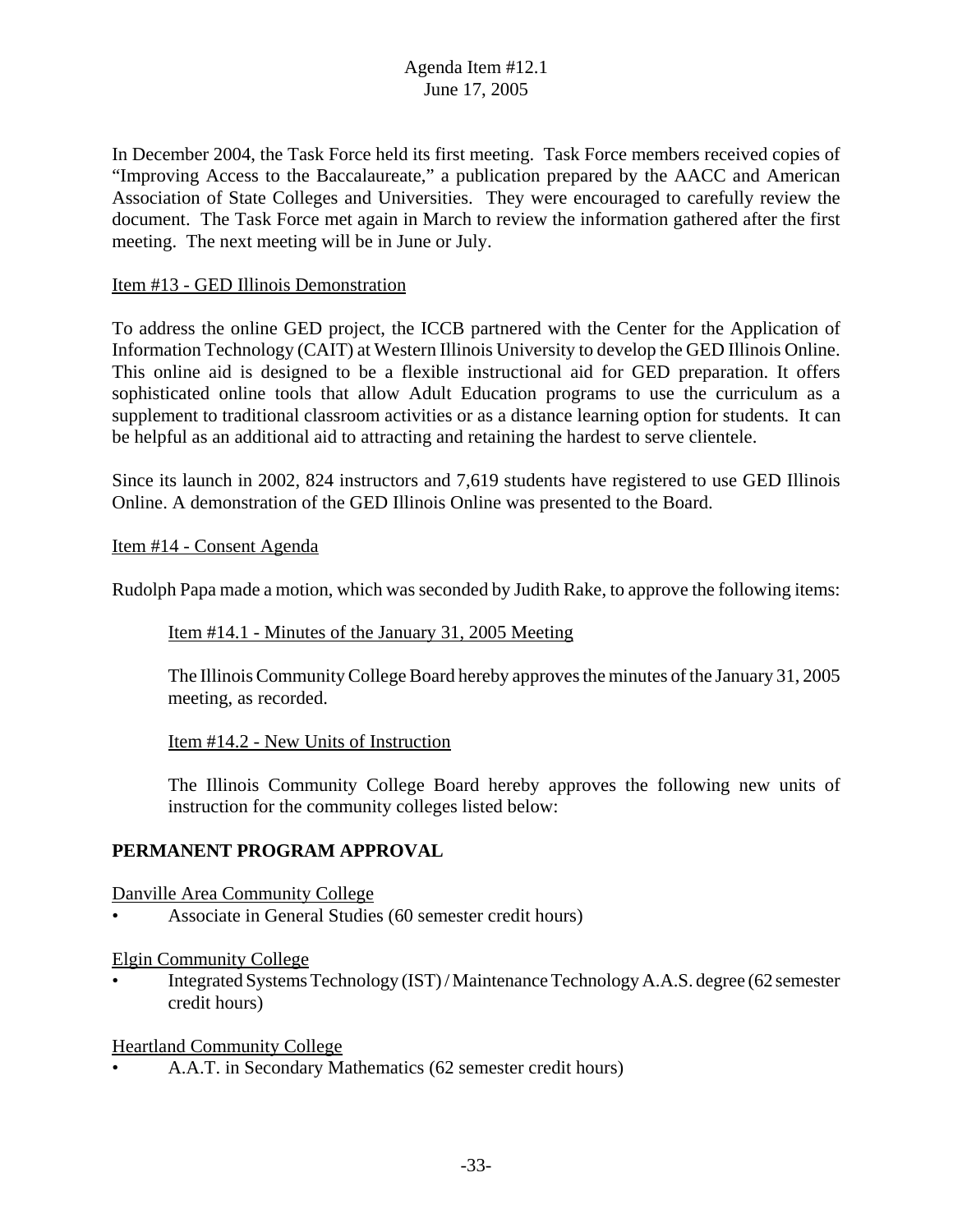Highland Community College

- Paraprofessional Educator A.A.S. degree (64 semester credit hours)
- Paraprofessional Educator Certificate (37 semester credit hours)

## Illinois Central College

• Human Services A.A.S. degree (64 semester credit hours)

#### Kankakee Community College

• Emergency Management Specialist A.A.S. degree (62 semester credit hours)

#### Kaskaskia College

Paramedicine A.A.S. degree (67 semester credit hours)

#### College of Lake County

Paralegal Studies A.A.S. degree (63 semester credit hours)

#### Lewis & Clark Community College

• Computer Graphics A.A.S. degree (65 semester credit hours)

#### John A. Logan College

- Paraprofessional Educator A.A.S. degree (62 semester credit hours)
- Paraprofessional Educator Certificate (36 semester credit hours)

## Oakton Community College

• A.A.T. in Secondary Mathematics (61-63 semester credit hours)

## Sauk Valley Community College

• Networking Specialist A.A.S. degree (64 semester credit hours)

## Southeastern Illinois College

• Cosmetology Teacher Certificate (34 semester credit hours)

#### Southern Illinois Collegiate Common Market (SICCM) Colleges:

John A. Logan, Rend Lake, Shawnee, Southeastern Illinois

• IBEW Professional Inside Wireman A.A.S. degree (67-69 semester credit hours)

## Southwestern Illinois College

- Paraprofessional Educator A.A.S. degree (64 semester credit hours)
- Paraprofessional Educator Certificate (38 semester credit hours)

## Spoon River College

• Electronic Design A.A.S. degree (65 semester credit hours)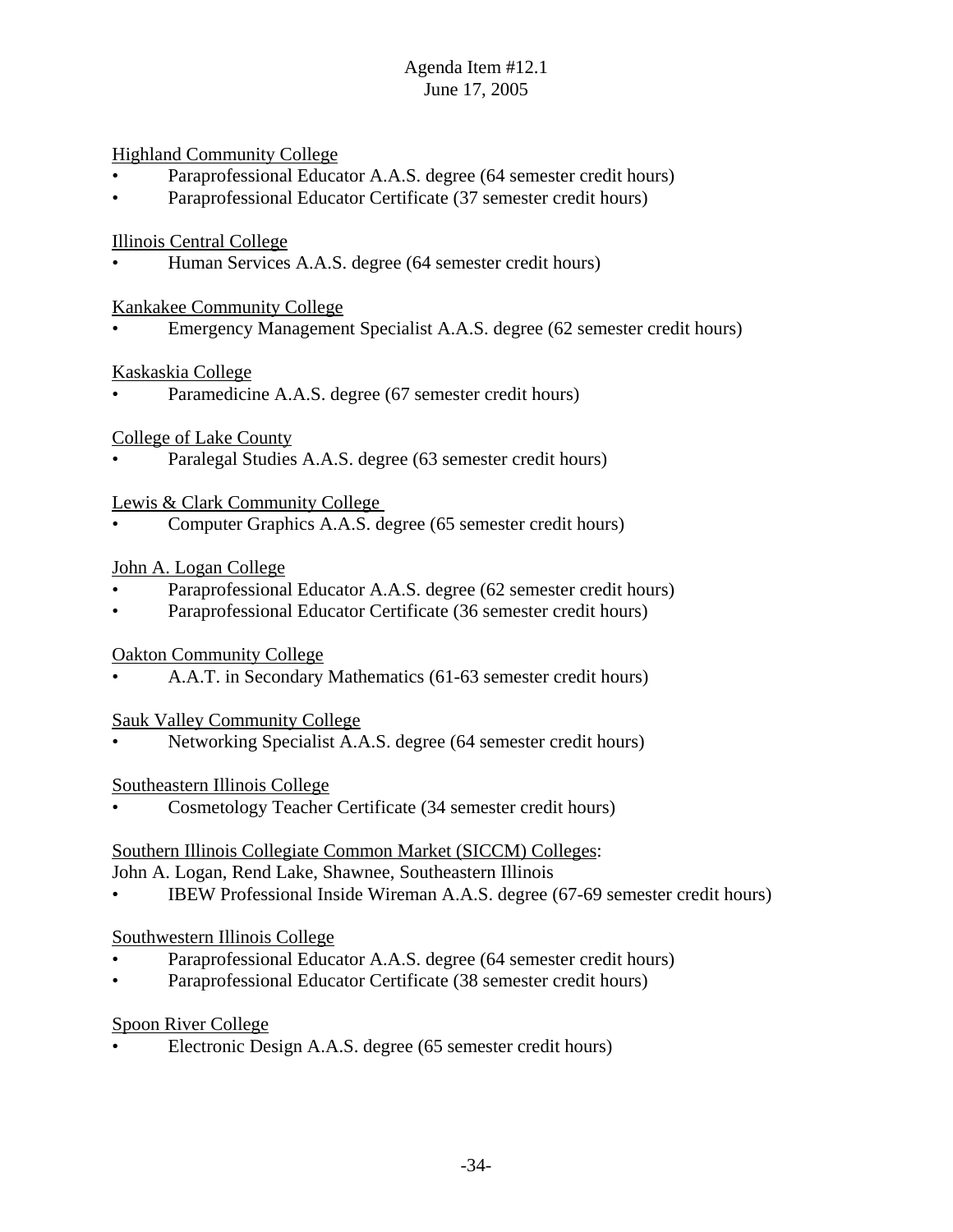## Item #14.3 - Proposed Amendments to Illinois Community College Board Rules Concerning Illinois Community Colleges Online (ILCCO) Program Sharing (Initial Approval)

The Illinois Community College Board hereby adopts and approves the following amendments to the *Administrative Rules of the Illinois Community College Board* and authorizes its President/CEO to process these amendments in accordance with the Illinois Administrative Procedures Act.

## **SUBPART C: PROGRAMS**

#### **Section 1501.307 Cooperative Agreements and Contracts**

- d) Interdistrict Cooperative Agreements for Instruction. A community college district may enter into interdistrict contractual arrangements with another community college district to enable its students at attend the other district's program(s)/course(s) upon approval by the ICCB.
	- 1) Criteria for the approval of interdistrict agreements for instruction shall be:
		- A) accessibility of instruction to students B) labor market need
		- C) comprehensiveness of available programs for students
		- D) cost-effectiveness in providing instructional programs
		- E) impact on regional and statewide programs
		- F) impact on programs at neighboring community college districts
	- 2) The curricula included in the cooperative agreement for instruction shall be listed in the catalog of the college that does not have the program, but is making it available to its students through a contractual arrangement with another college. A copy of the listing shall be kept on file at the district central administrative office.
	- 3) Interdistrict Cooperative Agreements may be entered into for courses and/or curricula offered through Illinois Community Colleges Online. The cooperative agreement may specify that the programs/courses will be approved as programs/courses of the receiving district and will be included in the receiving district's Illinois Community College Board curricula and course master files as such. This agreement would allow the receiving institution to offer the program only through online delivery through the sending college. ICCB approval for such agreements will be based on the following: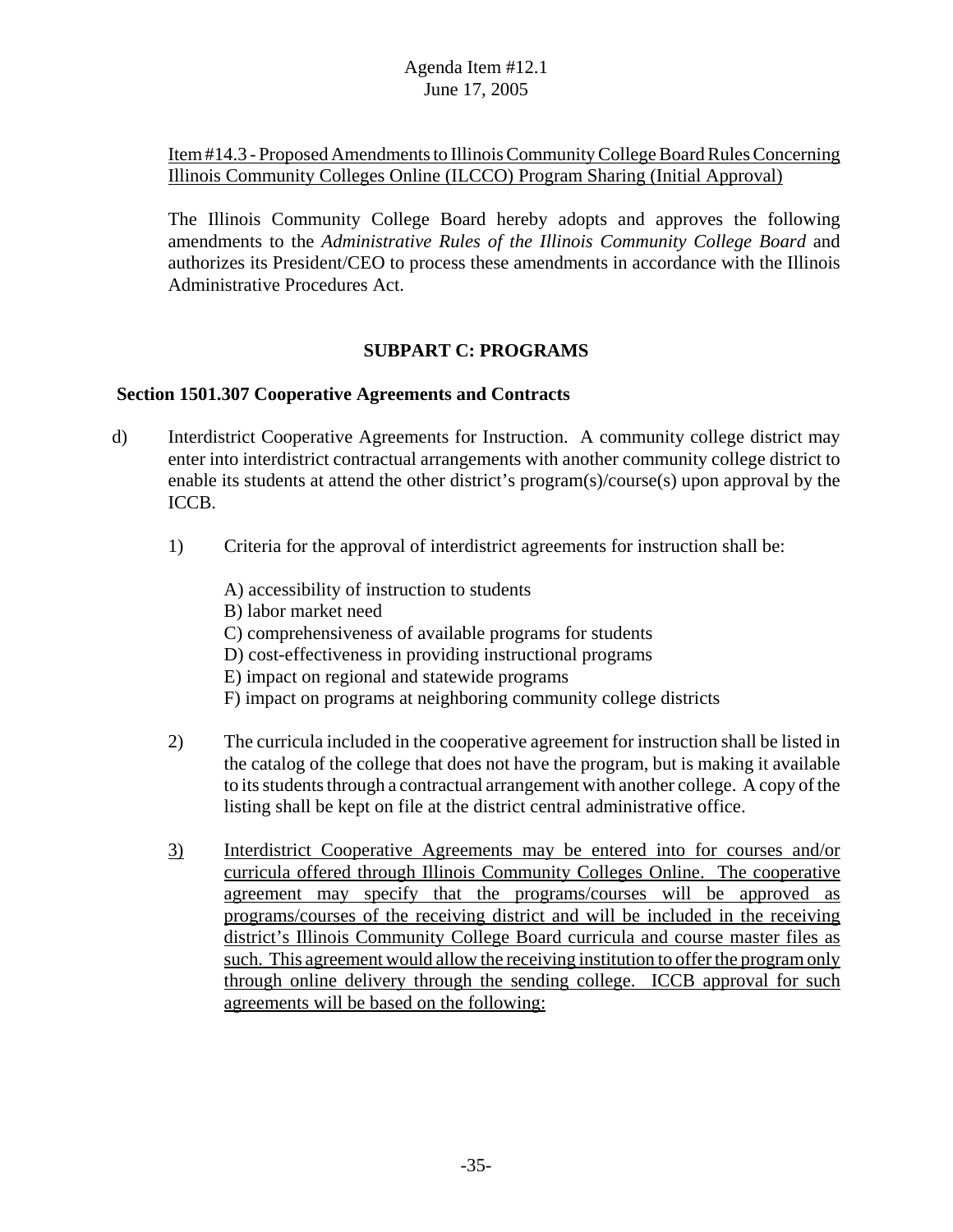- 1) a request for approval must be filed in a format specified by the ICCB;
- 2) the request must be accompanied by a draft cooperative agreement and a signed statement of agreement that the program/course will be offered only through online delivery and that both the sending and receiving institutions agree that the sending institution will be the institution of academic control of the course/curriculum.
- 3) the receiving institution must notify ICCB if and when the cooperative agreement is no longer operational so that the program/ course can be removed from the approved ICCB program/course file.

#### Item #14.4 - Extension of Courses and Curricula Out-of-State

The Illinois Community College Board hereby approves the out-of-state extension of Heartland Community College courses in English as a Second Language and the college's Associate of Arts with a concentration in Business to students in Dalian, Liaoning Province, People's Republic of China in cooperation with Lianoning Normal University.

The motion was approved by unanimous voice vote. Student advisory vote: Yes.

#### Item #15 - Information Items

Item #15.1 - Reports on Restricted Grants for FY 2004

Item #15.1a - P-16 Initiative grants

Information was provided for the Board's information and review.

Item #15.1b - Workforce Development Grant

Information was provided for the Board's information and review.

#### Item #15.2 - Summary of Capital Projects Approved by the President/CEO During Calendar Year 2004

Information was provided for the Board's information and review.

Item #15.3 - Fiscal Year 2005 Financial Statements

Financial Statements were provided for the Board's information and review.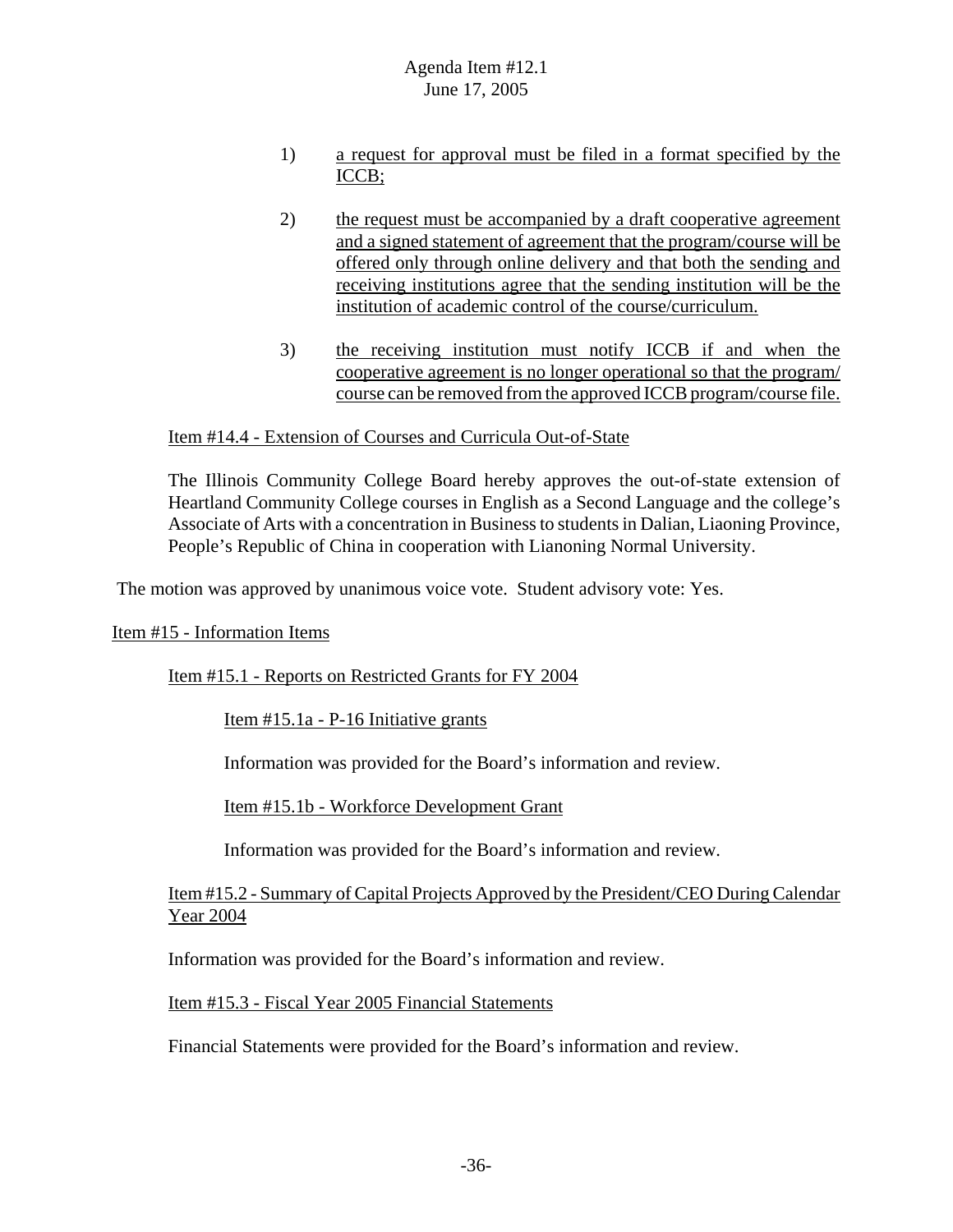## Item #15.4 - ICCB Recognition Cycle for FY 2006-2010

Information was provided for the Board's information and review.

Item #15.5 - Fiscal Year 2005 Salary Report

Information was provided for the Board's information and review.

## Item #16 - Other Business

Virginia McMillan's retirement party will be held on Tuesday, April 26, 2005, from 5:00 - 8:00 p.m., at Maldaners in Springfield.

Currently, the May 20, 2005 Board meeting is scheduled to be held in Springfield at the ICCB office.

Geoff Obrzut discussed having an ICCB retreat and combining it with the ICCTA orientation for the June board meeting. These plans were not finalized.

#### Item #17 - Executive Session

At 11:00 p.m., Judith Rake made a motion, seconded by Suzanne Rake, to adjourn the regular board meeting and go into Executive Session. This motion was approved by unanimous voice vote. Student advisory vote: Yes.

\* \* \* \* \* \* \*

At 11:45 p.m., Suzanne Morris made a motion, which was seconded by Rudolph Papa, to adjourn the Executive Session meeting and return to the regular board meeting. This motion was approved by unanimous voice vote. Student advisory vote: Yes.

## Item # 18 - Adjournment

At 12:15 p.m., Roberto Rivera made a motion, seconded by Judith Rake, to adjourn the meeting. The motion was approved by unanimous voice vote. Student advisory vote: Yes.

 $\overline{a}$ 

Guy H. Alongi Geoffrey S. Obrzut Chairman President/CEO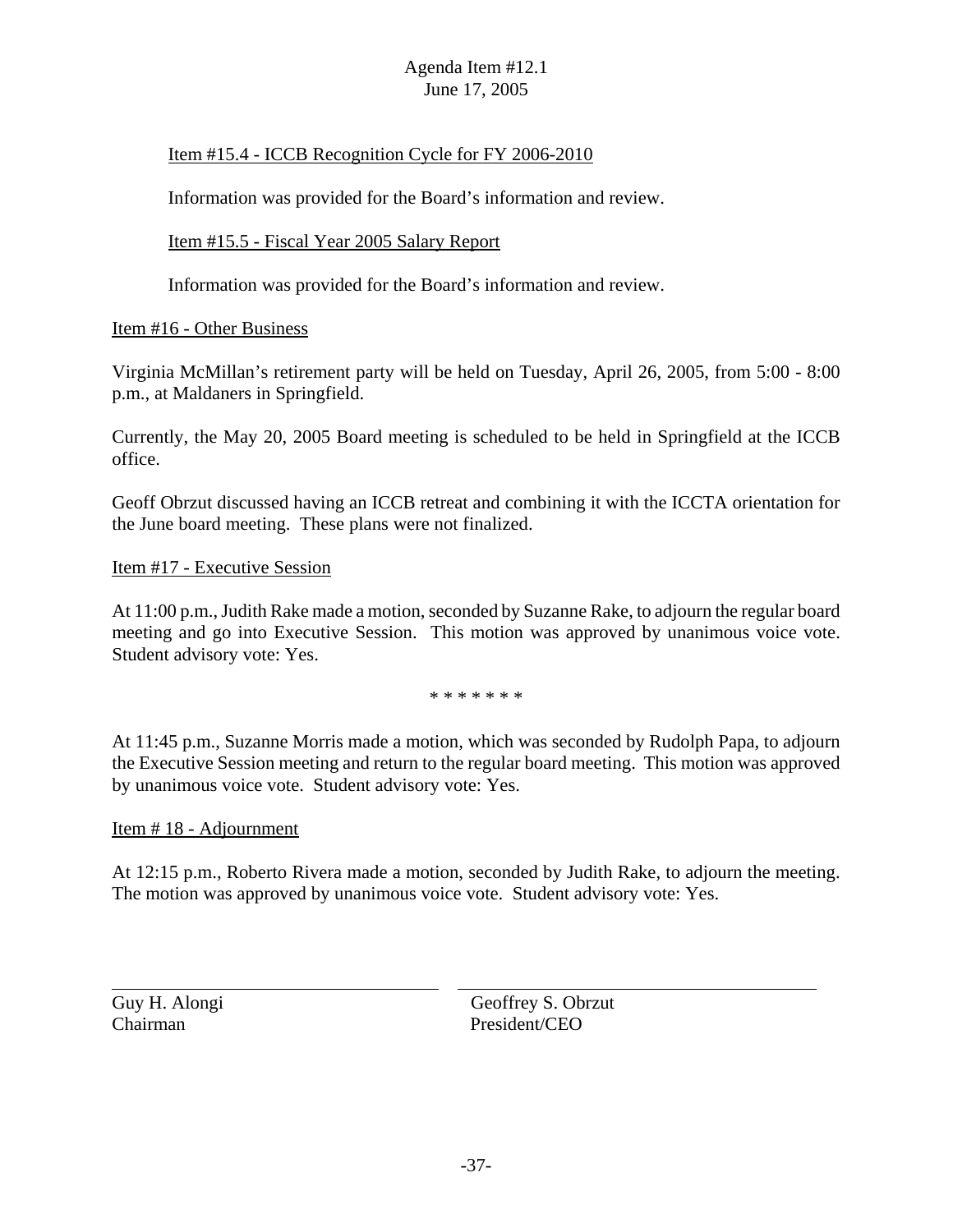## Illinois Community College Board

## **NEW UNITS OF INSTRUCTION**

The Illinois Community College Board is requested to approve new units of instruction for the following community colleges:

## **RECOMMENDED ACTION:**

It is recommended that the following motion be adopted:

 The Illinois Community College Board hereby approves the following new units of instruction for the community colleges listed below:

## **PERMANENT PROGRAM APPROVAL**

Highland Community College

Web Design A.A.S. degree (60 semester credit hours)

#### Illinois Central College

< Developmental Disabilities Certificate (35 semester credit hours)

Kaskaskia College

< Associate of Arts in Teaching: Secondary Mathematics (60-64 semester credit hours)

Waubonsee Community College

- Welding Technology A.A.S. degree (64 semester credit hours)
- < Advanced Welding Certificate (37 semester credit hours)

**BACKGROUND Highland Community College** is seeking approval to offer a 60 semester credit hour "Web Design" Associate of Applied Science (A.A.S.) degree program. This program will prepare graduates for employment and/or advancement opportunities in the field of web design, with the options for specializing in digital art/design or web programming. The curriculum consists of 15 semester credit hours of required general education coursework, 21 semester credit hours of core career and technical education coursework, five (5) semester credit hours of work-based learning, and 19 semester credit hours allowable towards either specialization. The college plans to assess achievement of student learning objectives through evaluation of a required portfolio by program faculty, an internship experience evaluation by their local employer, and a studio designed project juried by peers and program faculty.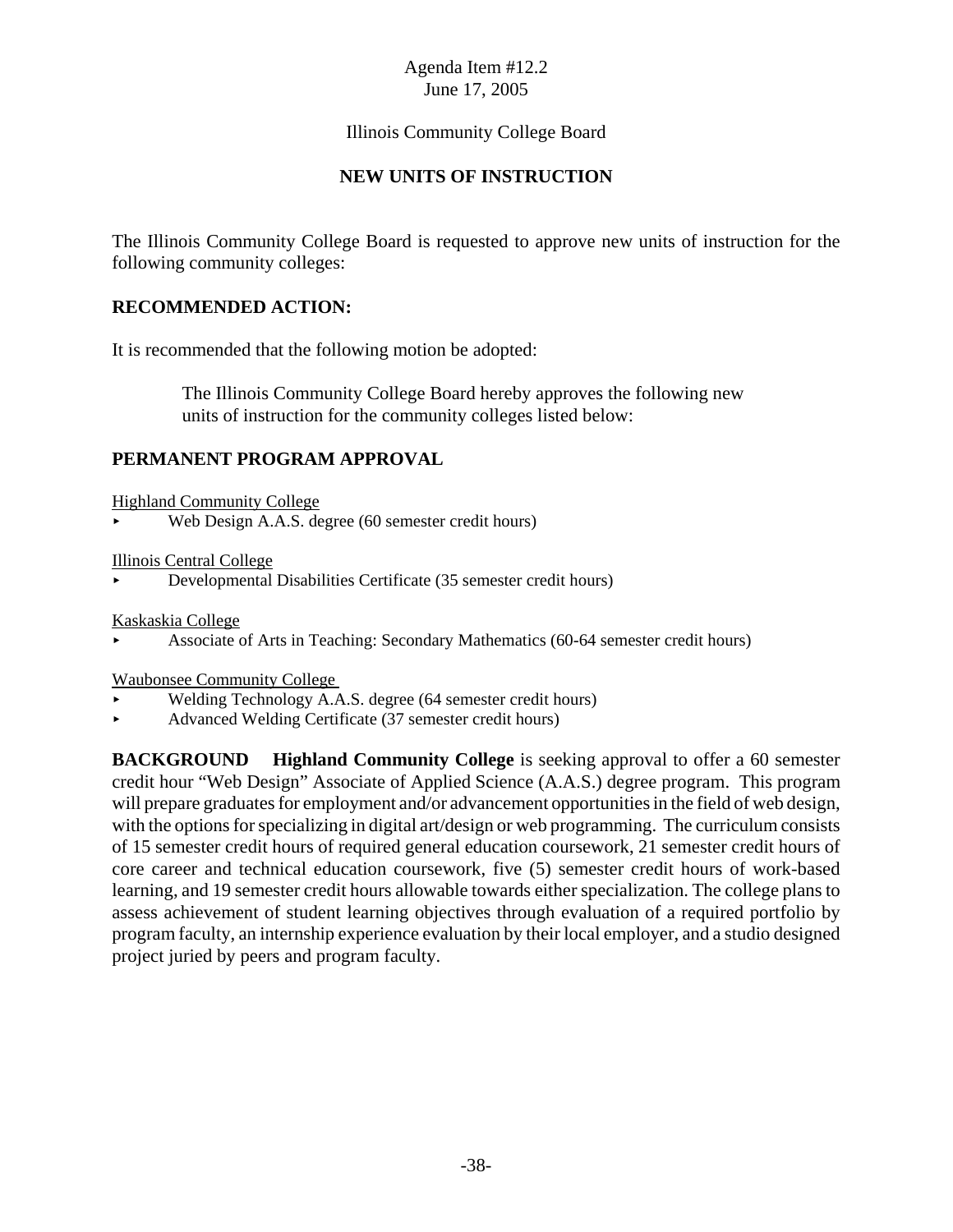Labor market information provided by the college supports the interest in a degree program focusing in web programming and digital art/design. The college anticipates an enrollment of eight (8) fulltime and six (6) part-time students the first year, increasing to 12 full-time and eight (8) part-time students by the third year. The program will require one (1) new part-time and two (2) existing fulltime faculty the first year. Costs of implementing this program will be approximately \$17,000 the first year, \$14,000 the second year, and \$11, 000 the third year.

**Illinois Central College** is seeking approval to offer a 35 semester credit hour certificate program in "Developmental Disabilities". This program will prepare current and prospective direct services providers (DSPs) for advising and counseling developmentally disabled adults within their community. Employers of direct services providers include federal, state and local human services agencies, not-for-profit and private advocacy organizations. This program was modeled after the Illinois Department of Human Services (IDHS) training modules currently required for employment as direct services providers. The curriculum consists of six (6) semester credit hours of general education coursework, 28 semester credit hours of required career and technical coursework, and one (1) semester credit hour of required work-based learning. The career and technical component of the program includes courses in medical technology, habilitation training, developmental disabilities, assistive technology, human services advocacy, American Sign Language, and human services applications. Labor market information provided by the college supports the interest in and need for a formalized educational program for existing direct service providers within the college's district. Furthermore, IDHS will no longer be offering the training to existing state employees, although still required for employment as a DSP. The college anticipates an enrollment of five (5) full-time and 10 part-time students the first year, increasing to five (5) full-time and 17 part-time students by the third year. The program will require two (2) new and two (2) existing part-time faculty the first year. Costs of implementing this program will be approximately \$11,500 the first year, \$14,000 the second year, and \$15,500 the third year.

**Kaskaskia College** has submitted a proposal to offer the Associate of Arts in Teaching (A.A.T.) in Secondary Mathematics Statewide Model Curriculum. The 60-64 semester credit hour model curriculum consists of 37-41 semester credit hours of general education coursework, 3-9 semester credit hours of professional education coursework, and 9-15 semester credit hours in major contentarea coursework. This proposal meets the model guidelines endorsed by the Illinois Community College Board and the Illinois Board of Higher Education.

**Waubonsee Community College** is seeking approval to offer a 64 semester credit hour Associate of Applied Science (A.A.S.) degree program in "Welding Technology" and a 37 semester credit hour Certificate program in "Advanced Welding". The certificate program will build on the college's existing Beginning Welding Certificate program and expose students to a higher level welding skill set. Graduates of the Advanced Certificate will be prepared for entry-level employment in welding or be qualified for advancement opportunities. The degree program will prepare individuals for employment as production or construction welders, pipe welders, and maintenance welders/welding technicians.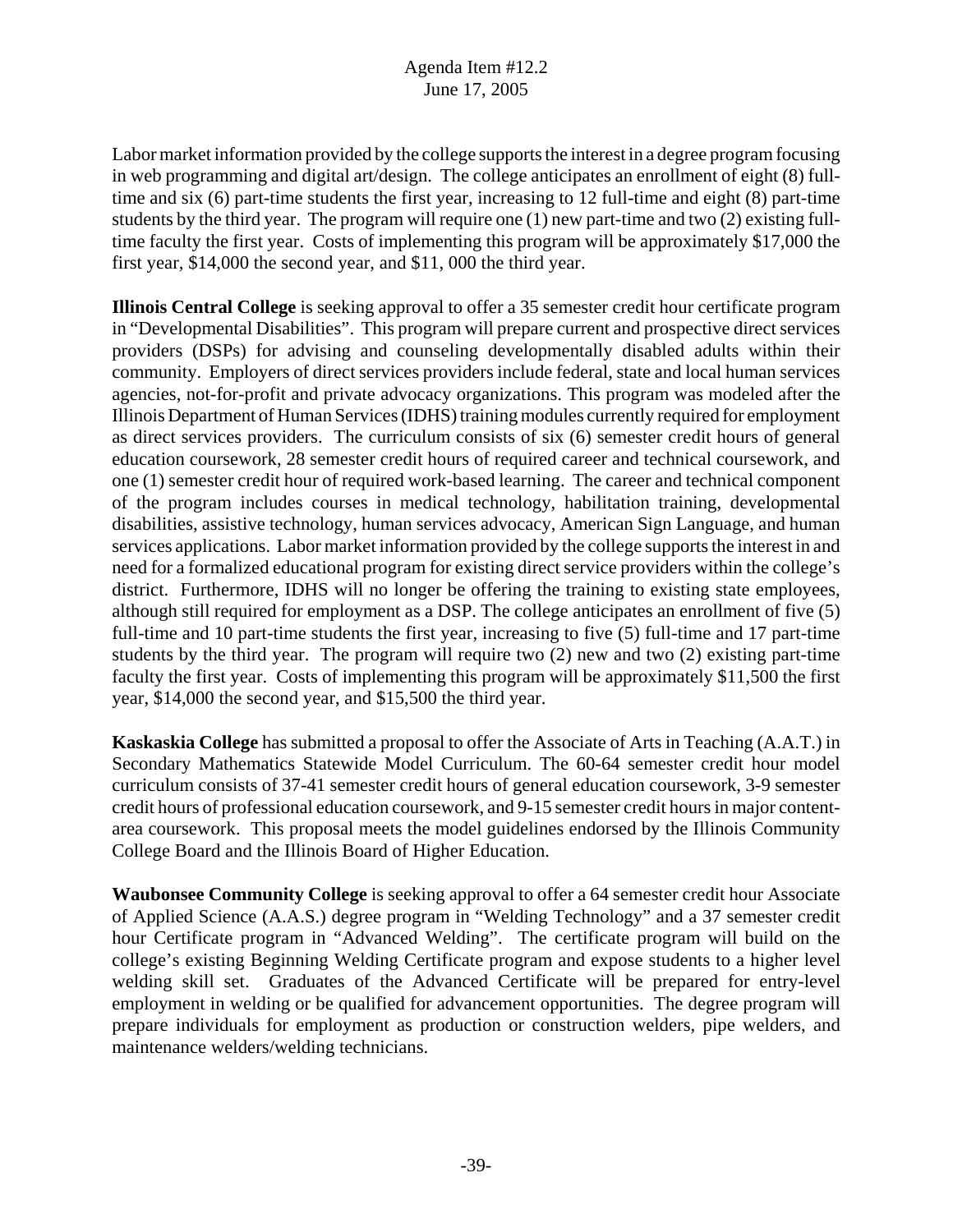The degree curriculum includes 18 semester credit hours of general education requirements, 37 semester credit hours of require career and technical coursework, and nine (9) semester credit hours of related technical electives. The certificate program consists only of the 37 semester credit hours of requirement career and technical coursework. The career and technical component of the degree and certificate programs consists of coursework in blueprint reading, metrology, oxy-fuel welding and cutting, introductory and advanced shielded metal arc welding, gas metal arc and flux cored arc welding, gas tungsten arc welding, pipe welding, fabrication and weld design, and welding inspection.

While neither certification nor licensor is a requirement for entry-level employment, the weldingspecific courses were developed according to American Welding Society (AWS) standards and completion of several groupings of courses will prepare students for optional AWS certification in various types of welding. Furthermore, the college plans to seek optional program accreditation through AWS for its welding technology curriculum Assessment of student learning will be accomplished through a comprehensive performance test in specific areas of welding. Performance will be evaluated by program faculty.

Labor market information provided by the college supports the interest in and need for educational ladder opportunities for students in existing welding certificate programs offered by the college. The college has also recently requested approval to offer an Advanced Welding Certificate program that will bridge students who have completed the Beginning Welding Certificate and wish to continue on towards the degree program. Within the district employment of welders is anticipated to grow faster than the average employment for all occupations district wide through 2012, according to the Illinois Department of Employment Security. The college anticipates a combined enrollment of eight (8) part-time and one full-time students the first year, increasing to 20 part-time and seven (7) full-time by the third year. One existing full-time and two (2) existing part-time faculty will be required for the program during the first year. Costs for implementing this program will be approximately \$21,500 the first year, and \$14,500 the second and third years. Higher first year costs reflect the initial purchase of equipment.

## **TEMPORARY PROGRAM APPROVAL**

## Parkland College

< Construction Laborers Certificate (42 semester credit hours)

**BACKGROUND. Parkland College** is seeking temporary approval to offer a 42 semester credit hour "Construction Laborers" certificate program for a period of three years. This program will prepare individuals for entry-level employment in construction, primarily road and highway construction. The curriculum consists of four (4) credit hours of general education and occupational safety coursework, and 38 credit hours of required career and technical education coursework in general heavy construction. Classroom instruction covers the areas of mason tending, concrete practices, asphalt technology and construction, pipelaying, highway construction, blue print reading, asbestos abatement, surveying, bridgework, and hazardous waste procedures. In addition the program includes over 1000 contact hours of field experience in general construction. This curriculum was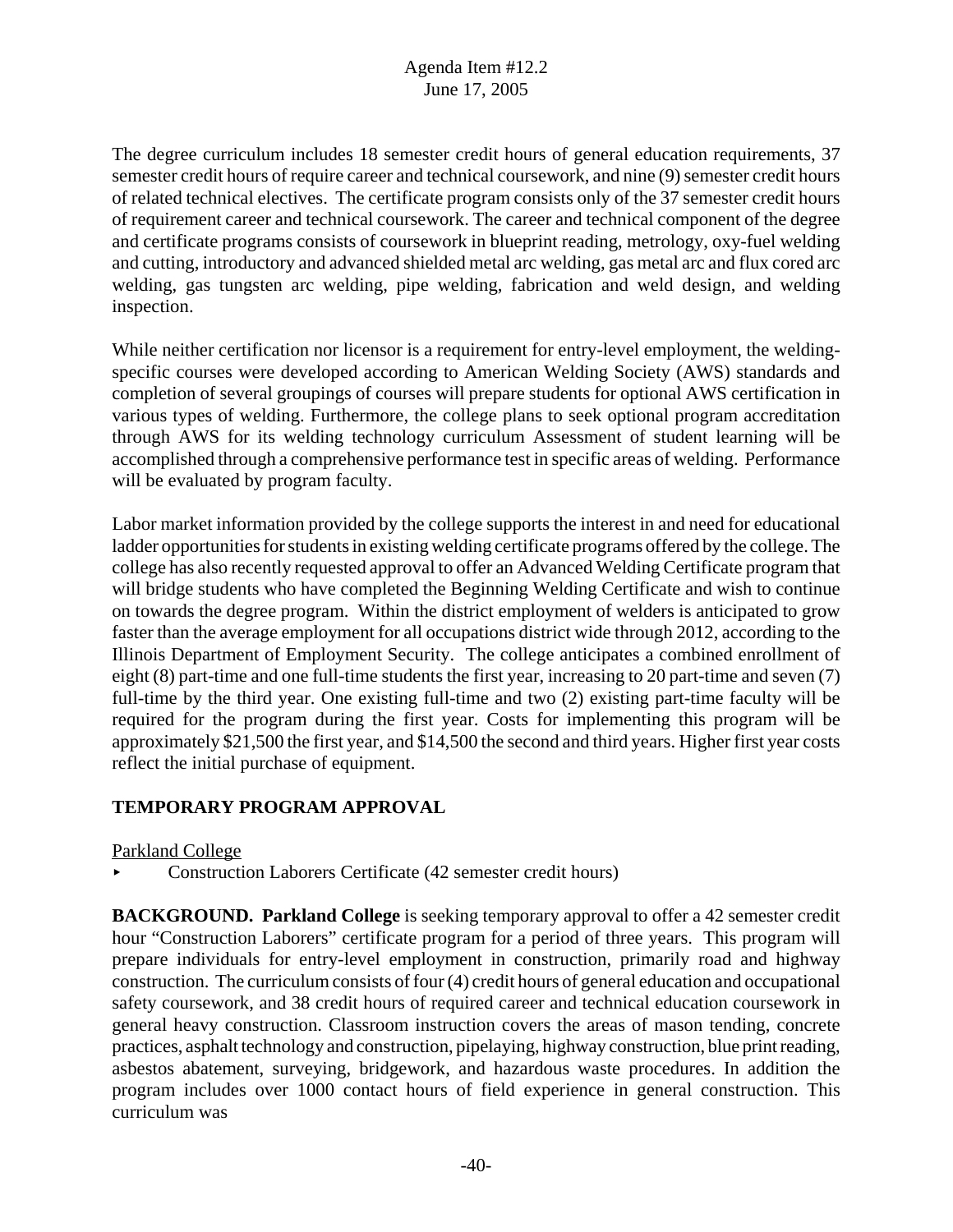developed in collaboration with the Illinois Laborers' and Contractors Union and follows the guidelines and standards outlined for construction laborers by the U.S. Department of Labor - Bureau of Apprenticeship and Training. The college anticipates an enrollment of 15 students the first year. Temporary approval has been requested to meet the immediate needs of district employers and to investigate the continued labor market need for such a training program. *Permanent approval will be recommended after a period of three years based on program outcomes.* 

# **INFORMATION ITEM - BASIC CERTIFICATE APPROVAL**

Following is a list of basic certificates that have been approved on behalf of the Illinois Community College Board by the President/CEO since the last Board meeting:

## **Temporary Program Approval**

Kaskaskia College

< HVAC Certificate (29 semester credit hours)

## Rend Lake College

- < Electronics for Wireless Communications Certificate (20 semester credit hours)
- **Land Based Communications Systems Certificate (17 semester credit hours)**

## Oakton Community College

• Web-based Course Developer Certificate (16 semester credit hours)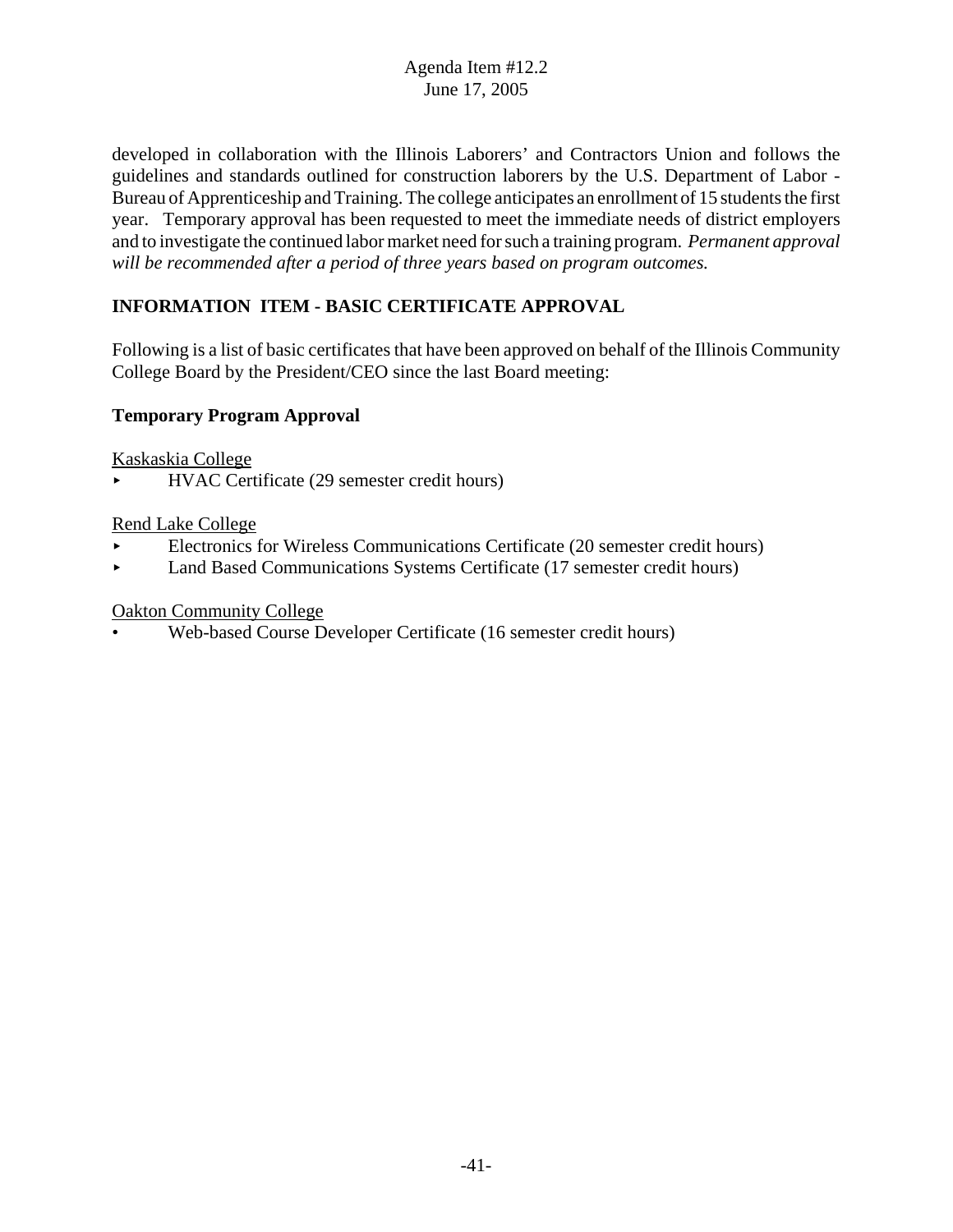## Illinois Community College Board

## **EXTENSION OF COURSES AND CURRICULA OUT OF STATE**

Illinois community colleges are required to seek approval from the Illinois Community College Board in order to offer previously approved courses or curricula at out-of-state locations.

## **RECOMMENDED ACTION**

It is hereby recommended that the following motion be adopted:

The Illinois Community College hereby approves the out-of-state extension of the Tower Construction and Maintenance Certificate curriculum for Kankakee Community College to be offered upon request at various locations.

**BACKGROUND.** Kankakee Community College is requesting approval to offer the recentlyapproved Tower Construction and Maintenance Certificate curriculum at out-of-state locations. The program is unique and is not currently offered in most states. There are several nationally based training programs for tower construction and maintenance, however, very few are affiliated with institutions of higher learning. The college anticipates that there will be requests from businesses and institutions around the country to provide on-site training for individuals to work in this emerging field.

In order to ensure the quality of instruction offered at out-of-state sites, the college will maintain complete academic control of the program and all instructors, seek student evaluations for each course, and provide follow-up evaluations for program graduates. A training facility has been developed at the college, but it is not the intent to establish a permanent extension site. The courses/curriculum will be offered at out-of-state locations upon request and sufficient demand, using the facilities of the business or institution requesting the training. There will be no facility expenses and no state or local taxes will be used to support training offered at out-of-state locations.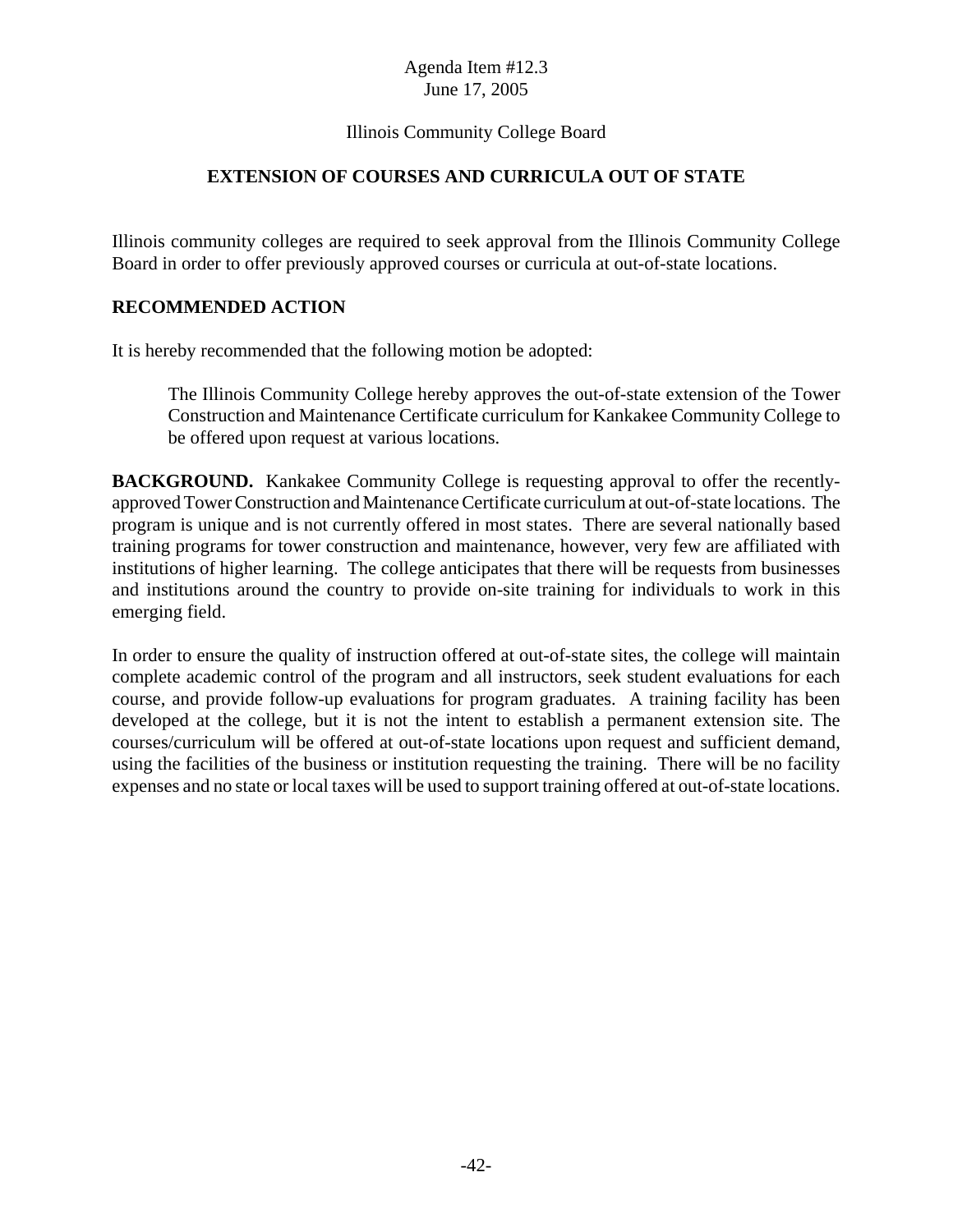## Illinois Community College Board

## **REVIEW OF EXECUTIVE SESSION MINUTES**

The Illinois Open Meetings Act requires public bodies to review, at least twice a year, minutes of the executive sessions to determine if the contents of such minutes continue to require confidentiality or if they may be made available for public inspection.

The last review of executive session minutes was made on January 21, 2005. The next review of executive session minutes will be made on January 20, 2006.

#### **RECOMMENDED ACTION**

It is recommended that the following motion be adopted:

The Illinois Community College Board hereby determines that minutes of its executive sessions held on June 14, 2002, September 20, 2002, October 18, 2002, January 17, 2003, May 15, 2003, November 13-14, 2003, November 18, 2003, December 8, 2003, June 18, 2004, September 17, 2004, and April 22, 2005, are to remain confidential. All other executive session minutes have been made available for public inspection.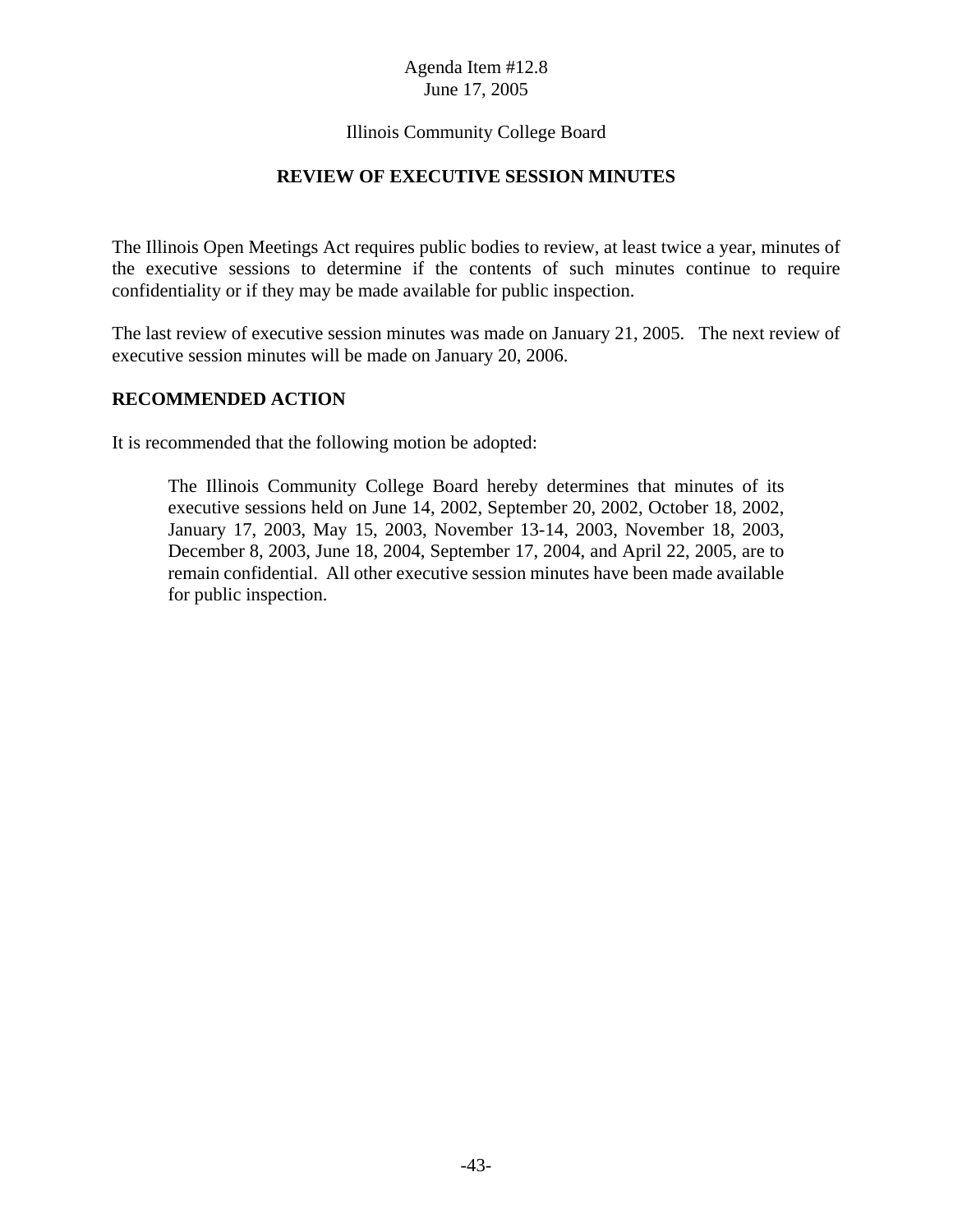#### Illinois Community College Board

## **ILLINOIS COMMUNITY COLLEGE BOARD RECOGNITION OF COMMUNITY COLLEGES**

The Illinois Community College Board has statutory authority to "recognize" community colleges for their compliance with state statutes and standards. During fiscal year 2005, eight community college districts have undergone in-depth recognition evaluations. Seven districts are being recommended for "recognition continued" status. The remaining district's evaluation has not been completed and recommendations for this district will be brought to the Board for its consideration in September 2005. In addition, one district from the fiscal year 2004 recognition cycle will also be brought to the Board for its consideration in September 2005. This agenda item not only presents the staff recommendations for the colleges having completed the evaluation, but gives background on the recognition evaluation and approval process for the Board's information.

#### **RECOMMENDED ACTION**

It is recommended that the following motion be adopted:

The Illinois Community College Board hereby grants a status of "recognition continued" to the following districts:

College of Lake County Heartland Community College Lewis and Clark Community College Oakton Community College Southeastern Illinois College Spoon River College John Wood Community College

**BACKGROUND.** Recognition is a statutory term describing the status of a district which meets instructional, administrative, financial, facility and equipment standards as established by the Illinois Community College Board (110 ILCS Section 805/2-12f and 805/2-15). Community colleges must be recognized to be eligible for state funding. Once a college district has been recognized by the ICCB, that recognition status is continued unless action is taken by the Board to interrupt it. To determine a district's recognition status, the ICCB conducts periodic evaluations. The objectives of the recognition evaluation include 1) the determination of a district's compliance with the *Public Community College Act* and *ICCB Administrative Rules*; 2) the provision of assistance to districts in achieving compliance with the Act and Rules; 3) the identification of issues which may be of concern to the community college system and the gathering of basic data about these issues; and 4) the identification of exemplary district practices/programs that can be shared with other districts.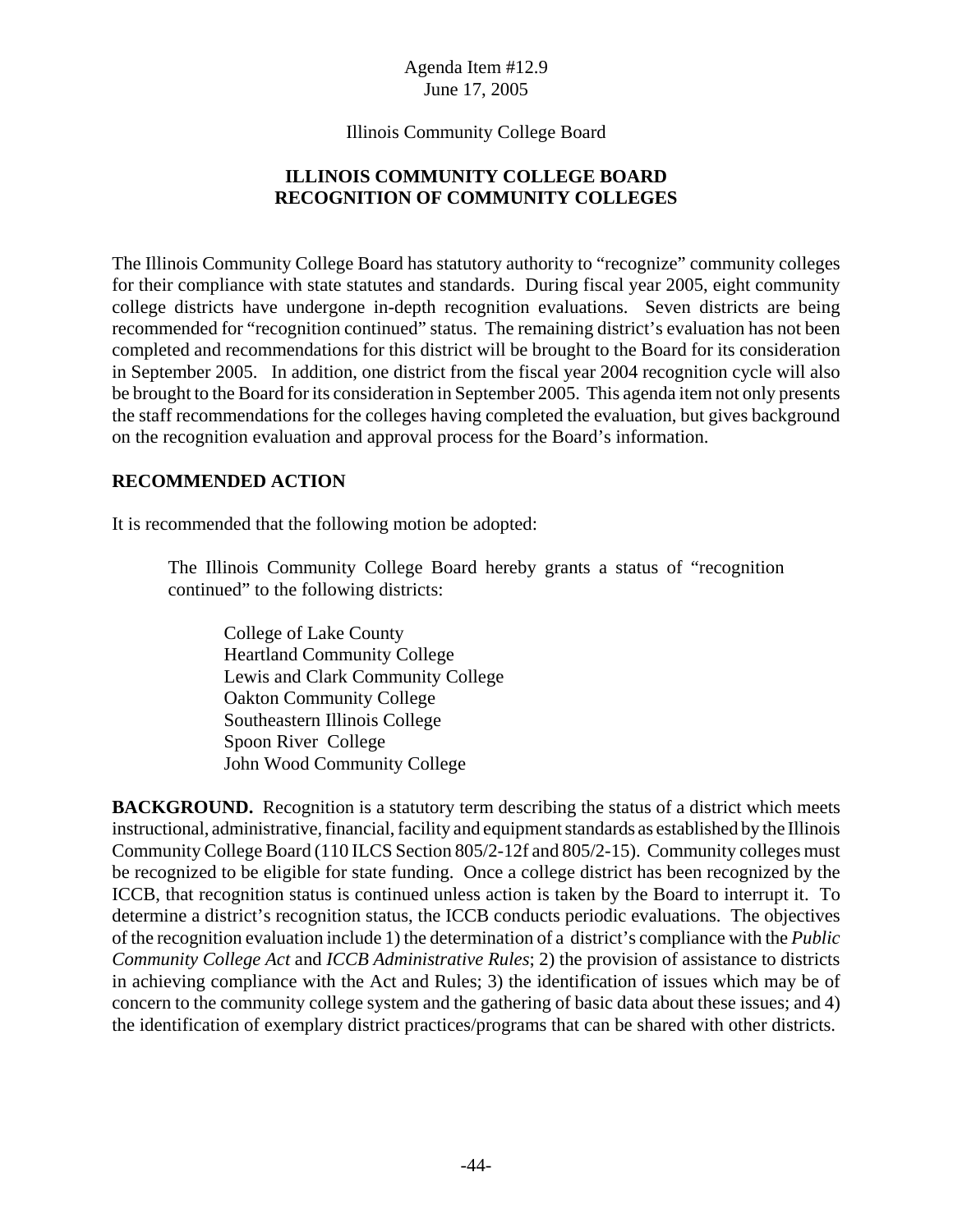Based on a five-year cycle, ICCB staff conduct recognition evaluations to assure that districts are in compliance with selected standards. All districts are evaluated on a select number of standards during the same five-year cycle. ICCB staff makes an assessment on each individual standard and on a global basis considering all focused and nonfocused standards. On individual standards, districts are identified as either in compliance or not in compliance. Recommendations are either mandatory, when a college is "out of compliance", or otherwise advisory. On an overall, global basis, there are three categories of recognition status:

*Recognition continued* - The district generally meets ICCB standards. A district which has been granted a status of "recognition continued" is entitled to receive ICCB grants for which it is otherwise entitled and eligible.

*Recognition Continued-with Conditions* - The district generally does not meet ICCB standards. A district which has been assigned the status of "recognition continuedwith conditions" is entitled to receive ICCB grants for which it is otherwise entitled and eligible, but it is given a specified time to resolve the conditions which led to the assignment of that status. A follow-up evaluation is scheduled no sooner than three nor later than nine months after ICCB action on the assignment to determine the district's progress in resolving the conditions.

*Recognition Interrupted* - The district fails to take corrective action to resolve the conditions placed upon it under "recognition continued-with conditions" within a prescribed time period. A district which has been assigned a status of "recognition interrupted" may apply for recognition at such time as all requirements set forth by the ICCB has been satisfied. A district will have state funding suspended on a prorata, per diem basis for the period of time for which such status is in effect.

Standards identified for focused review during the fiscal years 2001 and 2005 were selected from the following categories: accountability, finance/facilities, instruction, workforce development, and technology/telecommunications. These same standards are used by each district in a self-evaluation that is submitted to ICCB prior to the staff evaluation.

Evaluations for the seven districts included in this item have been completed through receipt of responses to draft reports. The responses include the districts' planned action for the compliance recommendations as well as reactions to advisory or quality recommendations when the districts chose to provide them. Each of these seven districts is judged by staff to be in general compliance with ICCB recognition standards and, therefore, recommended for continuation of its recognized status. In cases where there appears to be a systemic problem impacting a college, ICCB staff will continue to monitor the college's progress over the next year. The final report of each district, including district responses, is externally attached for board members only.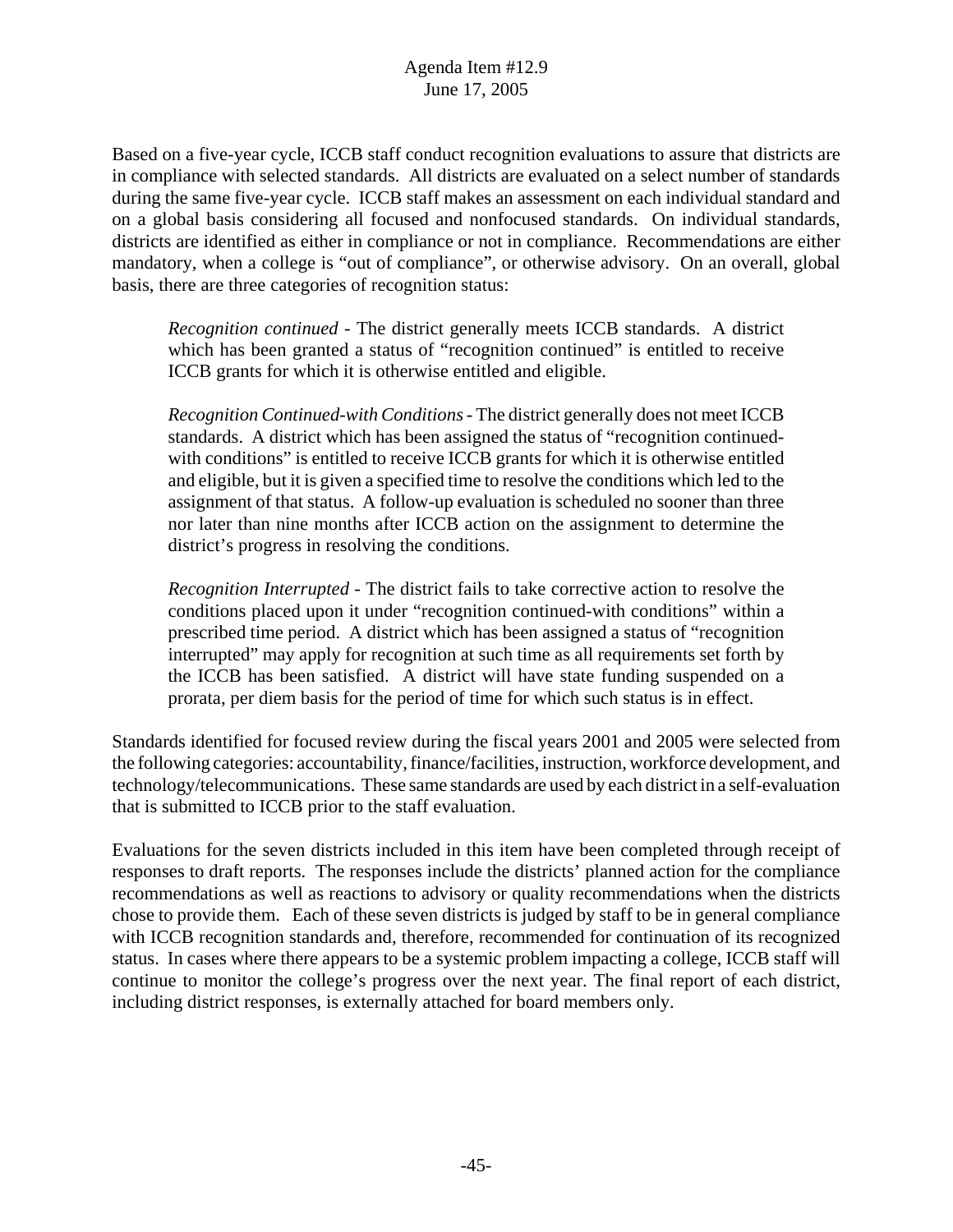College districts included in fiscal year 2006 recognition evaluations are: Black Hawk College, Danville Area Community College, College of DuPage, Kaskaskia College, Lake Land College, Prairie State College, Rocky Valley College, Triton College and Waubonsee Community College. In addition, Shawnee Community College will have a follow up visit based upon the board's action on June 18, 2004.

Fiscal year 2006 is the first year of the current five-year recognition cycle. Staff provide the board with information of the 2006-2010 recognition cycle at the April 2005 meeting of the ICCB.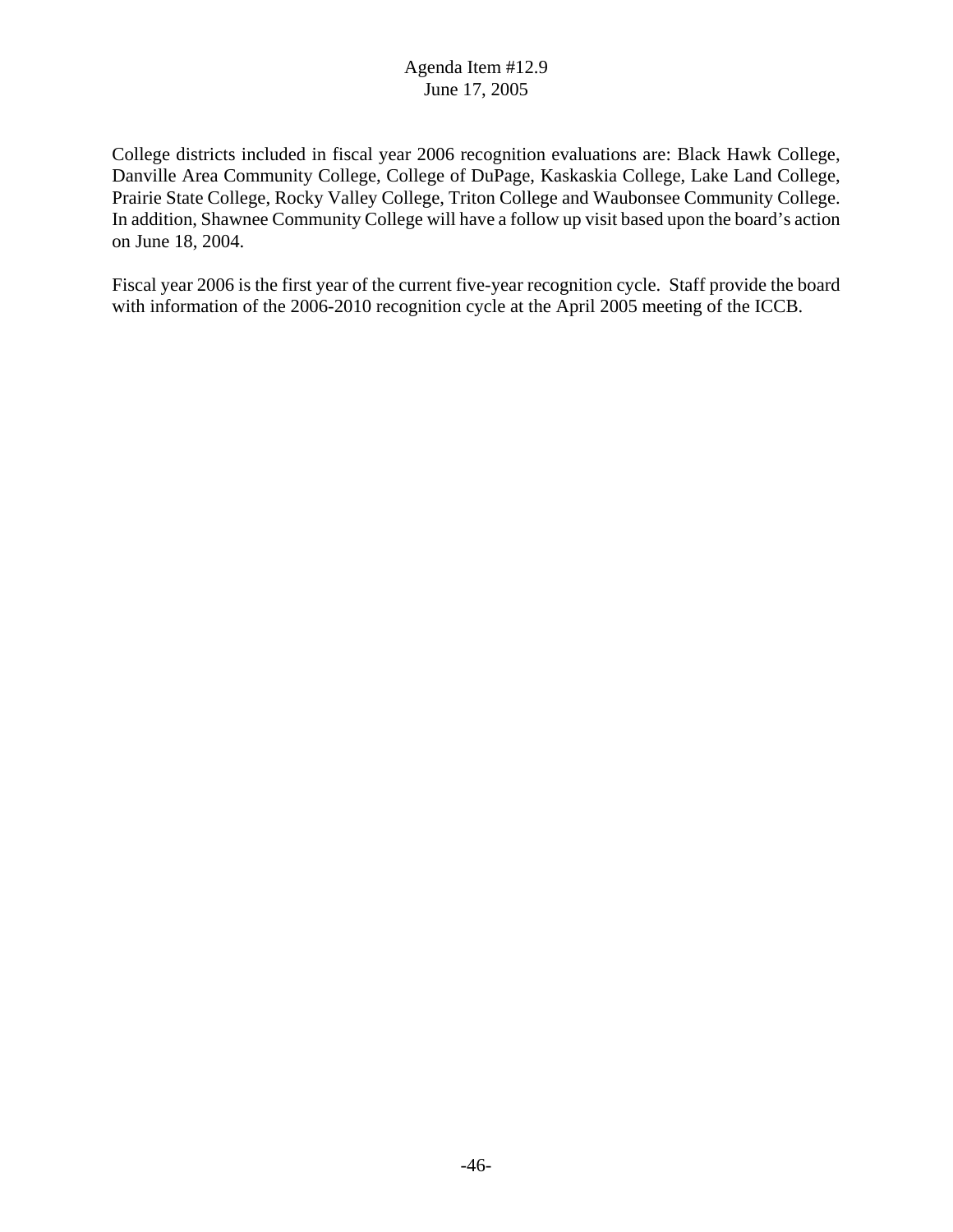#### Illinois Community College Board

## **COOPERATIVE AGREEMENT BETWEEN ILLINOIS EASTERN COMMUNITY COLLEGES AND JOHN A. LOGAN COLLEGE**

#### **RECOMMENDED ACTION**

It is recommended that the following motion be adopted:

The Illinois Community College Board hereby approves the cooperative agreement for instruction between Illinois Eastern Community Colleges and John A. Logan College.

**BACKGROUND.** Illinois Eastern Community Colleges and John A. Logan College are seeking approval of a cooperative agreement for instruction in order to expand educational services to the greatest number of students. Under the provisions of the agreement, Illinois Eastern Community Colleges will accept residents of John A. Logan College's district in the following programs: Agricultural Technology/Production, Diesel Equipment Technology, Radio-TV Broadcasting, Radiography, and Telecommunications Technology. John A. Logan College will accept residents of Illinois Eastern Community Colleges' district in the following programs: Cardiac Medical Sonography, Construction Management Technology, Dental Assisting, Dental Hygiene, Graphics Design, and Interpreter Preparation. In addition, the agreement includes all mutually approved interactive courses in the distance learning program and all Department of Corrections and all Fire Science training courses.